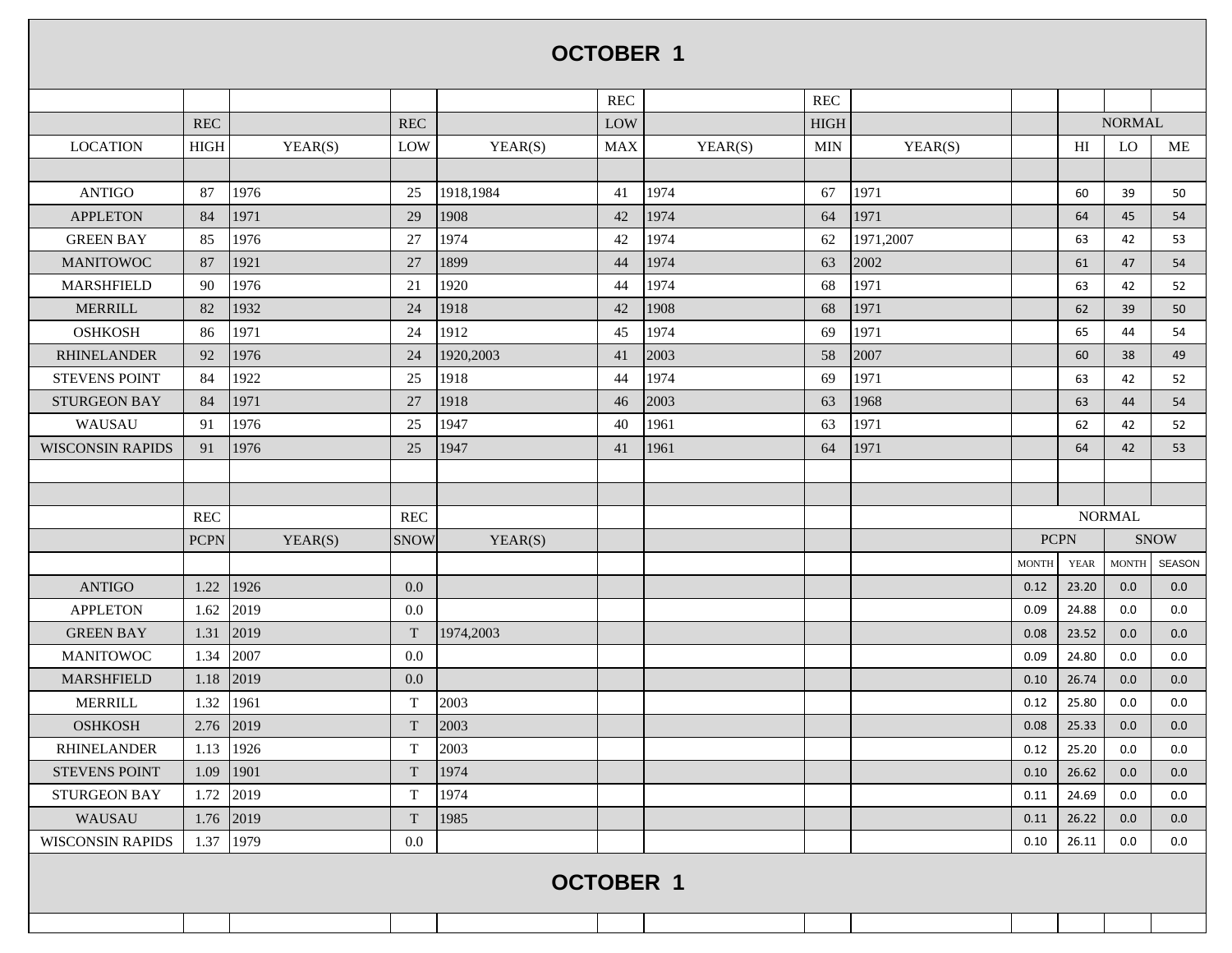|                         |             |                |             |           | <b>OCTOBER 2</b> |                  |             |           |              |             |               |             |
|-------------------------|-------------|----------------|-------------|-----------|------------------|------------------|-------------|-----------|--------------|-------------|---------------|-------------|
|                         |             |                |             |           |                  |                  |             |           |              |             |               |             |
|                         |             |                |             |           | <b>REC</b>       |                  | <b>REC</b>  |           |              |             |               |             |
|                         | <b>REC</b>  |                | <b>REC</b>  |           | LOW              |                  | <b>HIGH</b> |           |              |             | <b>NORMAL</b> |             |
| <b>LOCATION</b>         | HIGH        | YEAR(S)        | LOW         | YEAR(S)   | MAX              | YEAR(S)          | <b>MIN</b>  | YEAR(S)   |              | HI          | <b>LO</b>     | ME          |
|                         |             |                |             |           |                  |                  |             |           |              |             |               |             |
| <b>ANTIGO</b>           | 87          | 1976           | 21          | 1975      | 40               | 1981             | 59          | 1971      |              | 60          | 38            | 49          |
| <b>APPLETON</b>         | 83          | 1922,1971      | 24          | 1908      | 45               | 1993             | 62          | 1983      |              | 63          | 44            | 54          |
| <b>GREEN BAY</b>        | 84          | 1891,1971      | 26          | 1952,2003 | 40               | 1888             | 67          | 1891      |              | 63          | 42            | 52          |
| <b>MANITOWOC</b>        | 83          | 1922           | 27          | 1908      | 42               | 1974             | 61          | 1882,2017 |              | 61          | 47            | 54          |
| MARSHFIELD              | 88          | 1976           | 20          | 1974,2003 | 46               | 2020             | 60          | 1971      |              | 62          | 42            | 52          |
| <b>MERRILL</b>          | 88          | 1976           | 19          | 2003      | 40               | 1961             | 60          | 2007      |              | 62          | 38            | 50          |
| <b>OSHKOSH</b>          | 85          | 1971           | 25          | 1974      | 45               | 1993             | 68          | 1891      |              | 64          | 44            | 54          |
| <b>RHINELANDER</b>      | 86          | 1953           | 19          | 2003      | 41               | 1974             | 58          | 1953,1971 |              | 59          | 38            | 49          |
| <b>STEVENS POINT</b>    | 90          | 1976           | 21          | 2003      | 44               | 1981             | 64          | 1898      |              | 63          | 41            | 52          |
| <b>STURGEON BAY</b>     | 85          | 1922           | 24          | 1908      | 46               | 1974, 1993, 2003 | 59          | 1950      |              | 62          | 44            | 53          |
| WAUSAU                  | 84          | 1953           | 24          | 2003      | 44               | 1993             | 63          | 1983      |              | 62          | 41            | 51          |
| <b>WISCONSIN RAPIDS</b> | 88          | 1953           | 19          | 1936      | 46               | 1987             | 60          | 1971      |              | 64          | 41            | 53          |
|                         |             |                |             |           |                  |                  |             |           |              |             |               |             |
|                         |             |                |             |           |                  |                  |             |           |              |             |               |             |
|                         | <b>REC</b>  |                | <b>REC</b>  |           |                  |                  |             |           |              |             | <b>NORMAL</b> |             |
|                         | <b>PCPN</b> | YEAR(S)        | <b>SNOW</b> | YEAR(S)   |                  |                  |             |           | <b>PCPN</b>  |             |               | <b>SNOW</b> |
|                         |             |                |             |           |                  |                  |             |           | <b>MONTH</b> | <b>YEAR</b> | <b>MONTH</b>  | SEASON      |
| <b>ANTIGO</b>           | 1.19        | 2014           | 0.0         |           |                  |                  |             |           | 0.24         | 23.32       | 0.0           | 0.0         |
| <b>APPLETON</b>         | 2.45        | 1954           | 0.0         |           |                  |                  |             |           | $0.18\,$     | 24.97       | 0.0           | 0.0         |
| <b>GREEN BAY</b>        | 3.44        | 1954           | T           | 1944      |                  |                  |             |           | 0.17         | 23.61       | 0.0           | 0.0         |
| <b>MANITOWOC</b>        | 2.00        | 2006           | 0.0         |           |                  |                  |             |           | 0.18         | 24.89       | 0.0           | 0.0         |
| <b>MARSHFIELD</b>       | 1.26        | 1927           | 0.0         |           |                  |                  |             |           | 0.21         | 26.85       | 0.0           | 0.0         |
| MERRILL                 |             | 1.61 2014      | $0.0\,$     |           |                  |                  |             |           | 0.23         | 25.91       | 0.0           | 0.0         |
| <b>OSHKOSH</b>          |             | 1.25 1995,2006 | $0.0\,$     |           |                  |                  |             |           | 0.17         | 25.42       | 0.0           | 0.0         |
| <b>RHINELANDER</b>      | 1.44 1969   |                | $\mathbf T$ | 1952      |                  |                  |             |           | 0.24         | 25.32       | 0.0           | 0.0         |
| <b>STEVENS POINT</b>    |             | $1.55$   1900  | 0.0         |           |                  |                  |             |           | 0.20         | 26.72       | 0.0           | 0.0         |
| <b>STURGEON BAY</b>     | 1.13        | 2009           | $0.0\,$     |           |                  |                  |             |           | 0.22         | 24.80       | 0.0           | 0.0         |
| WAUSAU                  | 1.70 2014   |                | $\mathbf T$ | 1999      |                  |                  |             |           | 0.22         | 26.33       | 0.0           | 0.0         |
| <b>WISCONSIN RAPIDS</b> | 4.05        | 1954           | 0.0         |           |                  |                  |             |           | 0.19         | 26.20       | 0.0           | 0.0         |
|                         |             |                |             |           |                  |                  |             |           |              |             |               |             |
|                         |             |                |             |           | <b>OCTOBER 2</b> |                  |             |           |              |             |               |             |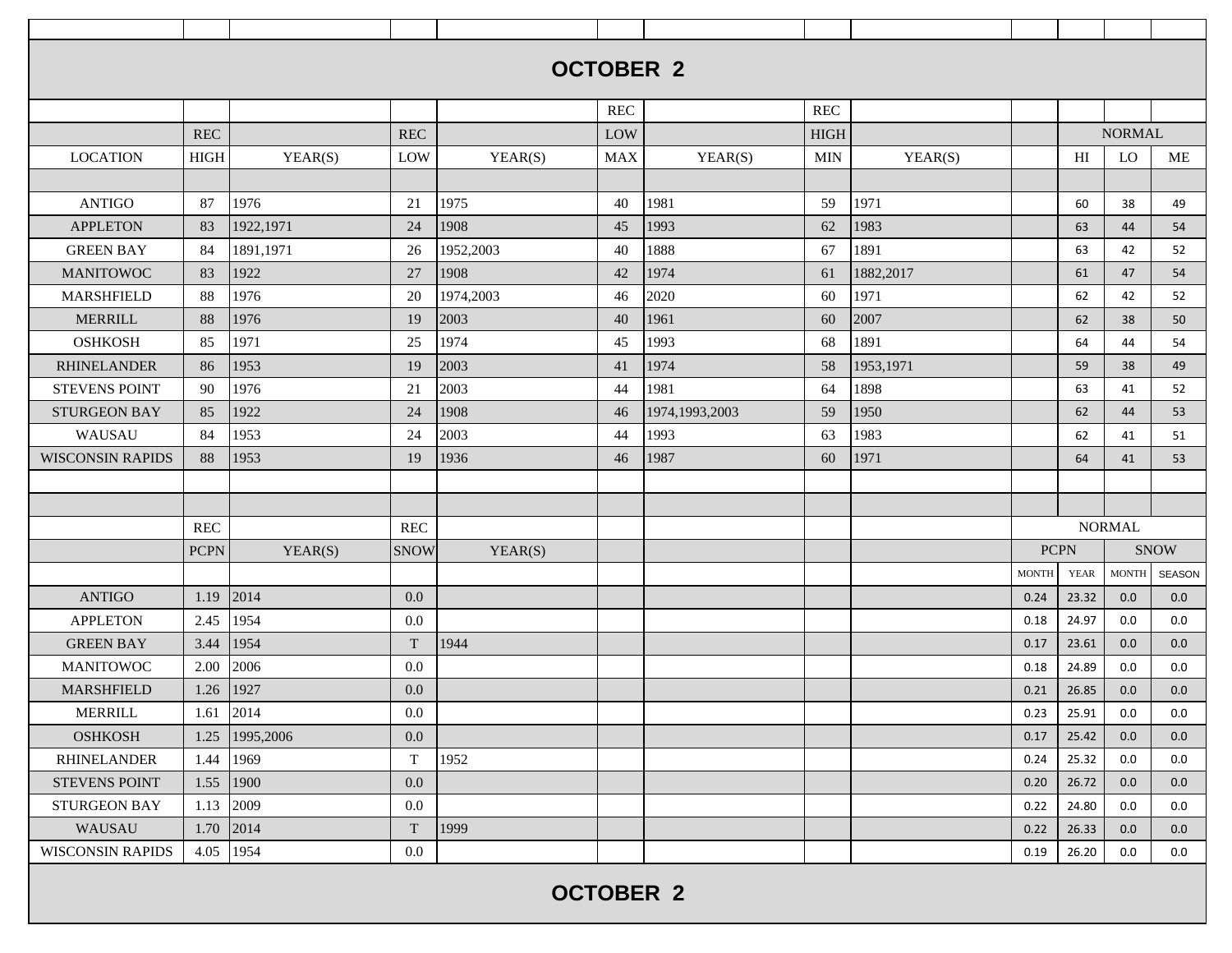|                         |             |           |                           |           | <b>OCTOBER 3</b> |                  |             |           |              |                |               |               |
|-------------------------|-------------|-----------|---------------------------|-----------|------------------|------------------|-------------|-----------|--------------|----------------|---------------|---------------|
|                         |             |           |                           |           |                  |                  |             |           |              |                |               |               |
|                         |             |           |                           |           | <b>REC</b>       |                  | <b>REC</b>  |           |              |                |               |               |
|                         | <b>REC</b>  |           | <b>REC</b>                |           | LOW              |                  | <b>HIGH</b> |           |              |                | <b>NORMAL</b> |               |
| <b>LOCATION</b>         | HIGH        | YEAR(S)   | LOW                       | YEAR(S)   | <b>MAX</b>       | YEAR(S)          | <b>MIN</b>  | YEAR(S)   |              | H <sub>I</sub> | LO            | ME            |
|                         |             |           |                           |           |                  |                  |             |           |              |                |               |               |
| <b>ANTIGO</b>           | 81          | 2005      | 24                        | 1945,1996 | 43               | 1999             | 68          | 2005      |              | 60             | 38            | 49            |
| <b>APPLETON</b>         | 86          | 2005      | 29                        | 1945      | 44               | 1980, 1999, 2020 | 67          | 2005      |              | 63             | 44            | 53            |
| <b>GREEN BAY</b>        | 86          | 2005      | 22                        | 1952      | 44               | 1980             | 68          | 2005      |              | 62             | 42            | 52            |
| <b>MANITOWOC</b>        | 80          | 1953      | 30                        | 1888,1961 | 47               | 2020             | 62          | 1983,2017 |              | 60             | 46            | 53            |
| <b>MARSHFIELD</b>       | 84          | 1997,2005 | 21                        | 1987      | 44               | 1935             | 67          | 2005      |              | 62             | 41            | 52            |
| <b>MERRILL</b>          | 83          | 1997      | 21                        | 1987      | 42               | 1935             | 68          | 2005      |              | 61             | 38            | 50            |
| <b>OSHKOSH</b>          | 87          | 2005      | 25                        | 1945      | 45               | 1935,1999        | 70          | 2005      |              | 64             | 43            | 54            |
| <b>RHINELANDER</b>      | 81          | 1922      | 21                        | 1952      | 43               | 1980             | 70          | 2005      |              | 59             | 38            | 48            |
| <b>STEVENS POINT</b>    | 90          | 1897      | 19                        | 1952      | 41               | 1901             | 68          | 2005      |              | 62             | 41            | 52            |
| <b>STURGEON BAY</b>     | 85          | 1953      | 23                        | 1952      | 46               | 1980             | 63          | 2005      |              | 62             | 44            | 53            |
| WAUSAU                  | 83          | 1997      | 23                        | 1945      | 44               | 1980             | 68          | 2005      |              | 61             | 41            | 51            |
| <b>WISCONSIN RAPIDS</b> | 87          | 1997      | 21                        | 1987      | 42               | 1935             | 68          | 2005      |              | 63             | 41            | 52            |
|                         |             |           |                           |           |                  |                  |             |           |              |                |               |               |
|                         |             |           |                           |           |                  |                  |             |           |              |                |               |               |
|                         | <b>REC</b>  |           | <b>REC</b>                |           |                  |                  |             |           |              |                | <b>NORMAL</b> |               |
|                         | <b>PCPN</b> | YEAR(S)   | <b>SNOW</b>               | YEAR(S)   |                  |                  |             |           | <b>PCPN</b>  |                |               | <b>SNOW</b>   |
|                         |             |           |                           |           |                  |                  |             |           | <b>MONTH</b> | <b>YEAR</b>    | MONTH         | <b>SEASON</b> |
| <b>ANTIGO</b>           | 1.55        | 1911      | $\ensuremath{\mathrm{T}}$ | 1901      |                  |                  |             |           | 0.37         | 23.45          | 0.0           | 0.0           |
| <b>APPLETON</b>         | 1.55        | 1911      | 0.0                       |           |                  |                  |             |           | 0.26         | 25.05          | 0.0           | 0.0           |
| <b>GREEN BAY</b>        | 1.57        | 1900      | T                         | 1901,1935 |                  |                  |             |           | 0.25         | 23.69          | 0.0           | 0.0           |
| <b>MANITOWOC</b>        | 3.04        | 1954      | 0.0                       |           |                  |                  |             |           | 0.28         | 24.99          | 0.0           | 0.0           |
| <b>MARSHFIELD</b>       | 1.57        | 2002      | $\mathbf T$               | 1968      |                  |                  |             |           | 0.31         | 26.95          | 0.0           | 0.0           |
| <b>MERRILL</b>          | 1.60        | 1911      | T                         | 1935,1968 |                  |                  |             |           | 0.35         | 26.03          | 0.0           | 0.0           |
| <b>OSHKOSH</b>          | 2.23        | 1954      | 0.0                       |           |                  |                  |             |           | 0.25         | 25.50          | 0.0           | 0.0           |
| <b>RHINELANDER</b>      | 1.30        | 2018      | 0.7                       | 1951      |                  |                  |             |           | 0.37         | 25.45          | 0.0           | 0.0           |
| <b>STEVENS POINT</b>    | 3.20        | 1954      | T                         | 1968      |                  |                  |             |           | 0.30         | 26.82          | 0.0           | 0.0           |
| <b>STURGEON BAY</b>     | 1.86        | 1954      | T                         | 1980,1989 |                  |                  |             |           | 0.33         | 24.91          | 0.0           | 0.0           |
| WAUSAU                  | 4.60        | 1900      | 0.0                       |           |                  |                  |             |           | 0.34         | 26.45          | 0.0           | 0.0           |
| <b>WISCONSIN RAPIDS</b> | 0.77        | 1927      | T                         | 1968      |                  |                  |             |           | 0.29         | 26.30          | 0.0           | 0.0           |
|                         |             |           |                           |           | <b>OCTOBER 3</b> |                  |             |           |              |                |               |               |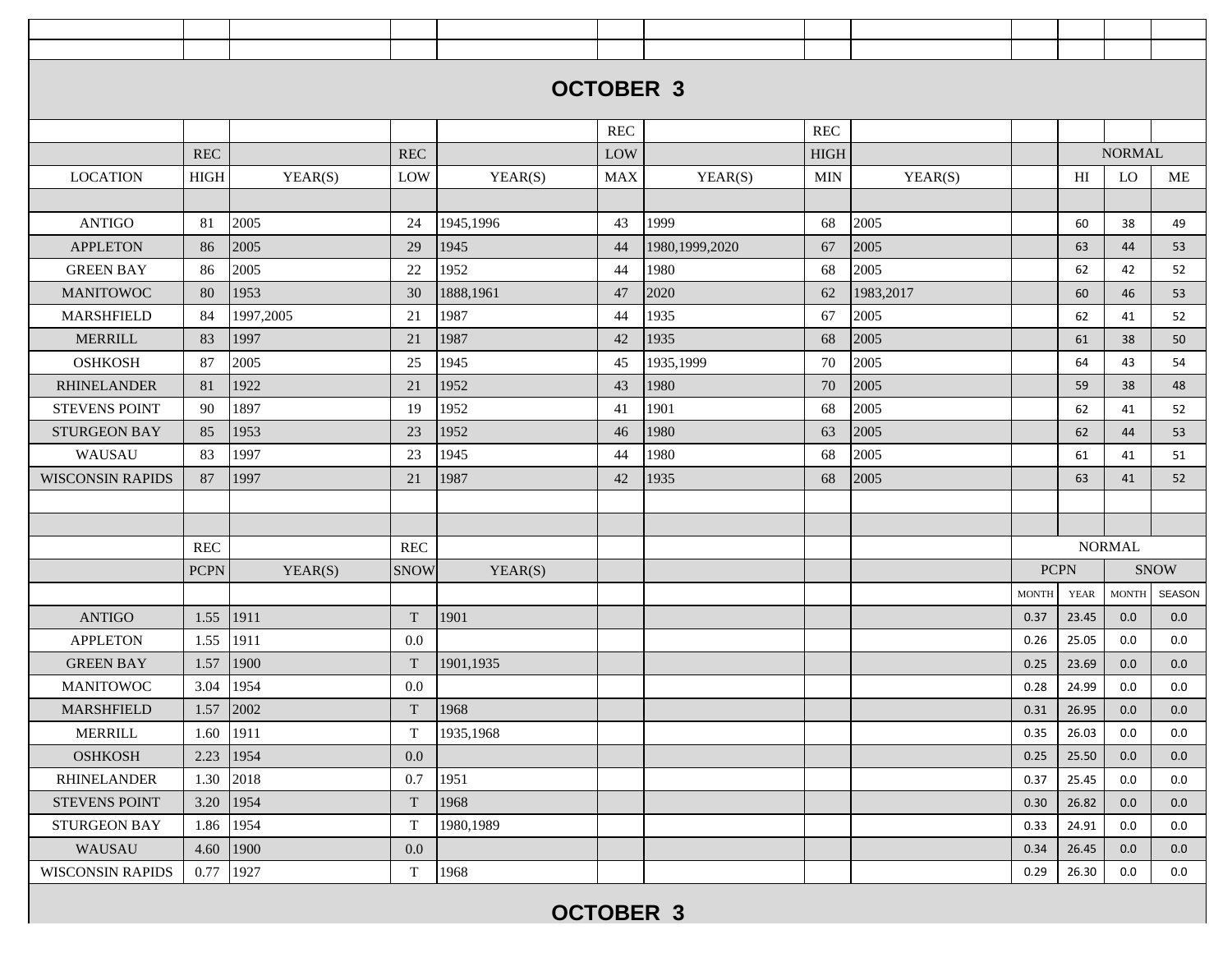|                         |               |           |              |           | <b>OCTOBER 4</b> |                   |             |         |              |                |               |             |
|-------------------------|---------------|-----------|--------------|-----------|------------------|-------------------|-------------|---------|--------------|----------------|---------------|-------------|
|                         |               |           |              |           |                  |                   |             |         |              |                |               |             |
|                         |               |           |              |           | <b>REC</b>       |                   | <b>REC</b>  |         |              |                |               |             |
|                         | <b>REC</b>    |           | <b>REC</b>   |           | LOW              |                   | <b>HIGH</b> |         |              |                | <b>NORMAL</b> |             |
| <b>LOCATION</b>         | <b>HIGH</b>   | YEAR(S)   | LOW          | YEAR(S)   | <b>MAX</b>       | YEAR(S)           | MIN         | YEAR(S) |              | H <sub>I</sub> | LO            | ME          |
|                         |               |           |              |           |                  |                   |             |         |              |                |               |             |
| <b>ANTIGO</b>           | 82            | 1897      | 21           | 1999      | 41               | 1935, 2014 + A513 | 65          | 2005    |              | 59             | 38            | 48          |
| <b>APPLETON</b>         | 84            | 1922      | 25           | 1999      | 44               | 1980              | 68          | 2005    |              | 62             | 44            | 53          |
| <b>GREEN BAY</b>        | 84            | 1922,1967 | 25           | 1989,1999 | 42               | 1980              | 70          | 2005    |              | 62             | 41            | 52          |
| <b>MANITOWOC</b>        | 85            | 1922      | 30           | 1901      | 45               | 1885              | 61          | 2005    |              | 60             | 46            | 53          |
| <b>MARSHFIELD</b>       | 84            | 1922,2005 | 21           | 1989      | 43               | 1935              | 67          | 2005    |              | 61             | 41            | 51          |
| <b>MERRILL</b>          | 89            | 1905      | 21           | 1987      | 43               | 1935              | 69          | 2005    |              | 61             | 37            | 49          |
| <b>OSHKOSH</b>          | 87            | 2005      | 25           | 1989      | 46               | 2014              | 71          | 2005    |              | 63             | 43            | 53          |
| <b>RHINELANDER</b>      | 84            | 1922      | 22           | 1929,1980 | 41               | 2014              | 63          | 2005    |              | 59             | 37            | 48          |
| <b>STEVENS POINT</b>    | 94            | 1897      | 24           | 1901      | 42               | 1999              | 69          | 2005    |              | 62             | 41            | 51          |
| <b>STURGEON BAY</b>     | 83            | 1922      | 28           | 1999      | 44               | 1980              | 66          | 2005    |              | 61             | 43            | 52          |
| WAUSAU                  | 82            | 1922      | 25           | 1901,1935 | 42               | 1935              | 67          | 2005    |              | 61             | 40            | 51          |
| <b>WISCONSIN RAPIDS</b> | 86            | 2005      | 21           | 1945      | 43               | 1932              | 71          | 2005    |              | 63             | 40            | 52          |
|                         |               |           |              |           |                  |                   |             |         |              |                |               |             |
|                         |               |           |              |           |                  |                   |             |         |              |                |               |             |
|                         | REC           |           | <b>REC</b>   |           |                  |                   |             |         |              |                | <b>NORMAL</b> |             |
|                         | <b>PCPN</b>   | YEAR(S)   | <b>SNOW</b>  | YEAR(S)   |                  |                   |             |         | <b>PCPN</b>  |                |               | <b>SNOW</b> |
|                         |               |           |              |           |                  |                   |             |         | <b>MONTH</b> | YEAR           | MONTH         | SEASON      |
| <b>ANTIGO</b>           | 4.34          | 2005      | 0.5          | 1906      |                  |                   |             |         | 0.49         | 23.57          | 0.0           | 0.0         |
| <b>APPLETON</b>         | 1.41          | 1985      | $\mathbf T$  | 1917      |                  |                   |             |         | 0.35         | 25.14          | 0.0           | 0.0         |
| <b>GREEN BAY</b>        | 1.35          | 1904      | T            | 1911      |                  |                   |             |         | 0.34         | 23.78          | 0.0           | 0.0         |
| <b>MANITOWOC</b>        | 1.70 2002     |           | $0.0\,$      |           |                  |                   |             |         | 0.37         | 25.08          | $0.0\,$       | 0.0         |
| <b>MARSHFIELD</b>       | $2.20$   1942 |           | T            | 2014      |                  |                   |             |         | 0.42         | 27.06          | 0.0           | 0.0         |
| MERRILL                 | $1.62$   1942 |           | $0.0\,$      |           |                  |                   |             |         | 0.47         | 26.15          | 0.0           | 0.0         |
| <b>OSHKOSH</b>          | 1.28 2002     |           | $0.0\,$      |           |                  |                   |             |         | 0.34         | 25.59          | 0.0           | 0.0         |
| <b>RHINELANDER</b>      | 2.24 2005     |           | 1.3          | 1936      |                  |                   |             |         | 0.48         | 25.56          | 0.0           | 0.0         |
| <b>STEVENS POINT</b>    | 2.09          | 1904      | $\mathbf{f}$ | 2014      |                  |                   |             |         | 0.40         | 26.92          | 0.0           | 0.0         |
| STURGEON BAY            | 2.80          | 2006      | T            | 1935,1980 |                  |                   |             |         | 0.44         | 25.02          | 0.0           | 0.0         |
| WAUSAU                  | $2.03$   1942 |           | T            | 2014      |                  |                   |             |         | 0.45         | 26.56          | 0.1           | 0.1         |
| <b>WISCONSIN RAPIDS</b> | $2.12$ 2002   |           | $\mathbf T$  | 2014      |                  |                   |             |         | 0.39         | 26.40          | 0.0           | 0.0         |
|                         |               |           |              |           |                  |                   |             |         |              |                |               |             |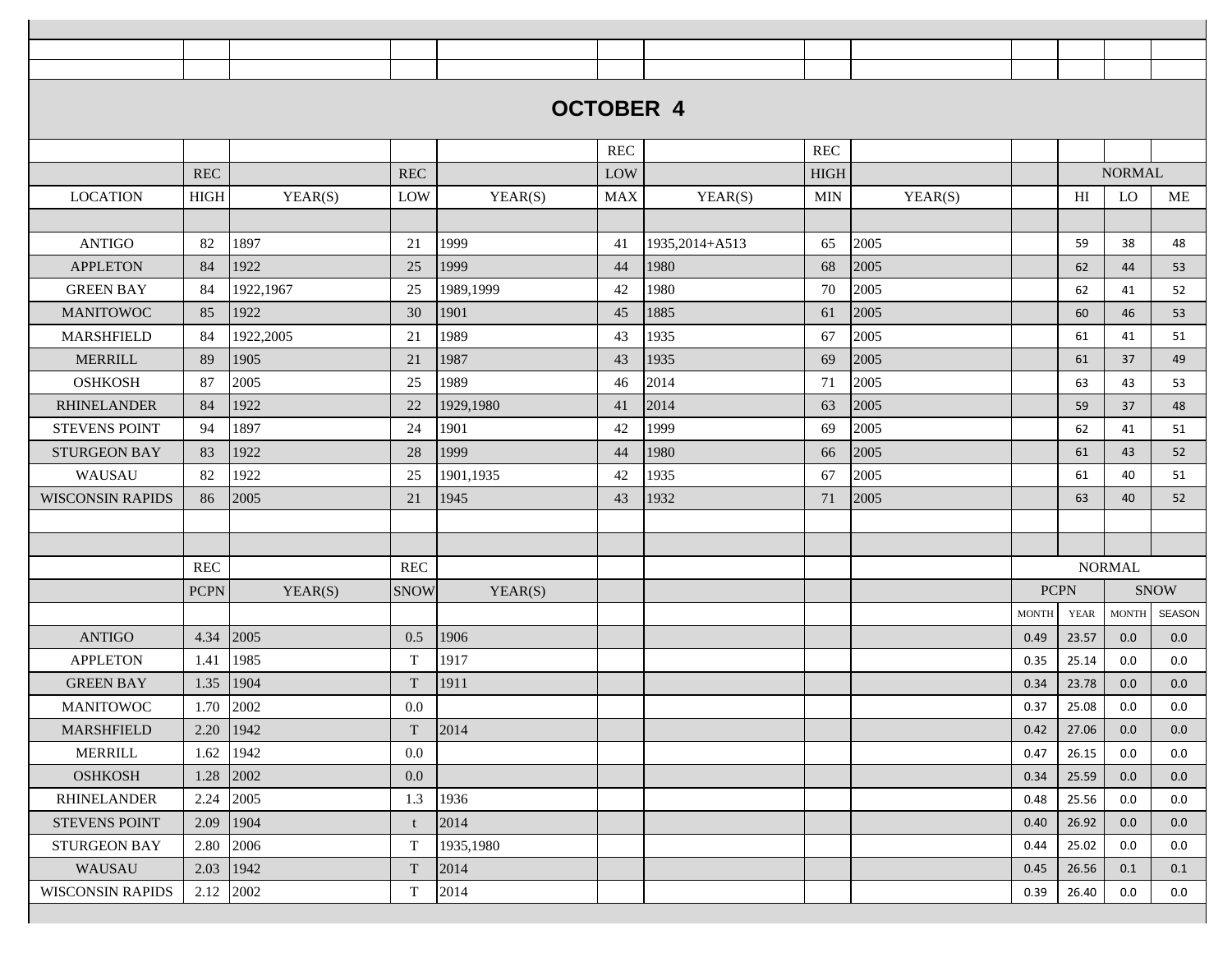| <b>OCTOBER 5</b>                                                                                                               |               |
|--------------------------------------------------------------------------------------------------------------------------------|---------------|
| $\operatorname{REC}$<br><b>REC</b>                                                                                             |               |
| <b>NORMAL</b><br><b>REC</b><br><b>REC</b><br>LOW<br><b>HIGH</b>                                                                |               |
| HIGH<br>LO<br><b>LOCATION</b><br>YEAR(S)<br>YEAR(S)<br><b>MAX</b><br>YEAR(S)<br>H <sub>I</sub><br>LOW<br><b>MIN</b><br>YEAR(S) | ME            |
|                                                                                                                                |               |
| <b>ANTIGO</b><br>1952<br>1935<br>1946<br>80<br>1905,2005<br>19<br>40<br>63<br>59<br>37                                         | 48            |
| <b>APPLETON</b><br>1922, 1947, 2005<br>1952,1993<br>1935, 1952<br>1922<br>84<br>27<br>44<br>62<br>62<br>43                     | 53            |
| 2007<br>21<br>1952<br>1935<br>1900, 1937, 1955<br><b>GREEN BAY</b><br>86<br>41<br>60<br>61<br>41                               | 51            |
| <b>MANITOWOC</b><br>1922<br>1876<br>1889<br>1922<br>85<br>28<br>46<br>61<br>60<br>46                                           | 53            |
| 1952<br>2007<br>83<br>1922<br>18<br>39<br>1952<br>60<br><b>MARSHFIELD</b><br>61<br>41                                          | 51            |
| 1913<br><b>MERRILL</b><br>1912<br>1980<br>39<br>82<br>17<br>1952<br>61<br>60<br>37                                             | 49            |
| 1918<br><b>OSHKOSH</b><br>87<br>1922<br>25<br>1980<br>1935<br>63<br>44<br>63<br>42                                             | 53            |
| 1922<br>2003<br>1922,1969<br><b>RHINELANDER</b><br>83<br>20<br>37<br>1952<br>59<br>58<br>37                                    | 48            |
| 22<br>1952<br>59<br>1937<br><b>STEVENS POINT</b><br>84<br>1922<br>1935<br>42<br>61<br>40                                       | 51            |
| <b>STURGEON BAY</b><br>1922<br>1932<br>1952<br>1922,2016<br>85<br>25<br>44<br>60<br>61<br>43                                   | 52            |
| 1922<br>1952<br>1900<br>WAUSAU<br>84<br>24<br>38<br>1952<br>61<br>60<br>40                                                     | 50            |
| 1922<br>1932<br>1935<br>62<br>2007<br><b>WISCONSIN RAPIDS</b><br>85<br>19<br>42<br>40<br>63                                    | 51            |
|                                                                                                                                |               |
|                                                                                                                                |               |
| <b>NORMAL</b><br>REC<br><b>REC</b>                                                                                             |               |
| <b>PCPN</b><br><b>PCPN</b><br>YEAR(S)<br><b>SNOW</b><br>YEAR(S)                                                                | <b>SNOW</b>   |
| <b>MONTH</b><br><b>YEAR</b><br><b>MONTH</b>                                                                                    | <b>SEASON</b> |
| 1941<br>1929<br><b>ANTIGO</b><br>1.36<br>T<br>0.61<br>23.69<br>0.0                                                             | 0.0           |
| 1978<br><b>APPLETON</b><br>0.0<br>1.02<br>25.23<br>0.44<br>0.0                                                                 | 0.0           |
| 1978<br>$\mathbf T$<br>1935<br>1.08<br><b>GREEN BAY</b><br>0.43<br>23.87<br>0.0                                                | 0.0           |
| 1935<br><b>MANITOWOC</b><br>1978<br>T<br>1.24<br>0.46<br>25.17<br>0.0                                                          | 0.0           |
| 2013<br>1.85<br>0.0<br><b>MARSHFIELD</b><br>0.52<br>27.16<br>0.0                                                               | 0.0           |
| 1928<br>$\mathbf T$<br>1964<br>26.26<br><b>MERRILL</b><br>1.68<br>0.58<br>0.0                                                  | 0.0           |
| 1911<br><b>OSHKOSH</b><br>T<br>1935, 1953<br>1.64<br>0.43<br>25.68<br>0.0                                                      | 0.0           |
| 1941<br><b>RHINELANDER</b><br>1.54<br>T<br>1935, 1966, 2012<br>25.68<br>0.60<br>0.0                                            | 0.0           |
| 1913<br>0.0<br><b>STEVENS POINT</b><br>1.40<br>0.49<br>27.01<br>0.0                                                            | 0.0           |
| 1998<br>$\mathbf T$<br>1935<br>STURGEON BAY<br>25.13<br>1.16<br>0.55<br>0.0                                                    | 0.0           |
| 1991<br>WAUSAU<br>2013<br>T<br>1.54<br>0.57<br>26.68<br>0.1                                                                    | 0.1           |
| <b>WISCONSIN RAPIDS</b><br>1936<br>T<br>1964<br>1.61<br>26.50<br>0.49<br>0.0                                                   | 0.0           |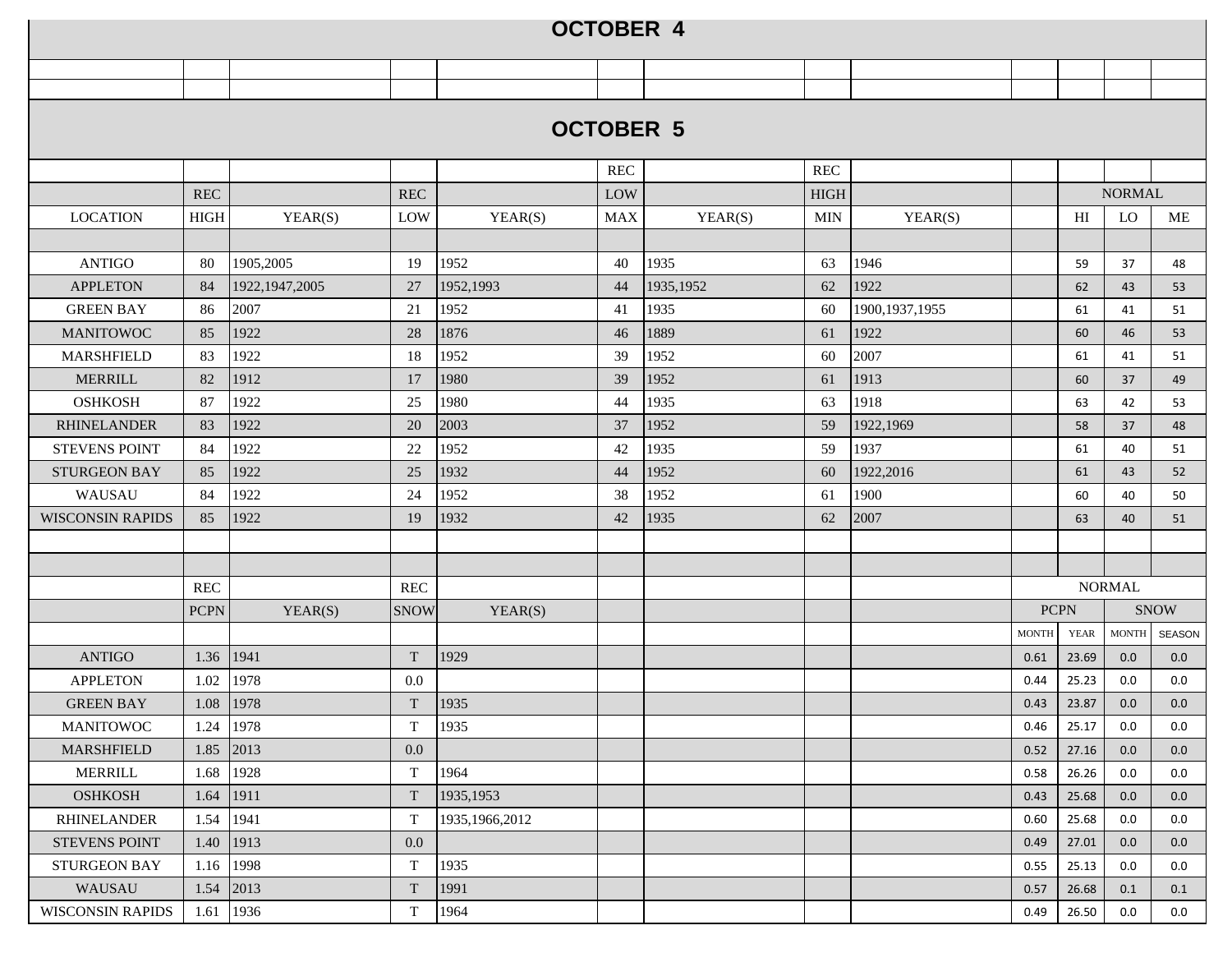|                         |               |         |             |                | <b>OCTOBER 5</b> |           |            |         |              |                            |               |             |
|-------------------------|---------------|---------|-------------|----------------|------------------|-----------|------------|---------|--------------|----------------------------|---------------|-------------|
|                         |               |         |             |                |                  |           |            |         |              |                            |               |             |
|                         |               |         |             |                |                  |           |            |         |              |                            |               |             |
|                         |               |         |             |                | <b>OCTOBER 6</b> |           |            |         |              |                            |               |             |
|                         |               |         |             |                | <b>REC</b>       |           | <b>REC</b> |         |              |                            |               |             |
|                         | <b>REC</b>    |         | REC         |                | LOW              |           | HIGH       |         |              |                            | <b>NORMAL</b> |             |
| <b>LOCATION</b>         | HIGH          | YEAR(S) | LOW         | YEAR(S)        | <b>MAX</b>       | YEAR(S)   | <b>MIN</b> | YEAR(S) |              | $\mathop{\rm HI}\nolimits$ | LO            | ME          |
|                         |               |         |             |                |                  |           |            |         |              |                            |               |             |
| <b>ANTIGO</b>           | 84            | 1963    | 20          | 1935           | 38               | 2000      | 61         | 2007    |              | 58                         | 37            | 48          |
| <b>APPLETON</b>         | 89            | 1963    | 25          | 1935           | 44               | 2000      | 68         | 2007    |              | 61                         | 43            | 52          |
| <b>GREEN BAY</b>        | 88            | 1963    | 23          | 2001           | 45               | 1889,1964 | 69         | 2007    |              | 61                         | 41            | 51          |
| <b>MANITOWOC</b>        | 89            | 1963    | 27          | 1935           | 44               | 1889      | 63         | 2007    |              | 59                         | 45            | 52          |
| <b>MARSHFIELD</b>       | 86            | 1963    | 18          | 1935           | 39               | 1952      | 68         | 2007    |              | 61                         | 40            | 50          |
| <b>MERRILL</b>          | 89            | 1963    | 17          | 1935           | 39               | 2000      | 64         | 2007    |              | 60                         | 37            | 48          |
| <b>OSHKOSH</b>          | 90            | 1963    | 21          | 1935           | 37               | 2000      | 68         | 2007    |              | 63                         | 42            | 52          |
| <b>RHINELANDER</b>      | 84            | 1963    | 19          | 2001           | 38               | 2000      | 67         | 2007    |              | 58                         | 37            | 47          |
| <b>STEVENS POINT</b>    | 84            | 1963    | 22          | 1935           | 43               | 1952      | 63         | 1900    |              | 61                         | 40            | 50          |
| <b>STURGEON BAY</b>     | 86            | 1963    | 25          | 1935           | 45               | 2000      | 58         | 2007    |              | 60                         | 43            | 52          |
| WAUSAU                  | 87            | 1963    | 25          | 1932           | 40               | 1952      | 67         | 2007    |              | 60                         | 40            | 50          |
| <b>WISCONSIN RAPIDS</b> | 89            | 1963    | 15          | 1935           | 43               | 1952      | 69         | 2007    |              | 62                         | 40            | 51          |
|                         |               |         |             |                |                  |           |            |         |              |                            |               |             |
|                         |               |         |             |                |                  |           |            |         |              |                            |               |             |
|                         | <b>REC</b>    |         | REC         |                |                  |           |            |         |              |                            | <b>NORMAL</b> |             |
|                         | <b>PCPN</b>   | YEAR(S) | <b>SNOW</b> | YEAR(S)        |                  |           |            |         | <b>PCPN</b>  |                            |               | <b>SNOW</b> |
|                         |               |         |             |                |                  |           |            |         | <b>MONTH</b> | <b>YEAR</b>                | <b>MONTH</b>  | SEASON      |
| <b>ANTIGO</b>           | 2.74          | 1911    | 0.3         | 1906           |                  |           |            |         | 0.73         | 23.81                      | 0.1           | 0.1         |
| <b>APPLETON</b>         | 1.99          | 1911    | $\mathbf T$ | 1952,1964,2000 |                  |           |            |         | 0.53         | 25.32                      | 0.0           | 0.0         |
| <b>GREEN BAY</b>        | $1.64$   1911 |         |             | $T$ 1964,2000  |                  |           |            |         | 0.51         | 23.95                      | 0.0           | 0.0         |
| MANITOWOC               | 1.75   1911   |         | $0.0\,$     |                |                  |           |            |         | 0.55         | 25.26                      | 0.0           | $0.0\,$     |
| MARSHFIELD              | 2.29 1995     |         | $\mathbf T$ | 2012           |                  |           |            |         | 0.62         | 27.26                      | 0.0           | 0.0         |
| <b>MERRILL</b>          | 3.00          | 1911    | $\mathbf T$ | 1964           |                  |           |            |         | 0.69         | 26.37                      | 0.0           | 0.0         |
| <b>OSHKOSH</b>          | 0.76 1949     |         | $\mathbf T$ | 1953,1964      |                  |           |            |         | 0.51         | 25.76                      | 0.0           | 0.0         |
| <b>RHINELANDER</b>      | 2.80          | 1911    | $\mathbf T$ | 1952,2012      |                  |           |            |         | 0.72         | 25.80                      | 0.0           | 0.0         |
| <b>STEVENS POINT</b>    | 2.30          | 1995    | T           | 1952,1964      |                  |           |            |         | 0.58         | 27.10                      | 0.0           | 0.0         |
| STURGEON BAY            | 2.17          | 1911    | T           | 1935,1964      |                  |           |            |         | 0.65         | 25.23                      | 0.0           | 0.0         |
| WAUSAU                  | 3.05 1911     |         | T           | 1964,2012      |                  |           |            |         | 0.68         | 26.79                      | 0.1           | 0.1         |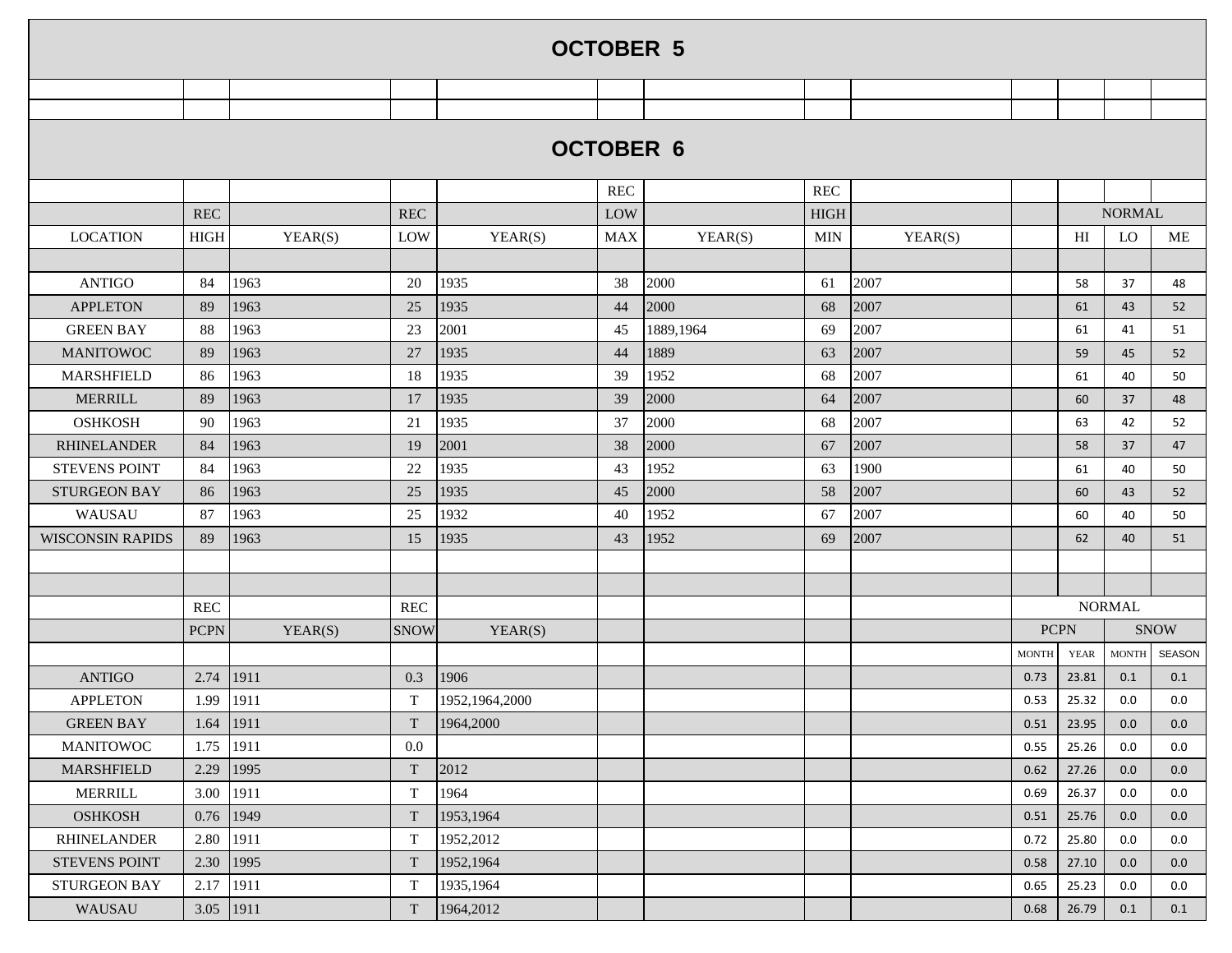| <b>WISCONSIN RAPIDS</b>           | 1.80 1911   |              | $\mathbf T$          | 1952                   |                  |              |                      |              | 0.58         | 26.59       | 0.0           | 0.0         |
|-----------------------------------|-------------|--------------|----------------------|------------------------|------------------|--------------|----------------------|--------------|--------------|-------------|---------------|-------------|
|                                   |             |              |                      |                        |                  |              |                      |              |              |             |               |             |
|                                   |             |              |                      |                        | <b>OCTOBER 6</b> |              |                      |              |              |             |               |             |
|                                   |             |              |                      |                        |                  |              |                      |              |              |             |               |             |
|                                   |             |              |                      |                        |                  |              |                      |              |              |             |               |             |
|                                   |             |              |                      |                        |                  |              |                      |              |              |             |               |             |
|                                   |             |              |                      |                        | <b>OCTOBER 7</b> |              |                      |              |              |             |               |             |
|                                   |             |              |                      |                        |                  |              |                      |              |              |             |               |             |
|                                   |             |              |                      |                        | <b>REC</b>       |              | $\operatorname{REC}$ |              |              |             |               |             |
|                                   | <b>REC</b>  |              | $\operatorname{REC}$ |                        | LOW              |              | <b>HIGH</b>          |              |              |             | <b>NORMAL</b> |             |
| <b>LOCATION</b>                   | <b>HIGH</b> | YEAR(S)      | LOW                  | YEAR(S)                | <b>MAX</b>       | YEAR(S)      | <b>MIN</b>           | YEAR(S)      |              | HI          | LO            | ME          |
|                                   |             |              |                      |                        |                  |              |                      |              |              |             |               |             |
| <b>ANTIGO</b>                     | 83          | 2007         | 16                   | 1896                   | 39               | 2000         | 65                   | 2007         |              | 58          | 37            | 47          |
| <b>APPLETON</b>                   | 87          | 2007         | 23                   | 2001                   | 44               | 2000         | 67                   | 2007         |              | 61          | 42            | 52          |
| <b>GREEN BAY</b>                  | 86          | 2007         | 21                   | 2001                   | 44               | 1925,1951    | 64                   | 2007         |              | 61          | 40            | 50          |
| <b>MANITOWOC</b>                  | 87          | 2007         | 26                   | 1889                   | 46               | 1951         | 64                   | 2007         |              | 59          | 45            | 52          |
| <b>MARSHFIELD</b>                 | 84<br>84    | 2007         | 21                   | 1952                   | 41               | 1925         | 67                   | 2007         |              | 60          | 40            | 50          |
| <b>MERRILL</b>                    |             | 2007         | 19                   | 2001                   | 37               | 1915         | 68                   | 2007         |              | 59          | 36            | 48          |
| <b>OSHKOSH</b>                    | 85          | 2007         | 23                   | 2001                   | 44               | 1896,1987    | 65                   | 2007         |              | 62          | 42            | 52          |
| <b>RHINELANDER</b>                | 83<br>88    | 1916,2007    | 19                   | 1953<br>1952           | 37               | 2000         | 68                   | 2007<br>2007 |              | 57          | 36            | 47          |
| <b>STEVENS POINT</b>              |             | 1963         | 17                   |                        | 44               | 1987         | 66                   |              |              | 60          | 40            | 50          |
| <b>STURGEON BAY</b>               | 83<br>84    | 2007         | 28                   | 1918,1952,2001<br>1953 | 40<br>37         | 2000         | 59<br>64             | 2007<br>2007 |              | 60<br>59    | 42<br>39      | 51          |
| WAUSAU<br><b>WISCONSIN RAPIDS</b> | 85          | 2007<br>2007 | 23<br>19             | 1935                   | 41               | 1915<br>2002 | 66                   | 2007         |              | 62          | 39            | 49<br>51    |
|                                   |             |              |                      |                        |                  |              |                      |              |              |             |               |             |
|                                   |             |              |                      |                        |                  |              |                      |              |              |             |               |             |
|                                   | REC         |              | REC                  |                        |                  |              |                      |              |              |             | <b>NORMAL</b> |             |
|                                   | <b>PCPN</b> | YEAR(S)      | <b>SNOW</b>          | YEAR(S)                |                  |              |                      |              | <b>PCPN</b>  |             |               | <b>SNOW</b> |
|                                   |             |              |                      |                        |                  |              |                      |              | <b>MONTH</b> | <b>YEAR</b> | <b>MONTH</b>  | SEASON      |
| <b>ANTIGO</b>                     | 1.42        | 2017         | T                    | 1906, 1915, 1921       |                  |              |                      |              | 0.85         | 23.93       | 0.1           | 0.1         |
| <b>APPLETON</b>                   | 0.90        | 1983         | T                    | 2000                   |                  |              |                      |              | 0.61         | 25.40       | 0.0           | 0.0         |
| <b>GREEN BAY</b>                  | 1.00        | 1931         | T                    | 1915,2000              |                  |              |                      |              | 0.59         | 24.03       | 0.0           | 0.0         |
| <b>MANITOWOC</b>                  | 2.00        | 1881         | 0.0                  |                        |                  |              |                      |              | 0.63         | 25.34       | 0.0           | 0.0         |
| MARSHFIELD                        | 1.10        | 1930         | T                    | 1915, 1921, 1925       |                  |              |                      |              | 0.72         | 27.36       | 0.0           | 0.0         |
| <b>MERRILL</b>                    | 1.60        | 1941         | T                    | 1978,2001              |                  |              |                      |              | 0.81         | 26.49       | 0.1           | 0.1         |
| <b>OSHKOSH</b>                    | 0.88        | 1930         | 0.0                  |                        |                  |              |                      |              | 0.59         | 25.84       | 0.0           | 0.0         |
| RHINELANDER                       | 1.30        | 2017         | 2.0                  | 2000                   |                  |              |                      |              | 0.83         | 25.91       | 0.0           | 0.0         |
| STEVENS POINT                     | 1.54        | 2017         | T                    | 1915                   |                  |              |                      |              | 0.67         | 27.19       | 0.0           | 0.0         |
| STURGEON BAY                      | 1.45        | 1995         | $0.0\,$              |                        |                  |              |                      |              | 0.75         | 25.33       | 0.0           | 0.0         |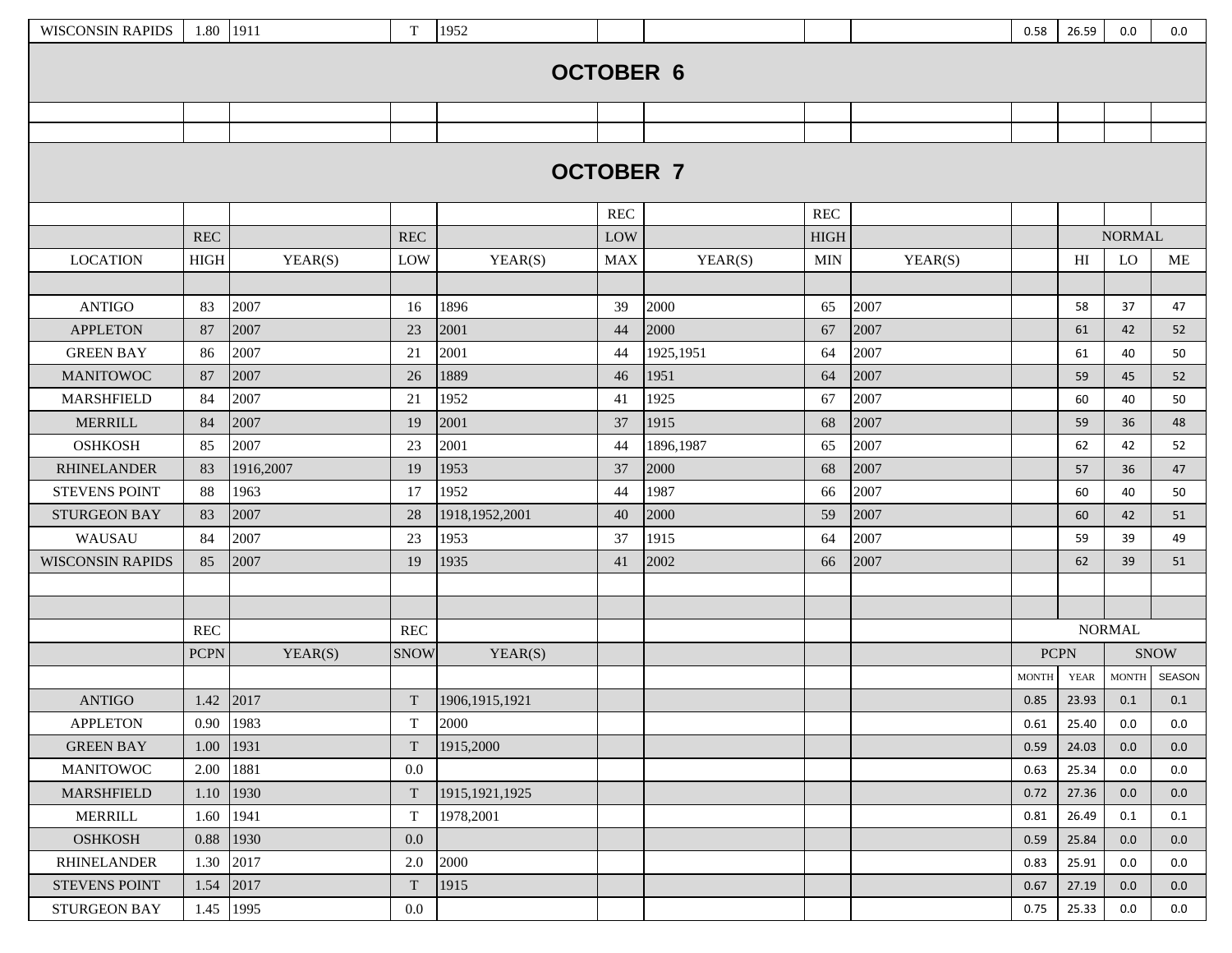| WAUSAU                  | 1.73        | 1984           | T           | 1915, 1921, 1925, 1982 |                  |         |             |         | 0.79                   | 26.90       | 0.1           | 0.1         |
|-------------------------|-------------|----------------|-------------|------------------------|------------------|---------|-------------|---------|------------------------|-------------|---------------|-------------|
| <b>WISCONSIN RAPIDS</b> | 1.43        | 1984           | 0.0         |                        |                  |         |             |         | 0.67                   | 26.68       | 0.0           | 0.0         |
|                         |             |                |             |                        |                  |         |             |         |                        |             |               |             |
|                         |             |                |             |                        | <b>OCTOBER 7</b> |         |             |         |                        |             |               |             |
|                         |             |                |             |                        |                  |         |             |         |                        |             |               |             |
|                         |             |                |             |                        |                  |         |             |         |                        |             |               |             |
|                         |             |                |             |                        |                  |         |             |         |                        |             |               |             |
|                         |             |                |             |                        | <b>OCTOBER 8</b> |         |             |         |                        |             |               |             |
|                         |             |                |             |                        | <b>REC</b>       |         | <b>REC</b>  |         |                        |             |               |             |
|                         | <b>REC</b>  |                | <b>REC</b>  |                        | LOW              |         | <b>HIGH</b> |         |                        |             | <b>NORMAL</b> |             |
| <b>LOCATION</b>         | <b>HIGH</b> | YEAR(S)        | LOW         | YEAR(S)                | MAX              | YEAR(S) | <b>MIN</b>  | YEAR(S) |                        | HI          | <b>LO</b>     | ME          |
|                         |             |                |             |                        |                  |         |             |         |                        |             |               |             |
| <b>ANTIGO</b>           | 80          | 1905           | 19          | 1895                   | 35               | 1895    | 61          | 2007    |                        | 57          | 36            | 47          |
| <b>APPLETON</b>         | 86          | 2007           | 27          | 1987,1989              | 43               | 1917    | 64          | 1997    |                        | 61          | 42            | 51          |
| <b>GREEN BAY</b>        | 86          | 2007           | 23          | 1987                   | 40               | 1895    | 65          | 1949    |                        | 60          | 40            | 50          |
| <b>MANITOWOC</b>        | 85          | 2007           | 28          | 1987                   | 44               | 2000    | 67          | 2007    |                        | 58          | 45            | 51          |
| <b>MARSHFIELD</b>       | 82          | 1997           | 20          | 1976                   | 38               | 1915    | 63          | 1949    |                        | 60          | 40            | 50          |
| <b>MERRILL</b>          | 86          | 1909           | 19          | 2001                   | 39               | 1915    | 61          | 1970    |                        | 59          | 36            | 48          |
| <b>OSHKOSH</b>          | 87          | 1949           | 27          | 1896                   | 42               | 1915    | 63          | 1949    |                        | 62          | 41            | 52          |
| <b>RHINELANDER</b>      | 82          | 2010           | 22          | 1989                   | 34               | 1915    | 64          | 2011    |                        | 57          | 36            | 47          |
| <b>STEVENS POINT</b>    | 83          | 1916           | 21          | 1907                   | 42               | 1915    | 67          | 2007    |                        | 60          | 39            | 50          |
| <b>STURGEON BAY</b>     | 82          | 2007           | 25          | 1989                   | 42               | 1915    | 63          | 2007    |                        | 60          | 42            | 51          |
| WAUSAU                  | 80          | 1997,2010,2011 | 26          | 1907, 1951, 1987       | 38               | 1915    | 63          | 1997    |                        | 59          | 39            | 49          |
| <b>WISCONSIN RAPIDS</b> | 83          | 2010           | 21          | 1937                   | 38               | 1932    | 66          | 1997    |                        | 61          | 39            | 50          |
|                         |             |                |             |                        |                  |         |             |         |                        |             |               |             |
|                         |             |                |             |                        |                  |         |             |         |                        |             |               |             |
|                         | <b>REC</b>  |                | <b>REC</b>  |                        |                  |         |             |         |                        |             | <b>NORMAL</b> |             |
|                         | <b>PCPN</b> | YEAR(S)        | <b>SNOW</b> | YEAR(S)                |                  |         |             |         |                        | <b>PCPN</b> |               | <b>SNOW</b> |
|                         |             |                |             |                        |                  |         |             |         | $\operatorname{MONTH}$ | <b>YEAR</b> | <b>MONTH</b>  | SEASON      |
| <b>ANTIGO</b>           | 1.29        | 1967           | 0.3         | 1906                   |                  |         |             |         | 0.96                   | 24.04       | 0.1           | 0.1         |
| <b>APPLETON</b>         | 1.42        | 2018           | $\mathbf T$ | 1915,1964              |                  |         |             |         | 0.69                   | 25.48       | 0.0           | 0.0         |
| <b>GREEN BAY</b>        | 1.42        | 2018           | T           | 1964                   |                  |         |             |         | 0.67                   | 24.11       | 0.0           | 0.0         |
| <b>MANITOWOC</b>        | 1.52        | 1962           | 0.0         |                        |                  |         |             |         | 0.72                   | 25.43       | 0.0           | 0.0         |
| MARSHFIELD              | 1.76        | 1928,1967      | $\mathbf T$ | 1921                   |                  |         |             |         | 0.81                   | 27.45       | 0.1           | 0.1         |
| <b>MERRILL</b>          | 1.06        | 2015           | $\mathbf T$ | 1915,1921              |                  |         |             |         | 0.92                   | 26.60       | 0.1           | 0.1         |
| <b>OSHKOSH</b>          | 1.41        | 1967           | 0.0         |                        |                  |         |             |         | 0.67                   | 25.92       | 0.0           | 0.0         |
| <b>RHINELANDER</b>      | 1.56        | 2007           | 1.5         | 1932                   |                  |         |             |         | 0.94                   | 26.02       | 0.0           | 0.0         |
| <b>STEVENS POINT</b>    | 1.53        | 1901           | $\mathbf T$ | 1915, 1921, 1945       |                  |         |             |         | 0.76                   | 27.28       | 0.0           | 0.0         |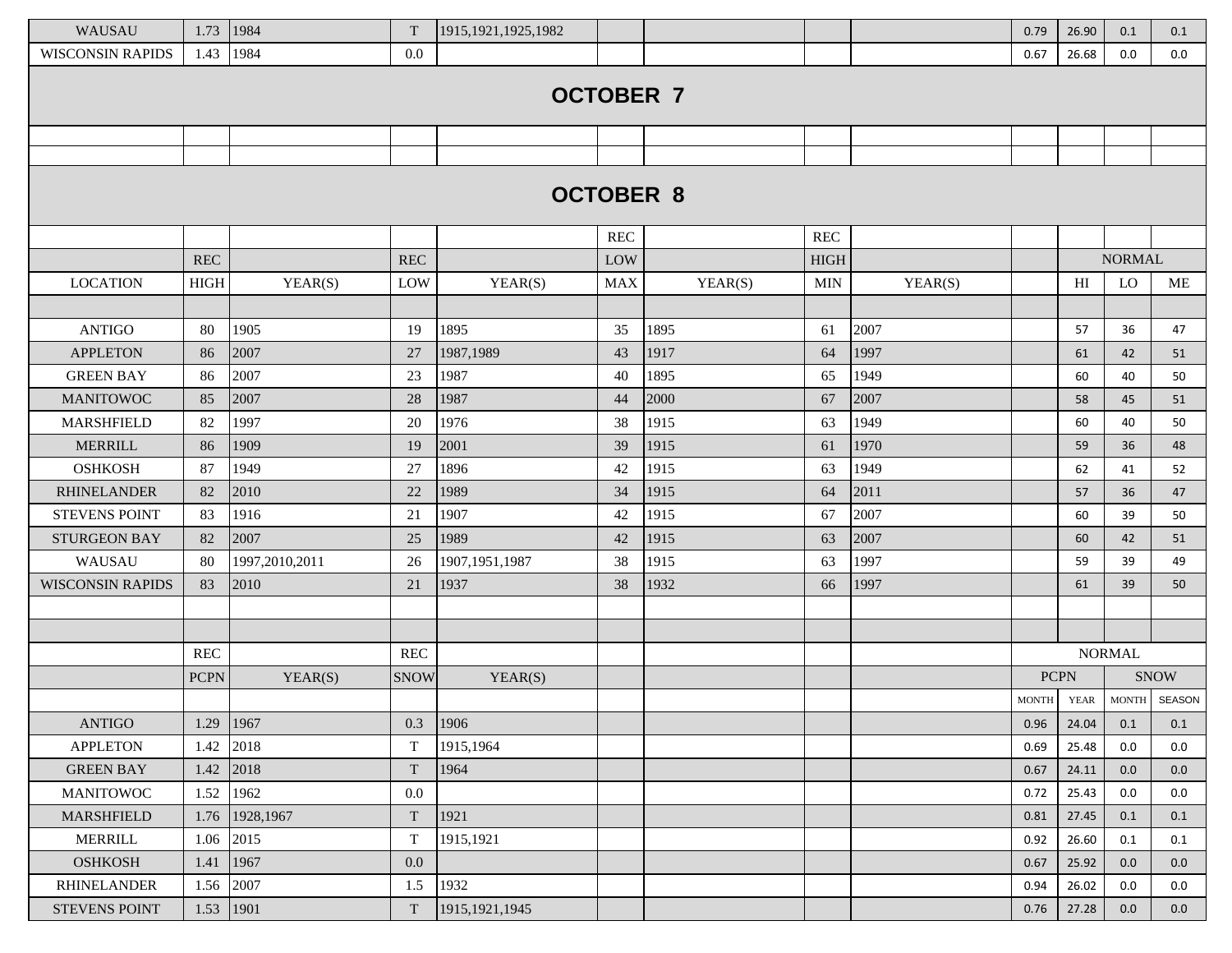| <b>STURGEON BAY</b>     | 1.33        | 1967           | T                    | 1912,1937              |                  |                  |                      |           | 0.86         | 25.44          | 0.0           | 0.0           |
|-------------------------|-------------|----------------|----------------------|------------------------|------------------|------------------|----------------------|-----------|--------------|----------------|---------------|---------------|
| <b>WAUSAU</b>           | 0.86        | 1959           | 0.1                  | 1921                   |                  |                  |                      |           | 0.90         | 27.01          | 0.2           | 0.2           |
| <b>WISCONSIN RAPIDS</b> | 1.32        | 1959           | T                    | 1909                   |                  |                  |                      |           | 0.76         | 26.77          | 0.0           | $0.0\,$       |
|                         |             |                |                      |                        | <b>OCTOBER 8</b> |                  |                      |           |              |                |               |               |
|                         |             |                |                      |                        |                  |                  |                      |           |              |                |               |               |
|                         |             |                |                      |                        |                  |                  |                      |           |              |                |               |               |
|                         |             |                |                      |                        |                  |                  |                      |           |              |                |               |               |
|                         |             |                |                      |                        | <b>OCTOBER 9</b> |                  |                      |           |              |                |               |               |
|                         |             |                |                      |                        |                  |                  |                      |           |              |                |               |               |
|                         |             |                |                      |                        | <b>REC</b>       |                  | $\operatorname{REC}$ |           |              |                |               |               |
|                         | <b>REC</b>  |                | <b>REC</b>           |                        | LOW              |                  | <b>HIGH</b>          |           |              |                | <b>NORMAL</b> |               |
| <b>LOCATION</b>         | <b>HIGH</b> | YEAR(S)        | LOW                  | YEAR(S)                | <b>MAX</b>       | YEAR(S)          | <b>MIN</b>           | YEAR(S)   |              | H <sub>I</sub> | LO            | ME            |
|                         |             |                |                      |                        |                  |                  |                      |           |              |                |               |               |
| <b>ANTIGO</b>           | 79          | 2011           | 15                   | 1895                   | 35               | 1917             | 58                   | 1914      |              | 57             | 36            | 46            |
| <b>APPLETON</b>         | 80          | 2018           | 25                   | 1989                   | 41               | 1932             | 62                   | 1973      |              | 60             | 42            | 51            |
| <b>GREEN BAY</b>        | 81          | 1905           | 23                   | 1895                   | 40               | 1925             | 60                   | 1914      |              | 60             | 40            | 50            |
| <b>MANITOWOC</b>        | 78          | 2007           | 28                   | 1989                   | 41               | 1964             | 63                   | 1879      |              | 58             | 44            | 51            |
| <b>MARSHFIELD</b>       | 79          | 2011           | 19                   | 1915                   | 35               | 1917             | 61                   | 1973      |              | 59             | 39            | 49            |
| <b>MERRILL</b>          | 85          | 1909           | 21                   | 1989                   | 37               | 1917             | 58                   | 1997      |              | 59             | 36            | 47            |
| <b>OSHKOSH</b>          | 81          | 1905,2003      | 26                   | 1972                   | 43               | 1964,1993        | 66                   | 1997      |              | 61             | 41            | 51            |
| <b>RHINELANDER</b>      | 81          | 2011           | 19                   | 1929                   | 34               | 1964             | 57                   | 1914,1961 |              | 57             | 36            | 46            |
| <b>STEVENS POINT</b>    | 81          | 1905           | 24                   | 1915                   | 40               | 1925             | 63                   | 1973      |              | 60             | 39            | 49            |
| <b>STURGEON BAY</b>     | 77          | 1918           | $22\,$               | 1989                   | 41               | 1925, 1932, 1964 | 60                   | 1914,1997 |              | 59             | 42            | 50            |
| WAUSAU                  | 79          | 1905,1981,2011 | 24                   | 1989                   | 34               | 1917             | 62                   | 1973      |              | 58             | 39            | 49            |
| <b>WISCONSIN RAPIDS</b> | 85          | 1930           | 19                   | 1964                   | 40               | 1959             | 64                   | 1973      |              | 61             | 39            | 50            |
|                         |             |                |                      |                        |                  |                  |                      |           |              |                |               |               |
|                         |             |                |                      |                        |                  |                  |                      |           |              |                |               |               |
|                         | <b>REC</b>  |                | $\operatorname{REC}$ |                        |                  |                  |                      |           |              |                | <b>NORMAL</b> |               |
|                         | <b>PCPN</b> | YEAR(S)        | <b>SNOW</b>          | YEAR(S)                |                  |                  |                      |           |              | <b>PCPN</b>    |               | <b>SNOW</b>   |
|                         |             |                |                      |                        |                  |                  |                      |           | <b>MONTH</b> | YEAR           | <b>MONTH</b>  | <b>SEASON</b> |
| <b>ANTIGO</b>           | 1.65        | 1904           | $\mathbf T$          | 1917, 1927, 1937, 1945 |                  |                  |                      |           | 1.07         | 24.15          | 0.1           | 0.1           |
| <b>APPLETON</b>         | 0.82        | 1973           | $\mathbf T$          | 1964                   |                  |                  |                      |           | 0.77         | 25.56          | 0.0           | 0.0           |
| <b>GREEN BAY</b>        | 1.46        | 1939           | 0.1                  | 1925                   |                  |                  |                      |           | 0.75         | 24.19          | 0.0           | 0.0           |
| <b>MANITOWOC</b>        | 1.14        | 1904           | $\mathbf T$          | 1925                   |                  |                  |                      |           | 0.81         | 25.52          | 0.0           | 0.0           |
| <b>MARSHFIELD</b>       | 1.14        | 1968           | 3.5                  | 1917                   |                  |                  |                      |           | 0.90         | 27.54          | 0.1           | 0.1           |
| <b>MERRILL</b>          | 1.09        | 2018           | $\mathbf T$          | 1915                   |                  |                  |                      |           | 1.02         | 26.70          | 0.1           | 0.1           |
| <b>OSHKOSH</b>          | 0.89        | 2018           | T                    | 1906, 1917, 1925       |                  |                  |                      |           | 0.75         | 26.00          | 0.0           | 0.0           |
| <b>RHINELANDER</b>      | 1.27        | 2018           | $\mathbf T$          | 1967,2012              |                  |                  |                      |           | 1.05         | 26.13          | 0.0           | 0.0           |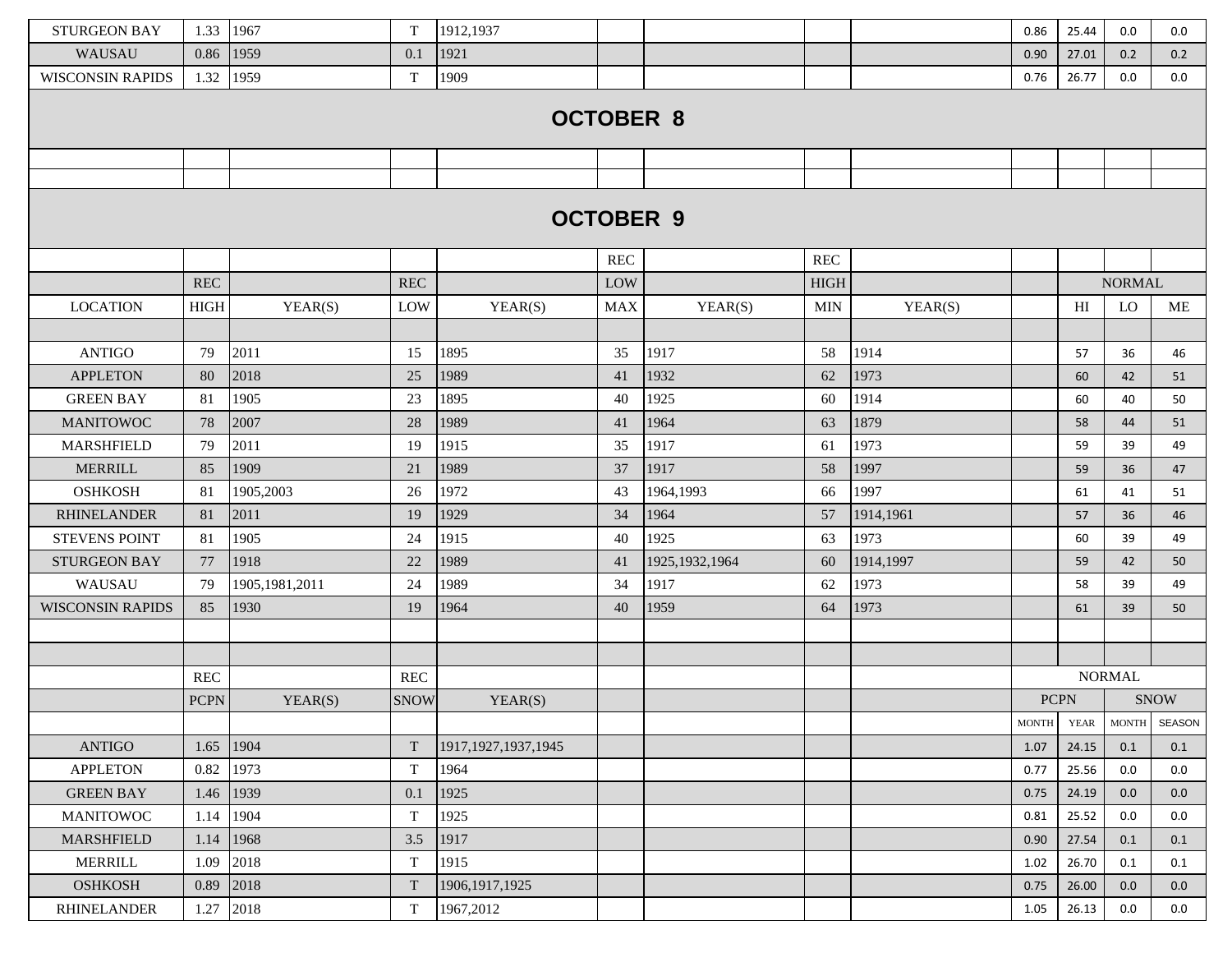| <b>STEVENS POINT</b>    | 0.98        | 2001             | 0.5         | 1917                         |            |         |                      |            | 0.84         | 27.36          | 0.0           | 0.0         |
|-------------------------|-------------|------------------|-------------|------------------------------|------------|---------|----------------------|------------|--------------|----------------|---------------|-------------|
| <b>STURGEON BAY</b>     | 1.31        | 1959             | 0.5         | 1925                         |            |         |                      |            | 0.96         | 25.54          | 0.0           | 0.0         |
| WAUSAU                  | 1.72        | 2019             | 3.0         | 1932                         |            |         |                      |            | 1.01         | 27.12          | 0.2           | 0.2         |
| <b>WISCONSIN RAPIDS</b> | 1.60        | 1914             | 2.5         | 1917                         |            |         |                      |            | 0.84         | 26.85          | 0.0           | 0.0         |
|                         |             |                  |             | <b>OCTOBER 9</b>             |            |         |                      |            |              |                |               |             |
|                         |             |                  |             |                              |            |         |                      |            |              |                |               |             |
|                         |             |                  |             |                              |            |         |                      |            |              |                |               |             |
|                         |             |                  |             | <b>OCTOBER 10</b>            |            |         |                      |            |              |                |               |             |
|                         |             |                  |             |                              | <b>REC</b> |         | $\operatorname{REC}$ |            |              |                |               |             |
|                         | <b>REC</b>  |                  | REC         |                              | LOW        |         | <b>HIGH</b>          |            |              |                | <b>NORMAL</b> |             |
| <b>LOCATION</b>         | <b>HIGH</b> | YEAR(S)          | LOW         | YEAR(S)                      | MAX        | YEAR(S) | <b>MIN</b>           | YEAR(S)    |              | H <sub>I</sub> | LO            | ME          |
|                         |             |                  |             |                              |            |         |                      |            |              |                |               |             |
| <b>ANTIGO</b>           | 82          | 1938             | 18          | 1906                         | 36         | 2009    | 59                   | 1973       |              | 57             | 36            | 46          |
| <b>APPLETON</b>         | 81          | 1938             | 23          | 1906                         | 39         | 1906    | 63                   | 1973       |              | 60             | 41            | 51          |
| <b>GREEN BAY</b>        | 82          | 1938             | 24          | 1906,1956                    | 37         | 1906    | 62                   | 1973       |              | 59             | 39            | 49          |
| <b>MANITOWOC</b>        | 79          | 1938             | 25          | 1906                         | 39         | 1906    | 60                   | 1879       |              | 58             | 44            | 51          |
| <b>MARSHFIELD</b>       | 84          | 1930             | 17          | 1964                         | 38         | 2009    | 62                   | 1973       |              | 59             | 39            | 49          |
| <b>MERRILL</b>          | 84          | 1928             | 17          | 1964                         | 32         | 1906    | 55                   | 1984       |              | 58             | 36            | 47          |
| <b>OSHKOSH</b>          | 87          | 1938             | 21          | 1964                         | 39         | 1906    | 63                   | 1973       |              | 61             | 41            | 51          |
| <b>RHINELANDER</b>      | 81          | 1928,1938        | 19          | 1964                         | 38         | 2009    | 61                   | 1973       |              | 56             | 36            | 46          |
| <b>STEVENS POINT</b>    | 85          | 1938             | 19          | 1964                         | 38         | 1906    | 62                   | 1973       |              | 59             | 39            | 49          |
| <b>STURGEON BAY</b>     | 83          | 1938             | 28          | 1906,1956                    | 40         | 1906    | 59                   | 1914,1973  |              | 59             | 41            | 50          |
| WAUSAU                  | 82          | 1928, 1930, 1938 | 19          | 1964                         | 34         | 1906    | 60                   | 1930, 1973 |              | 58             | 38            | 48          |
| <b>WISCONSIN RAPIDS</b> | 85          | 1938             | 13          | 1964                         | 35         | 1906    | 65                   | 1920       |              | 60             | 38            | 49          |
|                         |             |                  |             |                              |            |         |                      |            |              |                |               |             |
|                         |             |                  |             |                              |            |         |                      |            |              |                |               |             |
|                         | <b>REC</b>  |                  | <b>REC</b>  |                              |            |         |                      |            |              |                | <b>NORMAL</b> |             |
|                         | <b>PCPN</b> | YEAR(S)          | <b>SNOW</b> | YEAR(S)                      |            |         |                      |            | <b>PCPN</b>  |                |               | <b>SNOW</b> |
|                         |             |                  |             |                              |            |         |                      |            | <b>MONTH</b> | <b>YEAR</b>    | <b>MONTH</b>  | SEASON      |
| <b>ANTIGO</b>           | 1.15        | 1949             | 3.5         | 1990                         |            |         |                      |            | 1.18         | 24.26          | 0.2           | 0.2         |
| <b>APPLETON</b>         | 1.12        | 1904             | 0.1         | 1990                         |            |         |                      |            | 0.86         | 25.65          | 0.0           | 0.0         |
| <b>GREEN BAY</b>        | 1.47        | 1920             | $\mathbf T$ | 1906, 1932, 1958, 1990, 2009 |            |         |                      |            | 0.84         | 24.28          | 0.0           | 0.0         |
| <b>MANITOWOC</b>        | 1.50        | 1913             | $\mathbf T$ | 1932                         |            |         |                      |            | 0.90         | 25.61          | 0.0           | 0.0         |
| MARSHFIELD              | 1.24        | 1920             | 3.5         | 1990                         |            |         |                      |            | 0.98         | 27.62          | 0.1           | 0.1         |
| <b>MERRILL</b>          | 1.14        | 2018             | 2.5         | 1991                         |            |         |                      |            | 1.13         | 26.81          | 0.1           | 0.1         |
| <b>OSHKOSH</b>          | 1.60        | 1901             | 0.2         | 1932                         |            |         |                      |            | 0.83         | 26.08          | 0.0           | 0.0         |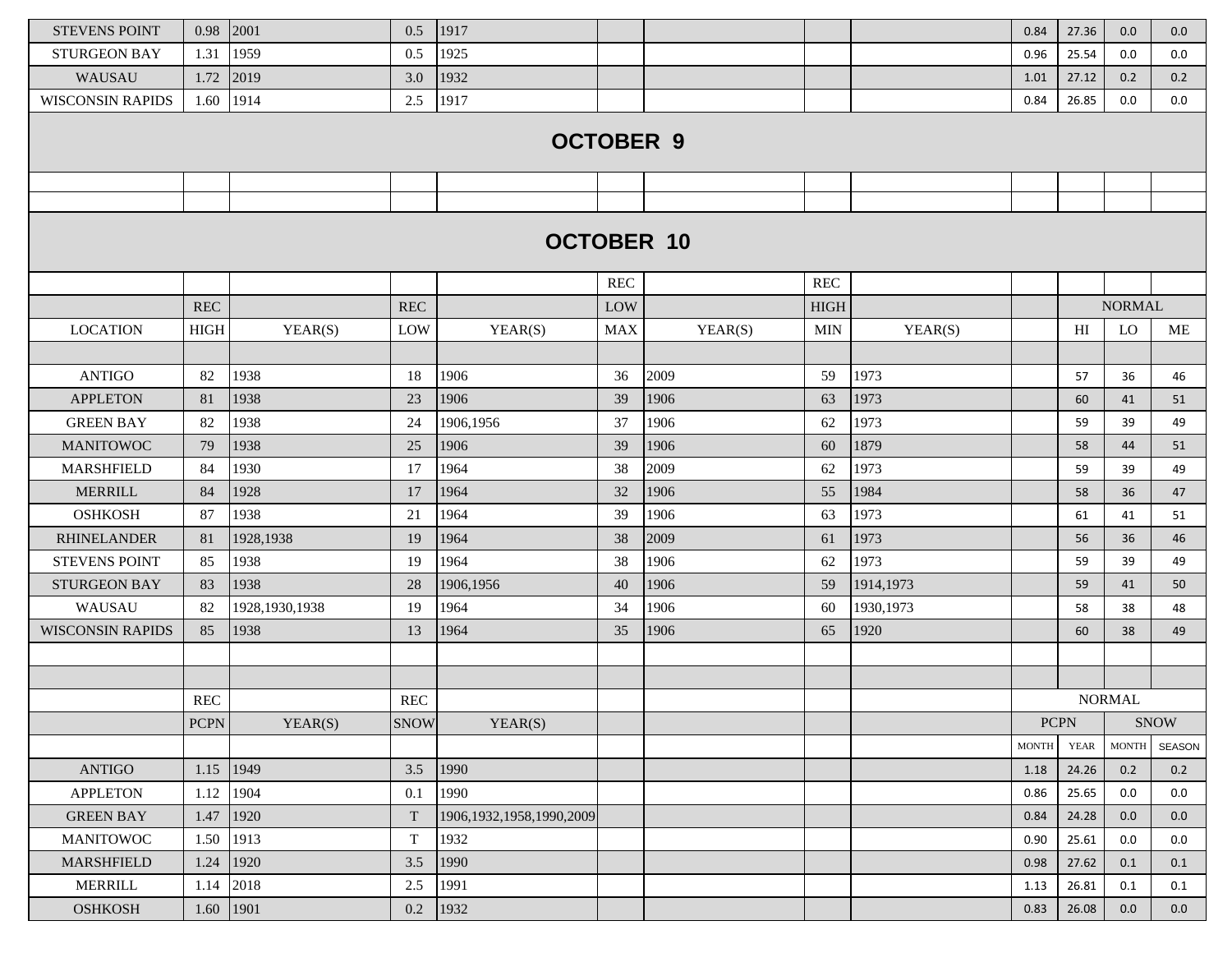| <b>RHINELANDER</b>      | 0.90                 | 2018       | 0.1          | 2009                   |            |                  |             |         | 1.16         | 26.24       | 0.0           | 0.0    |
|-------------------------|----------------------|------------|--------------|------------------------|------------|------------------|-------------|---------|--------------|-------------|---------------|--------|
| <b>STEVENS POINT</b>    | 1.39                 | 2018       | 2.0          | 1932                   |            |                  |             |         | 0.93         | 27.45       | 0.0           | 0.0    |
| <b>STURGEON BAY</b>     | 1.15                 | 1920,1941  | $\mathbf T$  | 1906,1958,2009         |            |                  |             |         | 1.07         | 25.65       | 0.0           | 0.0    |
| WAUSAU                  | 0.98                 | 1990       | 9.8          | 1990                   |            |                  |             |         | 1.11         | 27.22       | 0.2           | 0.2    |
| <b>WISCONSIN RAPIDS</b> | 0.78                 | 1990       | 3.0          | 1990                   |            |                  |             |         | 0.92         | 26.93       | 0.0           | 0.0    |
|                         |                      |            |              | <b>OCTOBER 10</b>      |            |                  |             |         |              |             |               |        |
|                         |                      |            |              |                        |            |                  |             |         |              |             |               |        |
|                         |                      |            |              |                        |            |                  |             |         |              |             |               |        |
|                         |                      |            |              | <b>OCTOBER 11</b>      |            |                  |             |         |              |             |               |        |
|                         |                      |            |              |                        | <b>REC</b> |                  | REC         |         |              |             |               |        |
|                         | REC                  |            | REC          |                        | LOW        |                  | <b>HIGH</b> |         |              |             | <b>NORMAL</b> |        |
| <b>LOCATION</b>         | <b>HIGH</b>          | YEAR(S)    | LOW          | YEAR(S)                | <b>MAX</b> | YEAR(S)          | <b>MIN</b>  | YEAR(S) |              | HI          | LO            | ME     |
|                         |                      |            |              |                        |            |                  |             |         |              |             |               |        |
| <b>ANTIGO</b>           | 80                   | 1928       | 12           | 1906                   | 37         | 1990             | 63          | 1928    |              | 56          | 35            | 46     |
| <b>APPLETON</b>         | 82                   | 1928       | 19           | 1906                   | 41         | 1967             | 63          | 1973    |              | 59          | 41            | 50     |
| <b>GREEN BAY</b>        | 82                   | 1928       | 21           | 1906,1987              | 41         | 1967             | 65          | 1928    |              | 59          | 39            | 49     |
| <b>MANITOWOC</b>        | 83                   | 1928       | 21           | 1906                   | 42         | 1906             | 61          | 1973    |              | 57          | 44            | 50     |
| <b>MARSHFIELD</b>       | 82                   | 1928,1930  | 18           | 1987                   | 41         | 1917,1967        | 62          | 1928    |              | 59          | 39            | 49     |
| <b>MERRILL</b>          | 84                   | 1928       | 14           | 1906                   | 39         | 1917             | 60          | 1938    |              | 58          | 35            | 46     |
| <b>OSHKOSH</b>          | 85                   | 1928       | 19           | 1906                   | 41         | 1906             | 64          | 1928    |              | 60          | 40            | 50     |
| <b>RHINELANDER</b>      | 81                   | 1910,1930  | 20           | 1919,1932,2009         | 37         | 1977             | 59          | 1938    |              | 56          | 35            | 46     |
| <b>STEVENS POINT</b>    | 85                   | 1938       | 14           | 1906                   | 35         | 1906             | 65          | 1928    |              | 59          | 38            | 48     |
| <b>STURGEON BAY</b>     | 82                   | 1928       | 23           | 1906                   | 44         | 1967             | 61          | 1973    |              | 58          | 41            | 50     |
| WAUSAU                  | 81                   | 1928       | 16           | 1906                   | 38         | 1906, 1959, 1977 | 66          | 1928    |              | 58          | 38            | 48     |
| <b>WISCONSIN RAPIDS</b> | 81                   | 1930, 2015 | 17           | 1987                   | 38         | 1906             | 68          | 1928    |              | 60          | 38            | 49     |
|                         |                      |            |              |                        |            |                  |             |         |              |             |               |        |
|                         |                      |            |              |                        |            |                  |             |         |              |             |               |        |
|                         | $\operatorname{REC}$ |            | $\mbox{REC}$ |                        |            |                  |             |         |              |             | <b>NORMAL</b> |        |
|                         | <b>PCPN</b>          | YEAR(S)    | <b>SNOW</b>  | YEAR(S)                |            |                  |             |         |              | <b>PCPN</b> |               | SNOW   |
|                         |                      |            |              |                        |            |                  |             |         | <b>MONTH</b> | <b>YEAR</b> | <b>MONTH</b>  | SEASON |
| <b>ANTIGO</b>           | 1.83                 | 1986       | T            | 1909, 1917, 1935, 2006 |            |                  |             |         | 1.29         | 24.37       | 0.2           | 0.2    |
| <b>APPLETON</b>         | 1.01                 | 1983       | $\mathbf T$  | 1959,2006,2012         |            |                  |             |         | 0.94         | 25.73       | 0.0           | 0.0    |
| <b>GREEN BAY</b>        | 1.12                 | 1901       | T            | 1905, 1959, 2006, 2019 |            |                  |             |         | 0.91         | 24.35       | 0.0           | 0.0    |
| <b>MANITOWOC</b>        | 1.37                 | 1898       | 0.0          |                        |            |                  |             |         | 0.99         | 25.70       | 0.0           | 0.0    |
| <b>MARSHFIELD</b>       | 1.42                 | 1983       | 4.9          | 1917                   |            |                  |             |         | 1.07         | 27.71       | 0.1           | 0.1    |
| MERRILL                 | 2.47                 | 1986       | $\mathbf T$  | 1935,2009              |            |                  |             |         | 1.24         | 26.92       | 0.1           | 0.1    |
|                         |                      |            |              |                        |            |                  |             |         |              |             |               |        |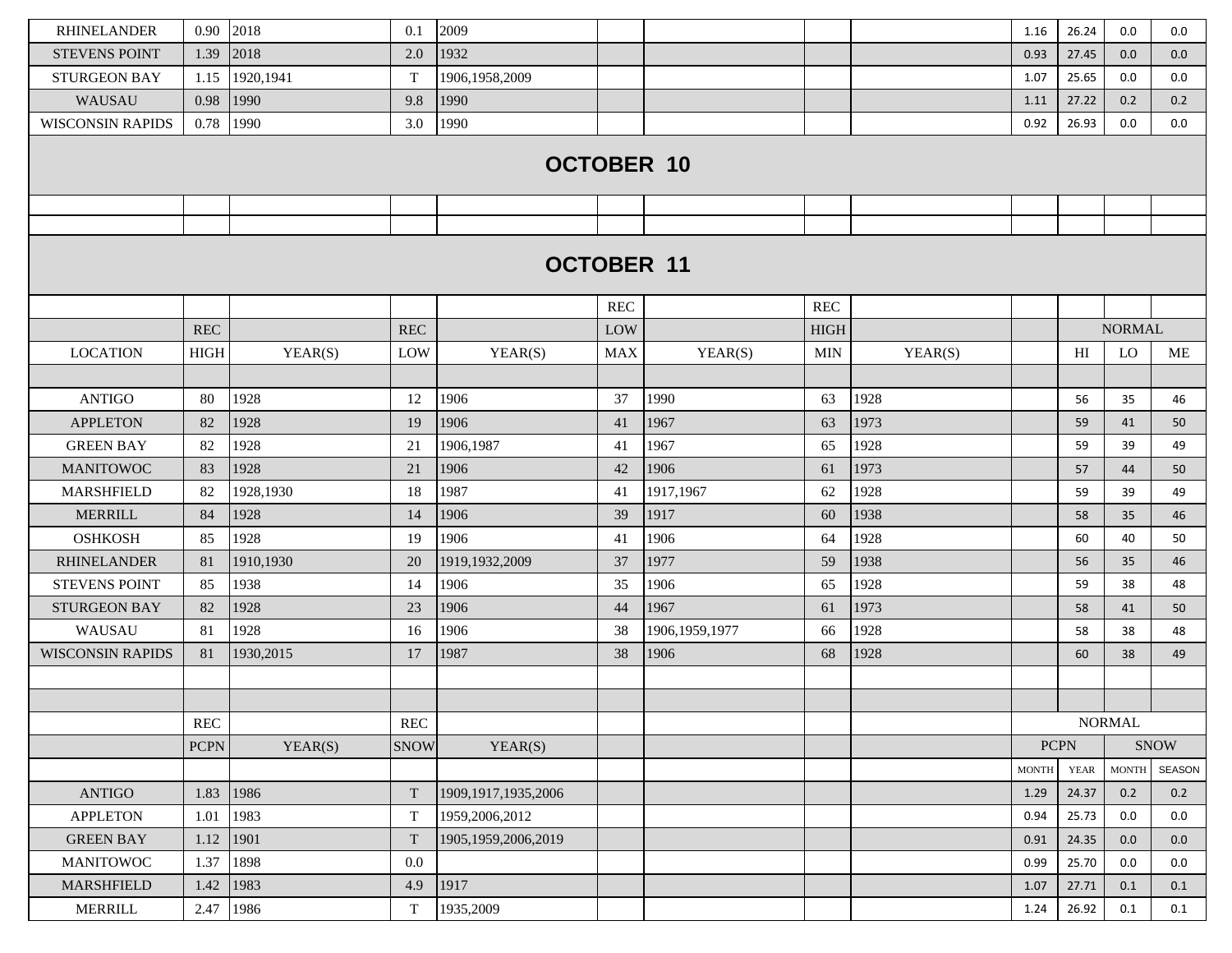| <b>OSHKOSH</b>          | 1.60        | 1901             | 0.2                  | 1932              |            |           |                      |         | 0.90                       | 26.15          | 0.0           | 0.0    |
|-------------------------|-------------|------------------|----------------------|-------------------|------------|-----------|----------------------|---------|----------------------------|----------------|---------------|--------|
| <b>RHINELANDER</b>      | 1.88        | 1986             | 1.5                  | 1909              |            |           |                      |         | 1.27                       | 26.35          | 0.0           | 0.0    |
| <b>STEVENS POINT</b>    | 1.43        | 1901             | $\mathbf T$          | 1917,1959         |            |           |                      |         | 1.01                       | 27.53          | 0.0           | 0.0    |
| <b>STURGEON BAY</b>     | 0.53        | 1973             | $\mathbf T$          | 1945,1967         |            |           |                      |         | 1.17                       | 25.75          | 0.0           | 0.0    |
| WAUSAU                  | 1.83        | 1983             | 1.0                  | 1917              |            |           |                      |         | 1.21                       | 27.32          | 0.3           | 0.3    |
| <b>WISCONSIN RAPIDS</b> | 1.30        | 1983             | $\mathbf T$          | 1959,2018         |            |           |                      |         | 1.01                       | 27.02          | 0.0           | 0.0    |
|                         |             |                  |                      | <b>OCTOBER 11</b> |            |           |                      |         |                            |                |               |        |
|                         |             |                  |                      |                   |            |           |                      |         |                            |                |               |        |
|                         |             |                  |                      | <b>OCTOBER 12</b> |            |           |                      |         |                            |                |               |        |
|                         |             |                  |                      |                   |            |           |                      |         |                            |                |               |        |
|                         |             |                  |                      |                   | <b>REC</b> |           | $\operatorname{REC}$ |         |                            |                |               |        |
|                         | <b>REC</b>  |                  | <b>REC</b>           |                   | LOW        |           | <b>HIGH</b>          |         |                            |                | <b>NORMAL</b> |        |
| <b>LOCATION</b>         | <b>HIGH</b> | YEAR(S)          | LOW                  | YEAR(S)           | <b>MAX</b> | YEAR(S)   | <b>MIN</b>           | YEAR(S) |                            | H <sub>I</sub> | <b>LO</b>     | ME     |
| <b>ANTIGO</b>           | 79          | 1918             | 17                   | 2012              | 30         | 1909      | 57                   | 1938    |                            | 56             | 35            | 45     |
| <b>APPLETON</b>         | 81          | 1918,2008        | 23                   | 2012              | 36         | 1936,2006 | 62                   | 1997    |                            | 59             | 41            | 50     |
| <b>GREEN BAY</b>        | 82          | 1918,2008        | 24                   | 1936,1988         | 33         | 1909      | 62                   | 1930    |                            | 58             | 39            | 48     |
| <b>MANITOWOC</b>        | 82          | 1918             | 26                   | 1936              | 36         | 2006      | 60                   | 2015    |                            | 57             | 43            | 50     |
| <b>MARSHFIELD</b>       | 82          | 1918, 1995, 2012 | 21                   | 2006              | 33         | 2009      | 56                   | 1930    |                            | 58             | 38            | 48     |
| <b>MERRILL</b>          | 82          | 1930,1995        | 17                   | 1987              | 31         | 1909      | 62                   | 1928    |                            | 57             | 35            | 46     |
| <b>OSHKOSH</b>          | 84          | 1918,1930        | 25                   | 1909,1987         | 37         | 2006      | 60                   | 1930    |                            | 60             | 40            | 50     |
| <b>RHINELANDER</b>      | 81          | 1995             | 16                   | 2012              | 30         | 2006      | 60                   | 1997    |                            | 55             | 35            | 45     |
| <b>STEVENS POINT</b>    | 81          | 1928             | 23                   | 2006              | 32         | 1909      | 60                   | 1928    |                            | 58             | 38            | 48     |
| <b>STURGEON BAY</b>     | 85          | 1995             | 24                   | 1932              | 36         | 1936      | 62                   | 1973    |                            | 58             | 41            | 49     |
| WAUSAU                  | 82          | 1995             | 22                   | 2006              | 32         | 2006      | 59                   | 1930    |                            | 57             | 38            | 48     |
| <b>WISCONSIN RAPIDS</b> | 84          | 1920             | 21                   | 2012              | 35         | 2006      | 60                   | 1938    |                            | 60             | 38            | 49     |
|                         |             |                  |                      |                   |            |           |                      |         |                            |                |               |        |
|                         |             |                  |                      |                   |            |           |                      |         |                            |                |               |        |
|                         | REC         |                  | $\operatorname{REC}$ |                   |            |           |                      |         |                            |                | <b>NORMAL</b> |        |
|                         | <b>PCPN</b> | YEAR(S)          | <b>SNOW</b>          | YEAR(S)           |            |           |                      |         | <b>SNOW</b><br><b>PCPN</b> |                |               |        |
|                         |             |                  |                      |                   |            |           |                      |         | <b>MONTH</b>               | <b>YEAR</b>    | <b>MONTH</b>  | SEASON |
| <b>ANTIGO</b>           | 1.53        | 1997             | $0.6\,$              | 2006              |            |           |                      |         | 1.39                       | 24.47          | 0.2           | 0.2    |
| <b>APPLETON</b>         | 1.31        | 1902             | 2.8                  | 1909              |            |           |                      |         | 1.02                       | 25.81          | 0.0           | 0.0    |
| <b>GREEN BAY</b>        | 1.38        | 1886             | 2.3                  | 1909              |            |           |                      |         | 0.99                       | 24.43          | 0.0           | 0.0    |
| <b>MANITOWOC</b>        | 1.20        | 1890             | 2.5                  | 1909              |            |           |                      |         | 1.07                       | 25.78          | 0.0           | 0.0    |
| MARSHFIELD              | 1.05        | 1986             | 2.1                  | 2009              |            |           |                      |         | 1.16                       | 27.80          | 0.2           | 0.2    |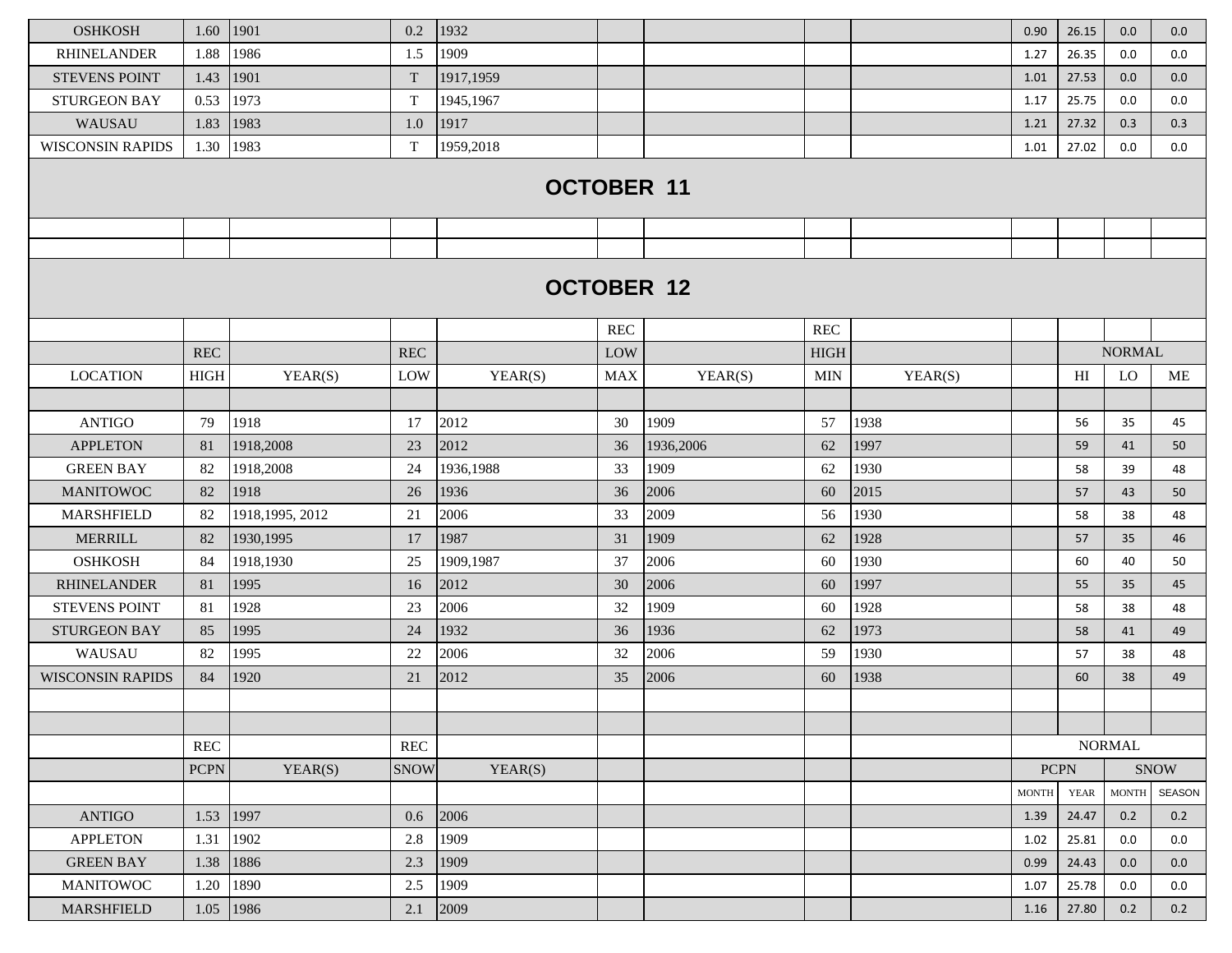| <b>MERRILL</b>          | 1.84        | 1997    | 3.0                  | 2009                   |                   |                   |                      |           | 1.34         | 27.02                      | 0.2           | 0.2                          |
|-------------------------|-------------|---------|----------------------|------------------------|-------------------|-------------------|----------------------|-----------|--------------|----------------------------|---------------|------------------------------|
| <b>OSHKOSH</b>          | 1.10        | 1983    | $\mathbf T$          | 1936,2019              |                   |                   |                      |           | 0.98         | 26.23                      | 0.0           | 0.0                          |
| <b>RHINELANDER</b>      | 1.53        | 1912    | 3.0                  | 1909                   |                   |                   |                      |           | 1.38         | 26.46                      | 0.0           | 0.0                          |
| <b>STEVENS POINT</b>    | 1.67        | 1983    | 2.0                  | 1909                   |                   |                   |                      |           | 1.09         | 27.61                      | 0.0           | 0.0                          |
| <b>STURGEON BAY</b>     | 1.09        | 1912    | 4.0                  | 1909                   |                   |                   |                      |           | 1.27         | 25.85                      | 0.0           | 0.0                          |
| WAUSAU                  | 1.40        | 1898    | 3.0                  | 1909                   |                   |                   |                      |           | 1.31         | 27.42                      | 0.3           | 0.3                          |
| <b>WISCONSIN RAPIDS</b> | 0.92        | 1984    | 1.0                  | 1959                   |                   |                   |                      |           | 1.09         | 27.10                      | 0.0           | 0.0                          |
|                         |             |         |                      |                        |                   | <b>OCTOBER 12</b> |                      |           |              |                            |               |                              |
|                         |             |         |                      |                        |                   |                   |                      |           |              |                            |               |                              |
|                         |             |         |                      |                        | <b>OCTOBER 13</b> |                   |                      |           |              |                            |               |                              |
|                         |             |         |                      |                        | <b>REC</b>        |                   | $\operatorname{REC}$ |           |              |                            |               |                              |
|                         | <b>REC</b>  |         | $\operatorname{REC}$ |                        | LOW               |                   | <b>HIGH</b>          |           |              |                            | <b>NORMAL</b> |                              |
| <b>LOCATION</b>         | <b>HIGH</b> | YEAR(S) | LOW                  | YEAR(S)                | <b>MAX</b>        | YEAR(S)           | <b>MIN</b>           | YEAR(S)   |              | H <sub>I</sub>             | <b>LO</b>     | ME                           |
|                         |             |         |                      |                        |                   |                   |                      |           |              |                            |               |                              |
| <b>ANTIGO</b>           | 81          | 1956    | 20                   | 1988                   | 32                | 1909              | 57                   | 2008      |              | 55                         | 35            | 45                           |
| <b>APPLETON</b>         | 82          | 1975    | 21                   | 1988,1993              | 40                | 1909              | 61                   | 1920,1995 |              | 58                         | 41            | 49                           |
| <b>GREEN BAY</b>        | 82          | 1975    | 22                   | 1988                   | 39                | 1909              | 63                   | 1920      |              | 58                         | 39            | 48                           |
| <b>MANITOWOC</b>        | 85          | 1975    | 25                   | 1988                   | 40                | 1909              | 60                   | 2008      |              | 56                         | 43            | 50                           |
| MARSHFIELD              | 81          | 1975    | 15                   | 1917                   | 37                | 1936              | 65                   | 1920      |              | 58                         | 38            | 48                           |
| <b>MERRILL</b>          | 82          | 1956    | 19                   | 1988                   | 36                | 1909              | 56                   | 1997      |              | 57                         | 35            | 46                           |
| <b>OSHKOSH</b>          | 85          | 1975    | 22                   | 1937                   | 40                | 1909              | 62                   | 1920      |              | 59                         | 40            | 50                           |
| <b>RHINELANDER</b>      | 81          | 1956    | 19                   | 1993                   | 31                | 1909              | 56                   | 2000      |              | 55                         | 35            | 45                           |
| <b>STEVENS POINT</b>    | 83          | 1956    | 20                   | 1917                   | 36                | 1979              | 58                   | 1943      |              | 58                         | 38            | 48                           |
| <b>STURGEON BAY</b>     | 82          | 1995    | 23                   | 1988,1993              | 36                | 1909              | 58                   | 1997,2008 |              | 57                         | 40            | 49                           |
| WAUSAU                  | 82          | 1975    | 23                   | 1917, 1946, 1988, 1993 | 34                | 1909              | 62                   | 1899      |              | 57                         | 38            | 47                           |
| <b>WISCONSIN RAPIDS</b> | 86          | 1975    | 17                   | 1937                   | 40                | 1917,2006         | 65                   | 1920      |              | 59                         | 37            | 48                           |
|                         |             |         |                      |                        |                   |                   |                      |           |              |                            |               |                              |
|                         |             |         |                      |                        |                   |                   |                      |           |              |                            |               |                              |
|                         | REC         |         | <b>REC</b>           |                        |                   |                   |                      |           |              |                            | <b>NORMAL</b> |                              |
|                         | <b>PCPN</b> | YEAR(S) | <b>SNOW</b>          | YEAR(S)                |                   |                   |                      |           | <b>MONTH</b> | <b>PCPN</b><br><b>YEAR</b> | <b>MONTH</b>  | <b>SNOW</b><br><b>SEASON</b> |
| <b>ANTIGO</b>           | 1.25        | 1969    | 0.1                  | 2006                   |                   |                   |                      |           | 1.50         | 24.58                      | 0.3           | 0.3                          |
| <b>APPLETON</b>         | 1.52        | 2012    | $\mathbf T$          | 2006,2019              |                   |                   |                      |           | 1.10         | 25.89                      | 0.0           | 0.0                          |
| <b>GREEN BAY</b>        | 1.31        | 1898    | 2.5                  | 1936                   |                   |                   |                      |           | 1.07         | 24.51                      | 0.0           | 0.0                          |
| <b>MANITOWOC</b>        | 1.69        | 1902    | T                    | 1937,1939              |                   |                   |                      |           | 1.16         | 25.87                      | 0.0           | 0.0                          |
|                         |             |         |                      |                        |                   |                   |                      |           |              |                            |               |                              |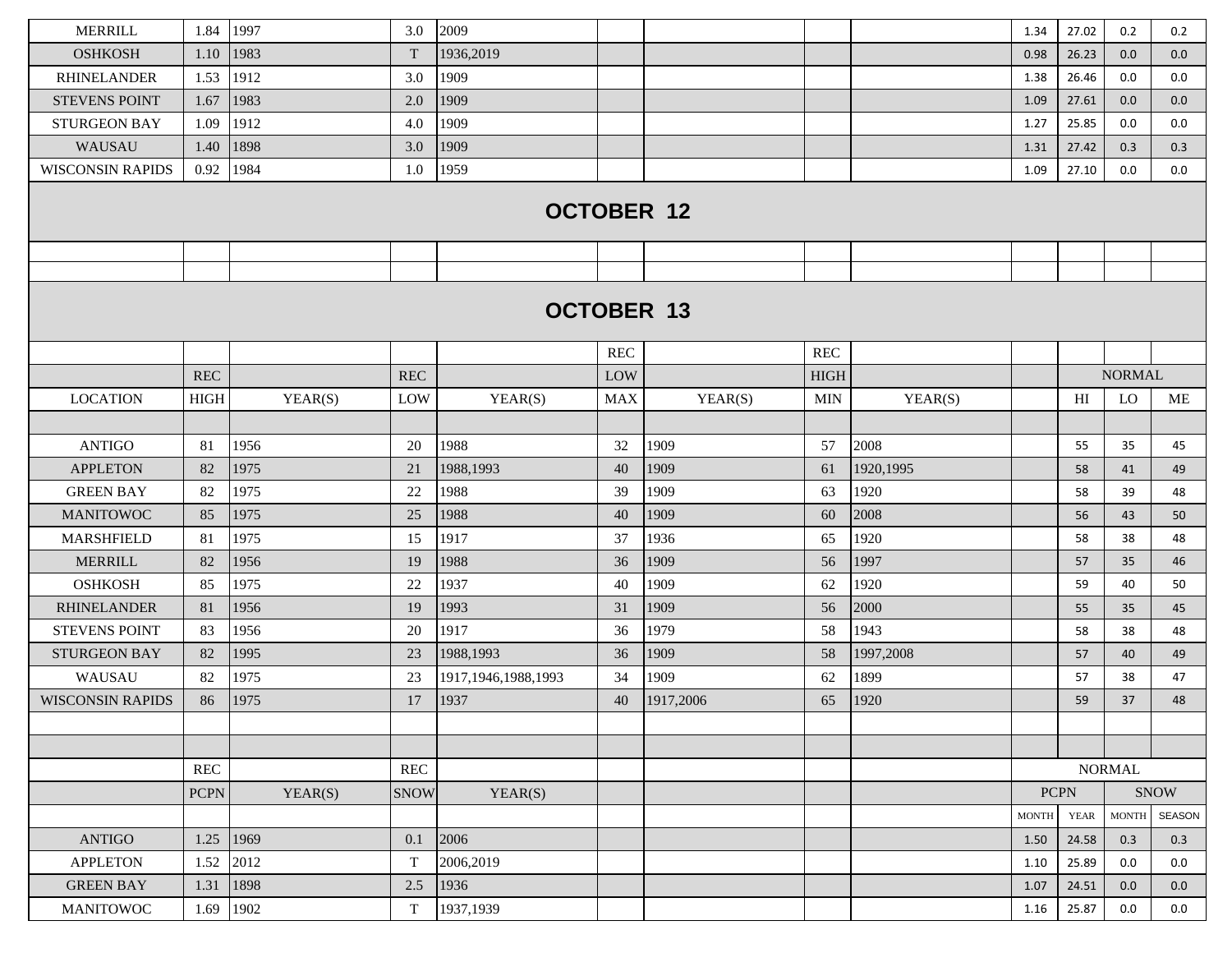| <b>MARSHFIELD</b>       | 1.59        | 1997             | 2.0         | 1939                                     |            |                        |             |           | 1.24         | 27.88       | 0.2           | 0.2           |
|-------------------------|-------------|------------------|-------------|------------------------------------------|------------|------------------------|-------------|-----------|--------------|-------------|---------------|---------------|
| <b>MERRILL</b>          | 1.19        | 1969             | 0.5         | 2006                                     |            |                        |             |           | 1.43         | 27.11       | 0.2           | 0.2           |
| <b>OSHKOSH</b>          | 1.98        | 1890             | $\mathbf T$ | 1890,1939                                |            |                        |             |           | 1.06         | 26.31       | 0.0           | 0.0           |
| <b>RHINELANDER</b>      | 1.50        | 1997             | 2.8         | 2006                                     |            |                        |             |           | 1.49         | 26.57       | 0.0           | 0.0           |
| <b>STEVENS POINT</b>    | 1.94        | 2012             | 1.0         | 1939                                     |            |                        |             |           | 1.17         | 27.69       | 0.0           | 0.0           |
| <b>STURGEON BAY</b>     | 1.33        | 2012             | $\mathbf T$ | 1936, 1945, 1979, 2006, 2009             |            |                        |             |           | 1.37         | 25.95       | 0.0           | 0.0           |
| WAUSAU                  | 1.22        | 1941             | 0.2         | 2006                                     |            |                        |             |           | 1.41         | 27.52       | 0.4           | 0.4           |
| <b>WISCONSIN RAPIDS</b> | 1.32        | 2012             | $\mathbf T$ | 1986,2019                                |            |                        |             |           | 1.17         | 27.18       | 0.0           | 0.0           |
|                         |             |                  |             | <b>OCTOBER 13</b>                        |            |                        |             |           |              |             |               |               |
|                         |             |                  |             |                                          |            |                        |             |           |              |             |               |               |
|                         |             |                  |             |                                          |            |                        |             |           |              |             |               |               |
|                         |             |                  |             | <b>OCTOBER 14</b>                        |            |                        |             |           |              |             |               |               |
|                         |             |                  |             |                                          | <b>REC</b> |                        | <b>REC</b>  |           |              |             |               |               |
|                         | REC         |                  | <b>REC</b>  |                                          | LOW        |                        | <b>HIGH</b> |           |              |             | <b>NORMAL</b> |               |
| <b>LOCATION</b>         | <b>HIGH</b> | YEAR(S)          | LOW         | YEAR(S)                                  | MAX        | YEAR(S)                | <b>MIN</b>  | YEAR(S)   |              | HI          | LO            | ME            |
|                         |             |                  |             |                                          |            |                        |             |           |              |             |               |               |
| <b>ANTIGO</b>           | 86          | 1897             | 20          | 1937                                     | 38         | 1909                   | 63          | 1968      |              | 55          | 35            | 45            |
| <b>APPLETON</b>         | 83          | 1947             | 24          | 1937                                     | 41         | 1986                   | 61          | 1920      |              | 58          | 40            | 49            |
| <b>GREEN BAY</b>        | 82          | 1897,1947        | 22          | 1979                                     | 40         | 1986                   | 63          | 1920      |              | 57          | 38            | 48            |
| <b>MANITOWOC</b>        | 80          | 1975             | 26          | 1979                                     | 42         | 1986                   | 58          | 1960      |              | 56          | 43            | 49            |
| <b>MARSHFIELD</b>       | 83          | 1947             | 20          | 1979                                     | 40         | 1959,1986              | 61          | 1968      |              | 57          | 38            | 47            |
| <b>MERRILL</b>          | 82          | 1975             | 19          | 1993                                     | 37         | 2018                   | 60          | 1968      |              | 56          | 34            | 45            |
| <b>OSHKOSH</b>          | 86          | 1947             | 22          | 1937                                     | 41         | 1909                   | 62          | 1920      |              | 59          | 39            | 49            |
| <b>RHINELANDER</b>      | 79          | 1908, 1947, 1962 | 21          | 1937                                     | 37         | 1986                   | 64          | 1968      |              | 55          | 34            | 45            |
| <b>STEVENS POINT</b>    | 85          | 1897             | 22          | 1907                                     | 41         | 1898,2009              | 62          | 1968      |              | 57          | 37            | 47            |
| <b>STURGEON BAY</b>     | 76          | 1953             | 24          | 1993                                     | 39         | 2018                   | 55          | 1920,1984 |              | 57          | 40            | 48            |
| WAUSAU                  | 80          | 1897,1947        | 21          | 1937                                     | 40         | 1898, 1909, 1959, 1980 | 62          | 1968      |              | 56          | 37            | 47            |
| <b>WISCONSIN RAPIDS</b> | 85          | 1947             | 21          | 1937                                     | 39         | 1980                   | 64          | 1968      |              | 59          | 37            | 48            |
|                         |             |                  |             |                                          |            |                        |             |           |              |             |               |               |
|                         |             |                  |             |                                          |            |                        |             |           |              |             |               |               |
|                         | <b>REC</b>  |                  | <b>REC</b>  |                                          |            |                        |             |           |              |             | <b>NORMAL</b> |               |
|                         | <b>PCPN</b> | YEAR(S)          | <b>SNOW</b> | YEAR(S)                                  |            |                        |             |           | <b>PCPN</b>  |             |               | <b>SNOW</b>   |
|                         |             |                  |             |                                          |            |                        |             |           | <b>MONTH</b> | <b>YEAR</b> | <b>MONTH</b>  | <b>SEASON</b> |
| <b>ANTIGO</b>           | 1.45        | 2014             | 0.0         |                                          |            |                        |             |           | 1.60         | 24.68       | 0.3           | 0.3           |
| <b>APPLETON</b>         | 2.15        | 2012             | $\mathbf T$ | 1930, 1959, 1986                         |            |                        |             |           | 1.18         | 25.97       | 0.0           | 0.0           |
| <b>GREEN BAY</b>        | 2.02        | 2012             | $\mathbf T$ | 1894, 1909, 1937, 1945, 1980, 1986, 2018 |            |                        |             |           | 1.14         | 24.58       | 0.0           | 0.0           |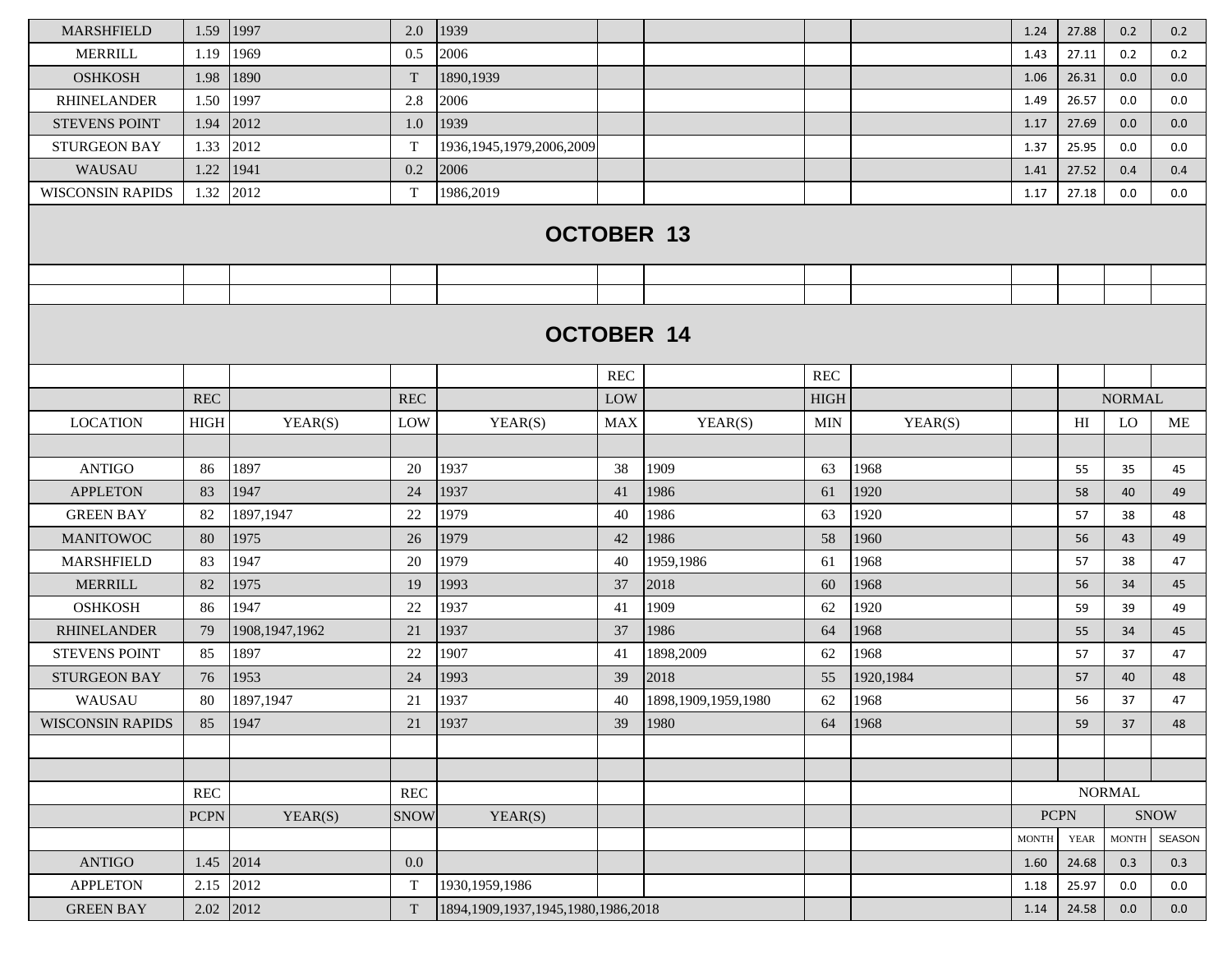| <b>MANITOWOC</b>                    | 1.95          | 2014         | $0.0\,$     |                        |          |                        |             |              | 1.24         | 25.95       | 0.0           | 0.0         |
|-------------------------------------|---------------|--------------|-------------|------------------------|----------|------------------------|-------------|--------------|--------------|-------------|---------------|-------------|
| <b>MARSHFIELD</b>                   | 1.33          | 1954         | T           | 1959, 1986, 1997, 2009 |          |                        |             |              | 1.33         | 27.97       | 0.2           | 0.2         |
| <b>MERRILL</b>                      | 1.43          | 2014         | $\mathbf T$ | 1959, 1986, 1997       |          |                        |             |              | 1.53         | 27.21       | 0.2           | 0.2         |
| <b>OSHKOSH</b>                      | 1.91          | 2012         | $\mathbf T$ | 2018                   |          |                        |             |              | 1.14         | 26.39       | 0.0           | 0.0         |
| <b>RHINELANDER</b>                  | 1.85          | 1954         | 0.8         | 2018                   |          |                        |             |              | 1.59         | 26.67       | 0.1           | 0.1         |
| <b>STEVENS POINT</b>                | 1.43          | 1941         | 0.1         | 2019                   |          |                        |             |              | 1.25         | 27.77       | 0.0           | 0.0         |
| <b>STURGEON BAY</b>                 | 1.63          | 2014         | $\mathbf T$ | 1937, 1945, 2006       |          |                        |             |              | 1.47         | 26.05       | 0.0           | 0.0         |
| WAUSAU                              | 1.47          | 1966         | 0.5         | 2018                   |          |                        |             |              | 1.51         | 27.62       | 0.4           | 0.4         |
| <b>WISCONSIN RAPIDS</b>             | 1.37          | 2012         | 0.0         |                        |          |                        |             |              | 1.25         | 27.26       | 0.0           | 0.0         |
|                                     |               |              |             | <b>OCTOBER 14</b>      |          |                        |             |              |              |             |               |             |
|                                     |               |              |             |                        |          |                        |             |              |              |             |               |             |
|                                     |               |              |             |                        |          | <b>OCTOBER 15</b>      |             |              |              |             |               |             |
|                                     |               |              |             |                        | REC      |                        | REC         |              |              |             |               |             |
|                                     | <b>REC</b>    |              | <b>REC</b>  |                        | LOW      |                        | <b>HIGH</b> |              |              |             | <b>NORMAL</b> |             |
| <b>LOCATION</b>                     | HIGH          | YEAR(S)      | LOW         | YEAR(S)                | MAX      | YEAR(S)                | <b>MIN</b>  | YEAR(S)      |              | HI          | LO            | ME          |
|                                     |               |              |             | 1944                   |          |                        |             |              |              |             |               |             |
| <b>ANTIGO</b>                       | 83            | 1947         | 22          |                        | 38       | 1943,2009              | 63          | 1968         |              | 54          | 34            | 44          |
| <b>APPLETON</b><br><b>GREEN BAY</b> | 85            | 1947         | 26          | 1944,2006              | 43       | 1943, 1978, 2009, 2018 | 63          | 1962<br>1968 |              | 58          | 40            | 49          |
| <b>MANITOWOC</b>                    | 85<br>83      | 1947<br>1897 | 24<br>27    | 2006<br>1969           | 41<br>44 | 2018<br>1943           | 65          | 1897         |              | 57          | 38            | 48          |
| <b>MARSHFIELD</b>                   | 84            | 1947         | 21          | 2006                   | 38       | 1943                   | 63<br>61    | 1962,1968    |              | 56<br>57    | 42<br>37      | 49<br>47    |
| <b>MERRILL</b>                      | 79            | 1968         | 20          | 1944                   | 37       | 2018                   | 64          | 1968         |              | 56          | 34            | 45          |
| <b>OSHKOSH</b>                      | 89            | 1947         | 23          | 1944                   | 41       | 2018                   | 64          | 1962         |              | 59          | 39            | 49          |
| <b>RHINELANDER</b>                  | 84            | 1947         | 17          | 2002                   | 38       | 1943                   | 66          | 1968         |              | 54          | 34            | 44          |
| <b>STEVENS POINT</b>                | 84            | 1947         | 23          | 1944                   | 38       | 2009                   | 65          | 1968         |              | 57          | 37            | 47          |
| <b>STURGEON BAY</b>                 | 79            | 1947         | 26          | 1944,1991              | 41       | 2018                   | 58          | 1962         |              | 56          | 40            | 48          |
| WAUSAU                              | 82            | 1947         | 22          | 1944,2006              | 38       | 2018                   | 66          | 1968         |              | 56          | 37            | 46          |
| <b>WISCONSIN RAPIDS</b>             | 87            | 1947         | 16          | 1944                   | 36       | 1943                   | 65          | 1968         |              | 58          | 37            | 48          |
|                                     |               |              |             |                        |          |                        |             |              |              |             |               |             |
|                                     |               |              |             |                        |          |                        |             |              |              |             |               |             |
|                                     | REC           |              | REC         |                        |          |                        |             |              |              |             | <b>NORMAL</b> |             |
|                                     | <b>PCPN</b>   | YEAR(S)      | <b>SNOW</b> | YEAR(S)                |          |                        |             |              | <b>PCPN</b>  |             |               | <b>SNOW</b> |
|                                     |               |              |             |                        |          |                        |             |              | <b>MONTH</b> | <b>YEAR</b> | <b>MONTH</b>  | SEASON      |
| <b>ANTIGO</b>                       | $1.47$   1966 |              | 3.5         | 1992                   |          |                        |             |              | 1.70         | 24.78       | 0.3           | 0.3         |
| <b>APPLETON</b>                     | 0.71          | 1957         | $\mathbf T$ | 2018                   |          |                        |             |              | 1.26         | 26.05       | 0.0           | 0.0         |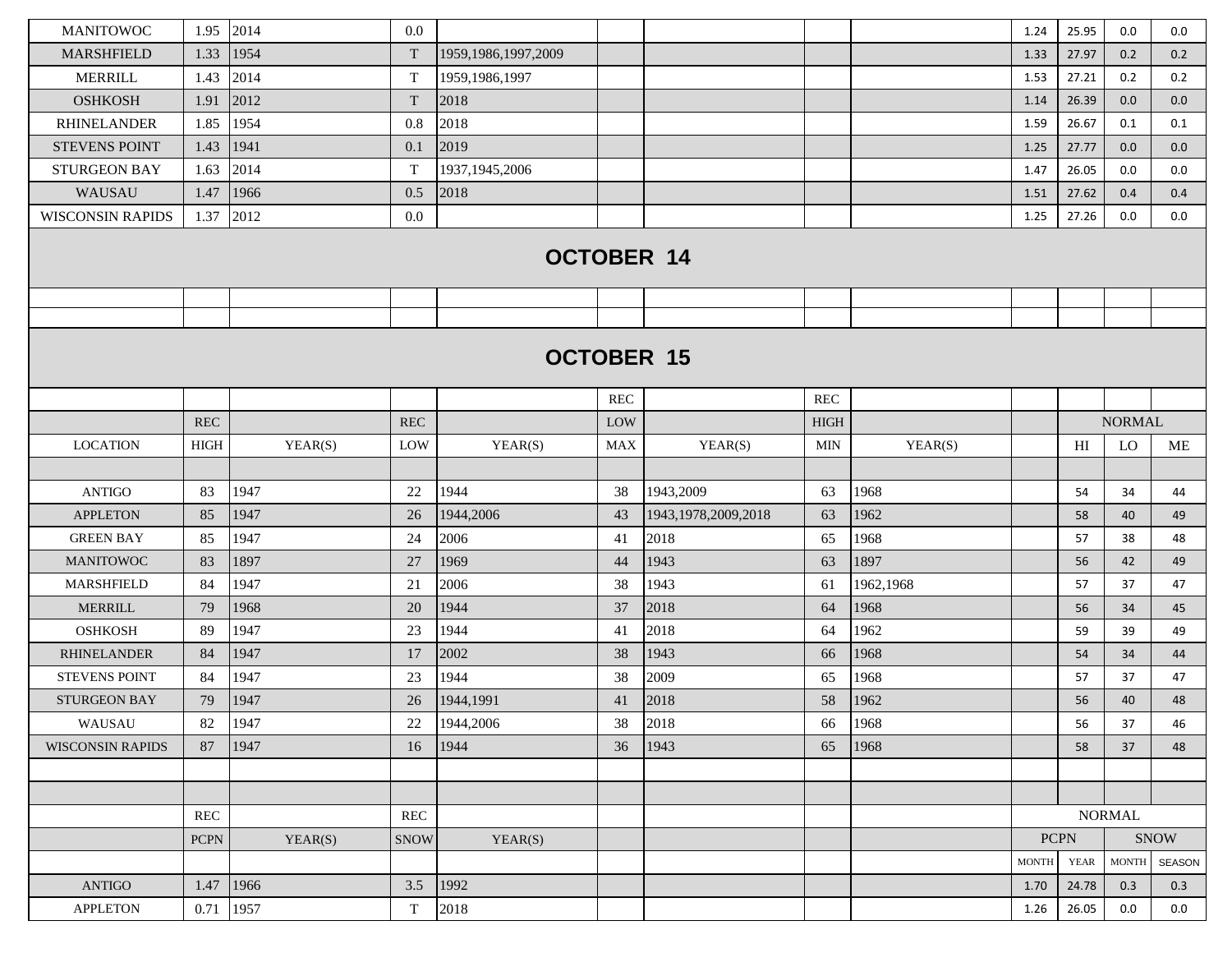| <b>GREEN BAY</b>        | 1.68        | 1989      | T                         | 2009                   |            |                   |                      |         | 1.22         | 24.66       | 0.0           | 0.0    |
|-------------------------|-------------|-----------|---------------------------|------------------------|------------|-------------------|----------------------|---------|--------------|-------------|---------------|--------|
| <b>MANITOWOC</b>        | 1.02        | 1881      | 0.0                       |                        |            |                   |                      |         | 1.32         | 26.03       | 0.0           | 0.0    |
| <b>MARSHFIELD</b>       | 2.09        | 1966      | T                         | 1943, 1991, 2009       |            |                   |                      |         | 1.41         | 28.05       | 0.2           | 0.2    |
| <b>MERRILL</b>          | 2.17        | 1966      | 1.5                       | 1992                   |            |                   |                      |         | 1.63         | 27.31       | 0.2           | 0.2    |
| <b>OSHKOSH</b>          | 1.08        | 1989      | T                         | 2018                   |            |                   |                      |         | 1.21         | 26.46       | 0.0           | 0.0    |
| <b>RHINELANDER</b>      | 2.03        | 1966      | 0.4                       | 2019                   |            |                   |                      |         | 1.69         | 26.77       | 0.1           | 0.1    |
| <b>STEVENS POINT</b>    | 0.86        | 1920      | T                         | 1909, 1943, 2018       |            |                   |                      |         | 1.33         | 27.85       | 0.1           | 0.1    |
| <b>STURGEON BAY</b>     | 0.52        | 2013      | $\mathbf T$               | 1970,1989              |            |                   |                      |         | 1.56         | 26.14       | 0.0           | 0.0    |
| <b>WAUSAU</b>           | 1.15        | 1966      | 0.3                       | 1992                   |            |                   |                      |         | 1.60         | 27.71       | 0.4           | 0.4    |
| <b>WISCONSIN RAPIDS</b> | 1.06        | 2013      | T                         | 2009                   |            |                   |                      |         | 1.33         | 27.34       | 0.0           | 0.0    |
|                         |             |           |                           |                        |            | <b>OCTOBER 15</b> |                      |         |              |             |               |        |
|                         |             |           |                           |                        |            |                   |                      |         |              |             |               |        |
|                         |             |           |                           |                        |            |                   |                      |         |              |             |               |        |
|                         |             |           |                           |                        |            | <b>OCTOBER 16</b> |                      |         |              |             |               |        |
|                         |             |           |                           |                        | <b>REC</b> |                   | $\operatorname{REC}$ |         |              |             |               |        |
|                         | <b>REC</b>  |           | <b>REC</b>                |                        | LOW        |                   | <b>HIGH</b>          |         |              |             | <b>NORMAL</b> |        |
| <b>LOCATION</b>         | <b>HIGH</b> | YEAR(S)   | LOW                       | YEAR(S)                | MAX        | YEAR(S)           | MIN                  | YEAR(S) |              | HI          | LO            | ME     |
|                         |             |           |                           |                        |            |                   |                      |         |              |             |               |        |
| <b>ANTIGO</b>           | 83          | 1953      | 16                        | 1952                   | 36         | 1992              | 63                   | 1968    |              | 54          | 34            | 44     |
| <b>APPLETON</b>         | 84          | 1947      | 24                        | 1952                   | 38         | 1952              | 62                   | 1968    |              | 57          | 40            | 48     |
| <b>GREEN BAY</b>        | 81          | 1947,1968 | 22                        | 1952                   | 38         | 1952              | 65                   | 1968    |              | 57          | 38            | 47     |
| <b>MANITOWOC</b>        | 82          | 1938      | 25                        | 1891                   | 42         | 1943              | 56                   | 1957    |              | 55          | 42            | 49     |
| <b>MARSHFIELD</b>       | 84          | 1953      | 14                        | 1952                   | 38         | 1952              | 63                   | 1968    |              | 56          | 37            | 47     |
| <b>MERRILL</b>          | 83          | 1953      | 16                        | 1952                   | 37         | 1952              | 65                   | 1968    |              | 56          | 34            | 45     |
| <b>OSHKOSH</b>          | 85          | 1947      | 22                        | 1952                   | 39         | 1952              | 65                   | 1968    |              | 58          | 39            | 49     |
| <b>RHINELANDER</b>      | 81          | 1934,1968 | 15                        | 2002                   | 35         | 1952              | 65                   | 1968    |              | 54          | 34            | 44     |
| <b>STEVENS POINT</b>    | 84          | 1908      | 17                        | 1952                   | 35         | 1952              | 64                   | 1968    |              | 57          | 37            | 47     |
| STURGEON BAY            | 80          | 1938      | 23                        | 1937                   | 39         | 1943              | 58                   | 1968    |              | 56          | 39            | 48     |
| WAUSAU                  | 82          | 1953      | 17                        | 1952                   | 32         | 1952              | 61                   | 1968    |              | 56          | 37            | 46     |
| <b>WISCONSIN RAPIDS</b> | 86          | 1953      | 20                        | 1952                   | 34         | 1930              | 63                   | 1968    |              | 58          | 36            | 47     |
|                         |             |           |                           |                        |            |                   |                      |         |              |             |               |        |
|                         |             |           |                           |                        |            |                   |                      |         |              |             |               |        |
|                         | <b>REC</b>  |           | $\mbox{REC}$              |                        |            |                   |                      |         |              |             | NORMAL        |        |
|                         | $PCPN$      | YEAR(S)   | <b>SNOW</b>               | YEAR(S)                |            |                   |                      |         |              | <b>PCPN</b> |               | SNOW   |
|                         |             |           |                           |                        |            |                   |                      |         | <b>MONTH</b> | <b>YEAR</b> | <b>MONTH</b>  | SEASON |
| <b>ANTIGO</b>           |             | 1.63 1996 | $\ensuremath{\mathrm{T}}$ | 1896, 1922, 1992, 2020 |            |                   |                      |         | 1.80         | 24.88       | 0.4           | 0.4    |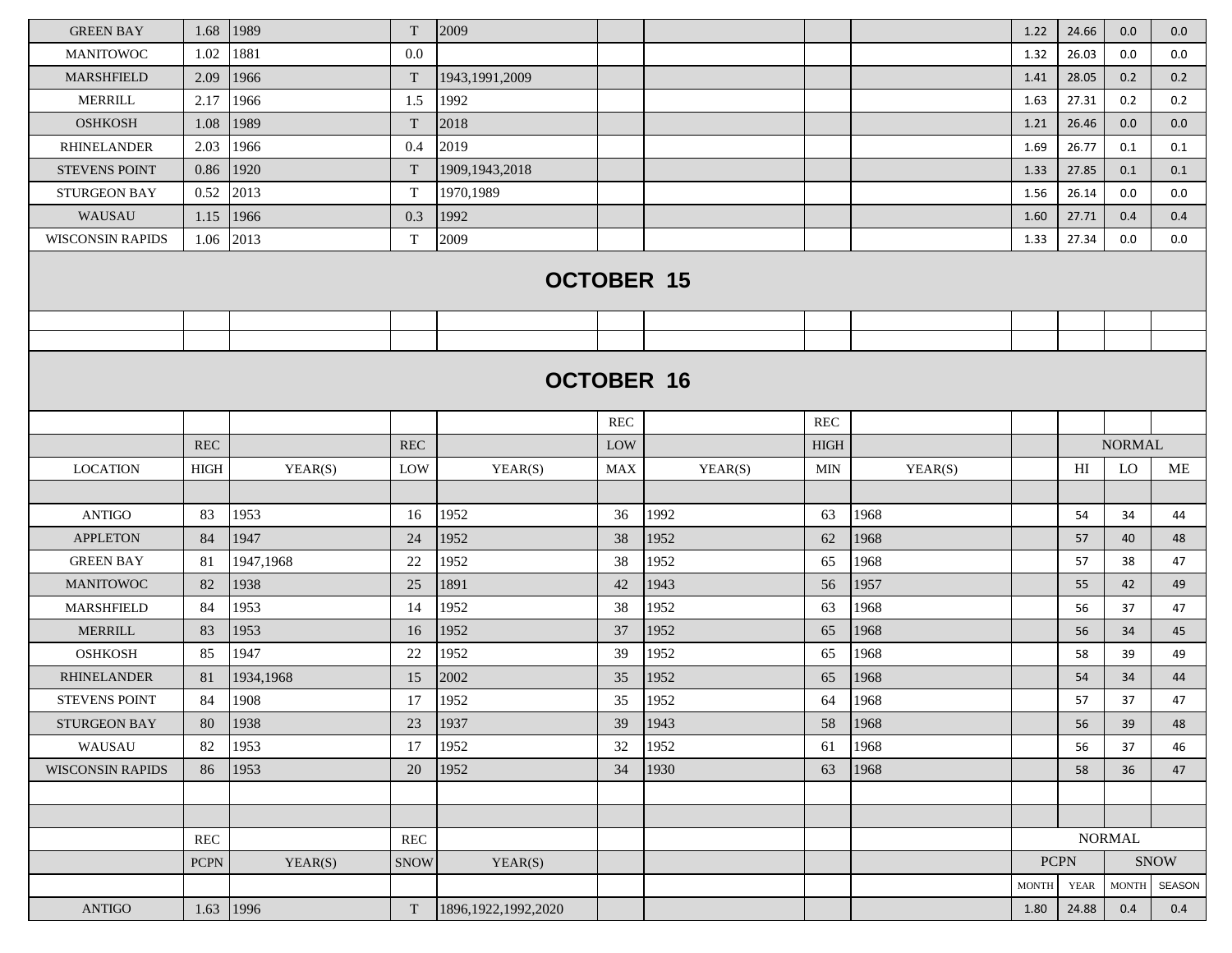| <b>APPLETON</b>         | 1.16        | 1989      | 1.3                  | 1952                               |            |                  |             |           | 1.34         | 26.13       | 0.0                    | 0.0           |
|-------------------------|-------------|-----------|----------------------|------------------------------------|------------|------------------|-------------|-----------|--------------|-------------|------------------------|---------------|
| <b>GREEN BAY</b>        | 1.51        | 2007      | T                    | 1922, 1943, 1952, 1992, 2004, 2020 |            |                  |             |           | 1.30         | 24.74       | 0.0                    | 0.0           |
| <b>MANITOWOC</b>        | 1.25        | 1923      | T                    | 1943                               |            |                  |             |           | 1.41         | 26.12       | 0.0                    | 0.0           |
| <b>MARSHFIELD</b>       | 1.37        | 1928      | T                    | 1972,2020                          |            |                  |             |           | 1.49         | 28.13       | 0.2                    | 0.2           |
| <b>MERRILL</b>          | 2.15        | 1911      | 0.9                  | 1933                               |            |                  |             |           | 1.73         | 27.41       | 0.3                    | 0.3           |
| <b>OSHKOSH</b>          | 0.86        | 2007      | 1.2                  | 1952                               |            |                  |             |           | 1.29         | 26.54       | 0.0                    | 0.0           |
| <b>RHINELANDER</b>      | 1.82        | 1911      | 0.6                  | 1969                               |            |                  |             |           | 1.79         | 26.87       | 0.2                    | 0.2           |
| <b>STEVENS POINT</b>    | 1.21        | 1989      | T                    | 1896,1952                          |            |                  |             |           | 1.41         | 27.93       | 0.1                    | 0.1           |
| <b>STURGEON BAY</b>     | 1.91        | 1989      | T                    | 1943,1976                          |            |                  |             |           | 1.66         | 26.24       | 0.0                    | 0.0           |
| <b>WAUSAU</b>           | 1.98        | 1911      | 0.2                  | 1992                               |            |                  |             |           | 1.70         | 27.81       | 0.5                    | 0.5           |
| <b>WISCONSIN RAPIDS</b> | 1.05        | 1984      | 1.4                  | 1952                               |            |                  |             |           | 1.41         | 27.42       | 0.0                    | 0.0           |
|                         |             |           |                      | <b>OCTOBER 16</b>                  |            |                  |             |           |              |             |                        |               |
|                         |             |           |                      |                                    |            |                  |             |           |              |             |                        |               |
|                         |             |           |                      | <b>OCTOBER 17</b>                  | <b>REC</b> |                  | <b>REC</b>  |           |              |             |                        |               |
|                         | <b>REC</b>  |           | <b>REC</b>           |                                    | LOW        |                  | <b>HIGH</b> |           |              |             | <b>NORMAL</b>          |               |
| <b>LOCATION</b>         | <b>HIGH</b> | YEAR(S)   | LOW                  | YEAR(S)                            | <b>MAX</b> | YEAR(S)          | <b>MIN</b>  | YEAR(S)   |              | HI          | LO                     | ME            |
|                         |             |           |                      |                                    |            |                  |             |           |              |             |                        |               |
| <b>ANTIGO</b>           | 80          | 1910      | 16                   | 1952                               | 34         | 1922             | 57          | 1904      |              | 54          | 34                     | 44            |
| <b>APPLETON</b>         | 83          | 1947      | 23                   | 1952                               | 37         | 1930             | 59          | 1998      |              | 57          | 39                     | 48            |
| <b>GREEN BAY</b>        | 83          | 1947      | 20                   | 1952                               | 35         | 1930             | 63          | 1908,1998 |              | 56          | 37                     | 47            |
| <b>MANITOWOC</b>        | 76          | 1945      | 26                   | 1976                               | 39         | 1880, 1976       | 60          | 1998      |              | 55          | 42                     | 48            |
| <b>MARSHFIELD</b>       | 81          | 1947      | 15                   | 1952                               | 35         | 1930             | 60          | 2016      |              | 56          | 37                     | 46            |
| <b>MERRILL</b>          | 80          | 1956      | 14                   | 1952                               | 35         | 1948             | 60          | 1908      |              | 55          | 33                     | 44            |
| <b>OSHKOSH</b>          | 83          | 1910      | 18                   | 1952                               | 40         | 1896             | 61          | 1904      |              | 58          | 39                     | 48            |
| <b>RHINELANDER</b>      | 81          | 1910      | 15                   | 1952                               | 28         | 1930             | 60          | 1908      |              | 53          | 34                     | 44            |
| STEVENS POINT           | 83          | 1910      | 15                   | 1952                               | 40         | 1976             | 61          | 1968      |              | 56          | 36                     | 46            |
| STURGEON BAY            | 78          | 1947,1956 | 22                   | 1952                               | 42         | 1926, 1952, 1982 | 57          | 1998      |              | 56          | 39                     | 47            |
| WAUSAU                  | 82          | 1910      | 17                   | 1948                               | 33         | 1930             | 60          | 1998      |              | 55          | 36                     | 46            |
| <b>WISCONSIN RAPIDS</b> | 85          | 1947      | 17                   | 1939                               | 31         | 1930             | 61          | 2016      |              | 57          | 36                     | 47            |
|                         |             |           |                      |                                    |            |                  |             |           |              |             |                        |               |
|                         |             |           |                      |                                    |            |                  |             |           |              |             |                        |               |
|                         | <b>REC</b>  |           | $\operatorname{REC}$ |                                    |            |                  |             |           |              |             | <b>NORMAL</b>          |               |
|                         | $PCPN$      | YEAR(S)   | <b>SNOW</b>          | YEAR(S)                            |            |                  |             |           |              | <b>PCPN</b> |                        | <b>SNOW</b>   |
|                         |             |           |                      |                                    |            |                  |             |           | <b>MONTH</b> | <b>YEAR</b> | $\operatorname{MONTH}$ | <b>SEASON</b> |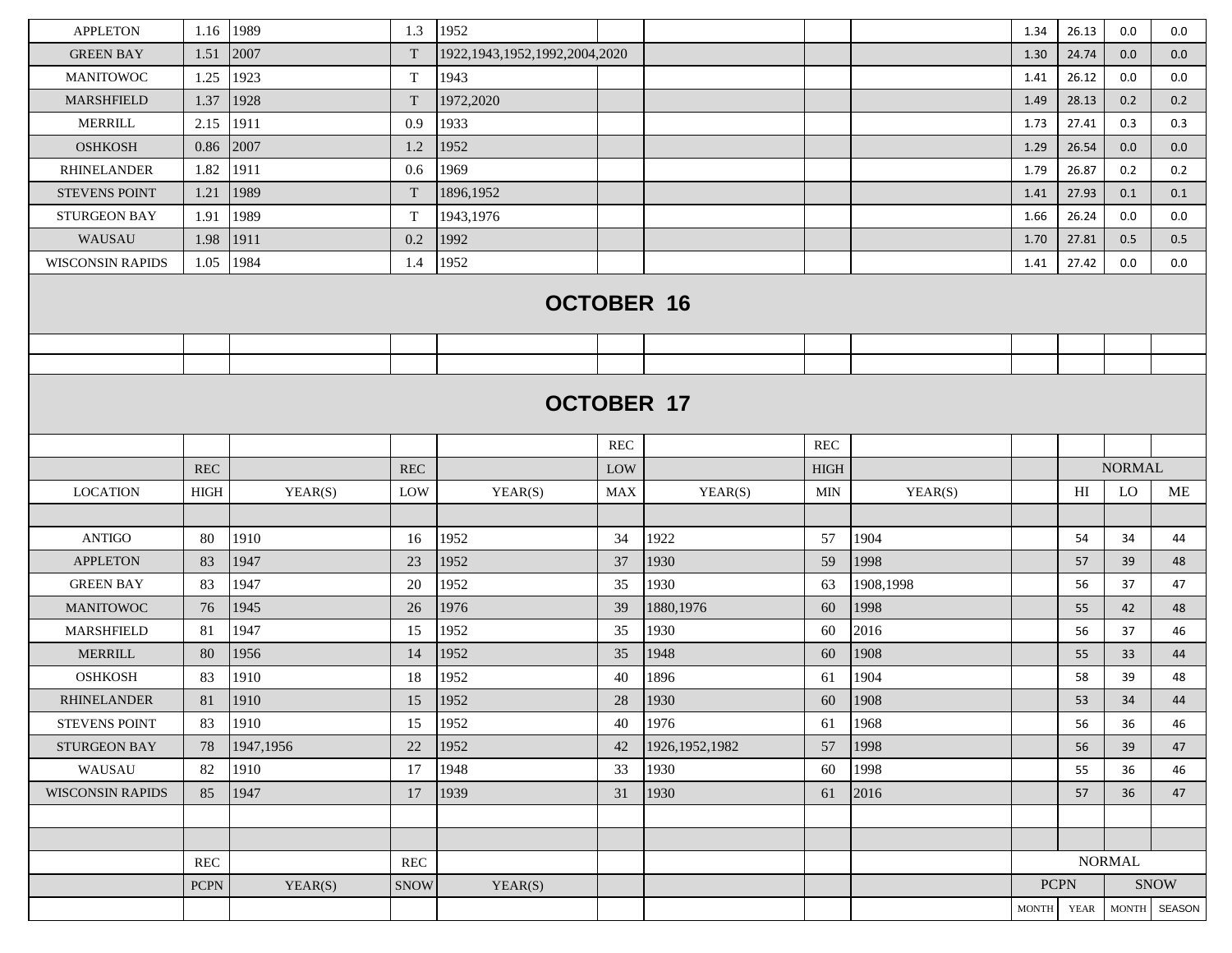| <b>ANTIGO</b>           | 0.98                 | 1998             | 0.98       | 1998              | 1.0        | 2002                                                 |             |         | 1.90 | 24.98 | 0.4           | 0.4 |
|-------------------------|----------------------|------------------|------------|-------------------|------------|------------------------------------------------------|-------------|---------|------|-------|---------------|-----|
| <b>APPLETON</b>         | 1.54                 | 1981             | 1.54       | 1981              | T          | 1922, 1926, 1952, 1989                               |             |         | 1.43 | 26.22 | 0.0           | 0.0 |
| <b>GREEN BAY</b>        | 1.36                 | 1981             | 1.36       | 1981              | T          | 1896, 1901, 1926, 1930, 1952, 1989, 1992, 2002, 2008 |             |         | 1.38 | 24.82 | 0.0           | 0.0 |
| <b>MANITOWOC</b>        | 1.60                 | 1881             | 1.00       | 1879, 1881, 1923  | 1.0        | 1952                                                 |             |         | 1.48 | 26.19 | 0.0           | 0.0 |
| <b>MARSHFIELD</b>       | 1.00                 | 1981             | 1.00       | 1981              | 0.5        | 1952,1982                                            |             |         | 1.57 | 28.21 | 0.3           | 0.3 |
| <b>MERRILL</b>          | 0.96                 | 1968,1994        | 0.96       | 1968,1994         | 0.4        | 2020                                                 |             |         | 1.82 | 27.50 | 0.3           | 0.3 |
| <b>OSHKOSH</b>          | 0.91                 | 1981             | 0.91       | 1981              | 2.5        | 1896                                                 |             |         | 1.36 | 26.61 | 0.0           | 0.0 |
| <b>RHINELANDER</b>      | 4.64                 | 2016             | 1.05       | 1996              | 1.3        | 2020                                                 |             |         | 1.90 | 26.98 | 0.2           | 0.2 |
| <b>STEVENS POINT</b>    | 0.88                 | 1898             | 0.88       | 1898              | 0.5        | 1896                                                 |             |         | 1.49 | 28.01 | 0.1           | 0.1 |
| <b>STURGEON BAY</b>     | 1.23                 | 1987             | 1.23       | 1987              | T          | 1922, 1926, 1930                                     |             |         | 1.76 | 26.34 | 0.0           | 0.0 |
| WAUSAU                  | 0.98                 | 1996             | 0.98       | 1996              | 1.2        | 1926                                                 |             |         | 1.79 | 27.90 | 0.5           | 0.5 |
| <b>WISCONSIN RAPIDS</b> | 1.14                 | 1994             | 1.14       | 1994              | T          | 1948,1989                                            |             |         | 1.49 | 27.50 | 0.0           | 0.0 |
|                         |                      |                  |            | <b>OCTOBER 17</b> |            |                                                      |             |         |      |       |               |     |
|                         |                      |                  |            |                   |            |                                                      |             |         |      |       |               |     |
|                         |                      |                  |            | <b>OCTOBER 18</b> |            |                                                      |             |         |      |       |               |     |
|                         |                      |                  |            |                   | <b>REC</b> |                                                      | <b>REC</b>  |         |      |       |               |     |
|                         | $\operatorname{REC}$ |                  | <b>REC</b> |                   | LOW        |                                                      | <b>HIGH</b> |         |      |       | <b>NORMAL</b> |     |
| <b>LOCATION</b>         | <b>HIGH</b>          | YEAR(S)          | LOW        | YEAR(S)           | <b>MAX</b> | YEAR(S)                                              | <b>MIN</b>  | YEAR(S) |      | H     | LO            | ME  |
|                         |                      |                  |            |                   |            |                                                      |             |         |      |       |               |     |
| <b>ANTIGO</b>           | 82                   | 1950             | 8          | 1896              | 30         | 1930                                                 | 59          | 1965    |      | 53    | 34            | 43  |
| <b>APPLETON</b>         | 80                   | 1910, 1950, 1953 | 20         | 1948              | 33         | 1930                                                 | 60          | 1994    |      | 56    | 39            | 48  |
| <b>GREEN BAY</b>        | 81                   | 1953             | 18         | 1948              | 33         | 1930                                                 | 61          | 1994    |      | 56    | 37            | 46  |
| <b>MANITOWOC</b>        | 81                   | 1953             | 22         | 1948              | 35         | 1930                                                 | 58          | 1945    |      | 54    | 41            | 48  |
| <b>MARSHFIELD</b>       | 84                   | 1950             | 14         | 1948              | 30         | 1930                                                 | 60          | 1994    |      | 55    | 37            | 46  |
| <b>MERRILL</b>          | 82                   | 1924             | 14         | 1948              | 30         | 1930                                                 | 58          | 1965    |      | 55    | 33            | 44  |
| <b>OSHKOSH</b>          | 85                   | 1950             | 18         | 1948              | 34         | 1930                                                 | 62          | 1904    |      | 57    | 38            | 48  |
| <b>RHINELANDER</b>      | 79                   | 1910             | 16         | 1972              | 28         | 1930                                                 | 62          | 1965    |      | 53    | 33            | 43  |
| <b>STEVENS POINT</b>    | 89                   | 1950             | 19         | 1948              | 31         | 1930                                                 | 59          | 1965    |      | 56    | 36            | 46  |
| STURGEON BAY            | 80                   | 1950             | 20         | 1931              | 36         | 1930                                                 | 57          | 1965    |      | 55    | 39            | 47  |
| WAUSAU                  | 83                   | 1950             | 15         | 1948              | 30         | 1930                                                 | 62          | 1908    |      | 55    | 36            | 45  |
| <b>WISCONSIN RAPIDS</b> | 85                   | 1950             | 10         | 1948              | 32         | 1930                                                 | 58          | 1965    |      | 57    | 36            | 46  |
|                         |                      |                  |            |                   |            |                                                      |             |         |      |       |               |     |
|                         | REC                  |                  | REC        |                   |            |                                                      |             |         |      |       | <b>NORMAL</b> |     |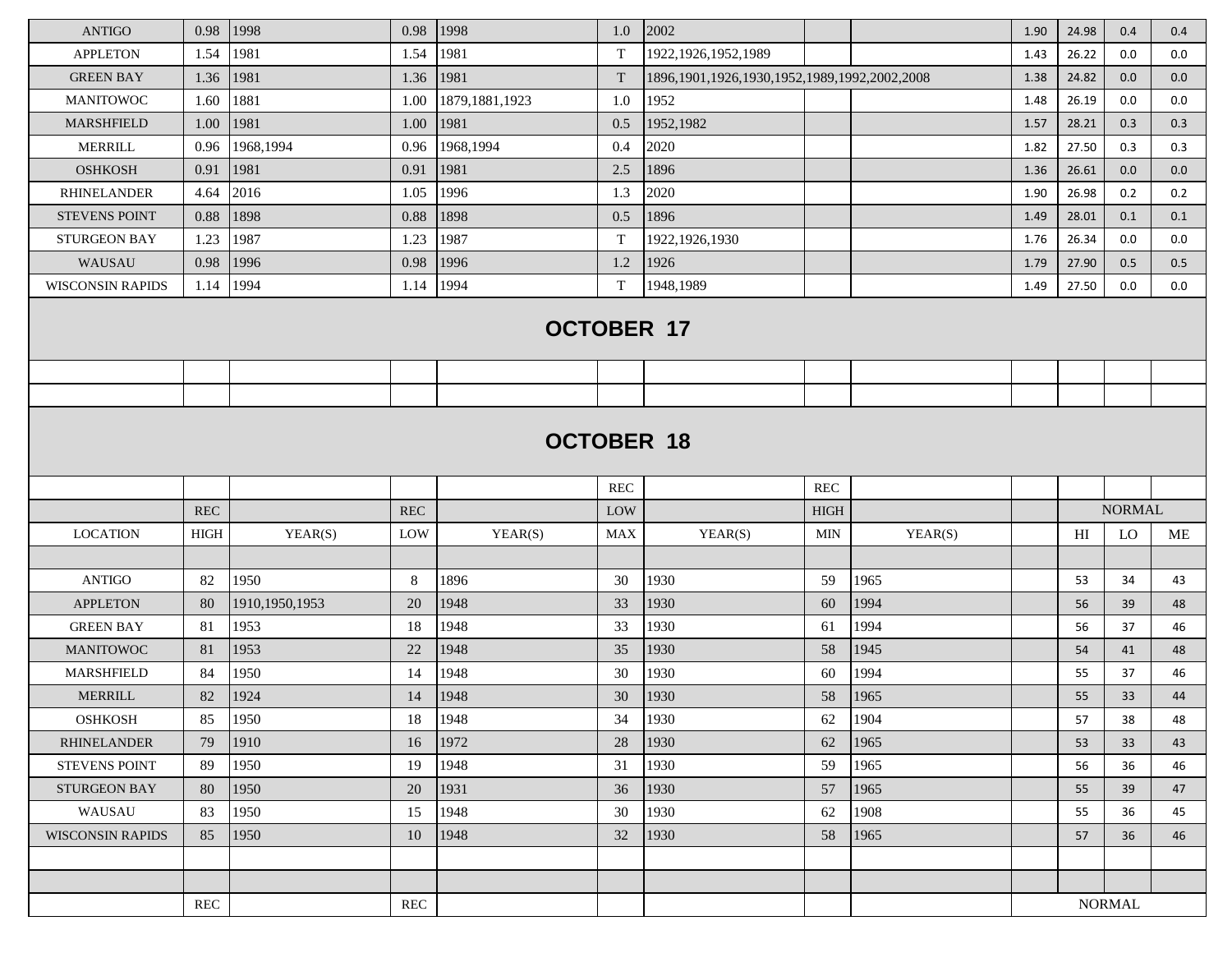|                         | <b>PCPN</b> | YEAR(S)                | <b>SNOW</b> | YEAR(S)                |            |                   |             |           |              | <b>PCPN</b>    |               | <b>SNOW</b> |
|-------------------------|-------------|------------------------|-------------|------------------------|------------|-------------------|-------------|-----------|--------------|----------------|---------------|-------------|
|                         |             |                        |             |                        |            |                   |             |           | <b>MONTH</b> | <b>YEAR</b>    | <b>MONTH</b>  | SEASON      |
| <b>ANTIGO</b>           | 1.29        | 1981                   | 2.0         | 2002                   |            |                   |             |           | 2.01         | 25.09          | 0.4           | 0.4         |
| <b>APPLETON</b>         | 2.16        | 1984                   | 1.0         | 1976,1991              |            |                   |             |           | 1.51         | 26.30          | 0.0           | 0.0         |
| <b>GREEN BAY</b>        | 2.06        | 1984                   | 0.7         | 1976                   |            |                   |             |           | 1.46         | 24.90          | 0.0           | 0.0         |
| <b>MANITOWOC</b>        | 1.12        | 1921                   | T           | 1925,1930              |            |                   |             |           | 1.56         | 26.27          | 0.0           | 0.0         |
| <b>MARSHFIELD</b>       | 0.88        | 1998                   | 2.0         | 1990                   |            |                   |             |           | 1.66         | 28.30          | 0.3           | 0.3         |
| MERRILL                 | 1.00        | 1906                   | 2.0         | 1990                   |            |                   |             |           | 1.92         | 27.60          | 0.3           | 0.3         |
| <b>OSHKOSH</b>          | 2.36        | 1984                   | $\mathbf T$ | 1930                   |            |                   |             |           | 1.44         | 26.69          | 0.0           | 0.0         |
| <b>RHINELANDER</b>      | 1.40        | 1917                   | 3.0         | 2002                   |            |                   |             |           | 2.00         | 27.08          | 0.3           | 0.3         |
| <b>STEVENS POINT</b>    | 1.56        | 1906                   | T           | 1925,1930              |            |                   |             |           | 1.58         | 28.10          | 0.1           | 0.1         |
| <b>STURGEON BAY</b>     | 1.53        | 1921                   | $\mathbf T$ | 1916, 1930, 1972, 1989 |            |                   |             |           | 1.85         | 26.43          | 0.0           | $0.0\,$     |
| WAUSAU                  | 1.25        | 1906                   | 1.8         | 1925                   |            |                   |             |           | 1.89         | 28.00          | 0.6           | 0.6         |
| <b>WISCONSIN RAPIDS</b> | 0.95        | 1906                   | 0.4         | 1976                   |            |                   |             |           | 1.58         | 27.59          | 0.0           | 0.0         |
|                         |             |                        |             |                        |            | <b>OCTOBER 18</b> |             |           |              |                |               |             |
|                         |             |                        |             |                        |            |                   |             |           |              |                |               |             |
|                         |             |                        |             |                        |            |                   |             |           |              |                |               |             |
|                         |             |                        |             |                        |            | <b>OCTOBER 19</b> |             |           |              |                |               |             |
|                         |             |                        |             |                        | <b>REC</b> |                   | <b>REC</b>  |           |              |                |               |             |
|                         | <b>REC</b>  |                        | <b>REC</b>  |                        | LOW        |                   | <b>HIGH</b> |           |              |                | <b>NORMAL</b> |             |
| <b>LOCATION</b>         | <b>HIGH</b> | YEAR(S)                | LOW         | YEAR(S)                | <b>MAX</b> | YEAR(S)           | <b>MIN</b>  | YEAR(S)   |              | H <sub>I</sub> | LO            | ME          |
|                         |             |                        |             |                        |            |                   |             |           |              |                |               |             |
| <b>ANTIGO</b>           | 78          | 1950                   | 14          | 1972                   | 30         | 1930              | 62          | 1953      |              | 53             | 33            | 43          |
| <b>APPLETON</b>         | 76          | 1920, 1933, 1947, 1953 | 15          | 1992                   | 33         | 1930              | 61          | 1971      |              | 56             | 39            | 47          |
| <b>GREEN BAY</b>        | 78          | 1953                   | 20          | 1972                   | 32         | 1930              | 61          | 1971      |              | 55             | 37            | 46          |
| <b>MANITOWOC</b>        | 78          | 1884                   | 19          | 1972                   | 36         | 1930              | 62          | 1953      |              | 54             | 41            | 48          |
| MARSHFIELD              | 78          | 1953,2000              | 15          | 1972                   | 30         | 1930              | 59          | 1971      |              | 55             | 36            | 46          |
| <b>MERRILL</b>          | 79          | 1953                   | 12          | 1972                   | 32         | 1930              | 59          | 1971      |              | 54             | 33            | 44          |
| <b>OSHKOSH</b>          | 79          | 1947                   | 16          | 1972                   | 33         | 1930              | 59          | 1920      |              | 57             | 38            | 47          |
| <b>RHINELANDER</b>      | 78          | 1953                   | 13          | 1972                   | 26         | 1930              | 56          | 1971      |              | 53             | 33            | 43          |
| <b>STEVENS POINT</b>    | 81          | 1965                   | 16          | 1909                   | 31         | 1930              | 59          | 1971      |              | 55             | 36            | 46          |
| STURGEON BAY            | 77          | 1953                   | 23          | 1930                   | 33         | 1930              | 59          | 1950,1963 |              | 55             | 38            | 47          |
| WAUSAU                  | 78          | 1910,1953              | 16          | 1972                   | 29         | 1930              | 58          | 1920      |              | 54             | 36            | 45          |
| <b>WISCONSIN RAPIDS</b> | 81          | 1953                   | 13          | 1972                   | 35         | 1930              | 58          | 1920      |              | 56             | 35            | 46          |
|                         |             |                        |             |                        |            |                   |             |           |              |                |               |             |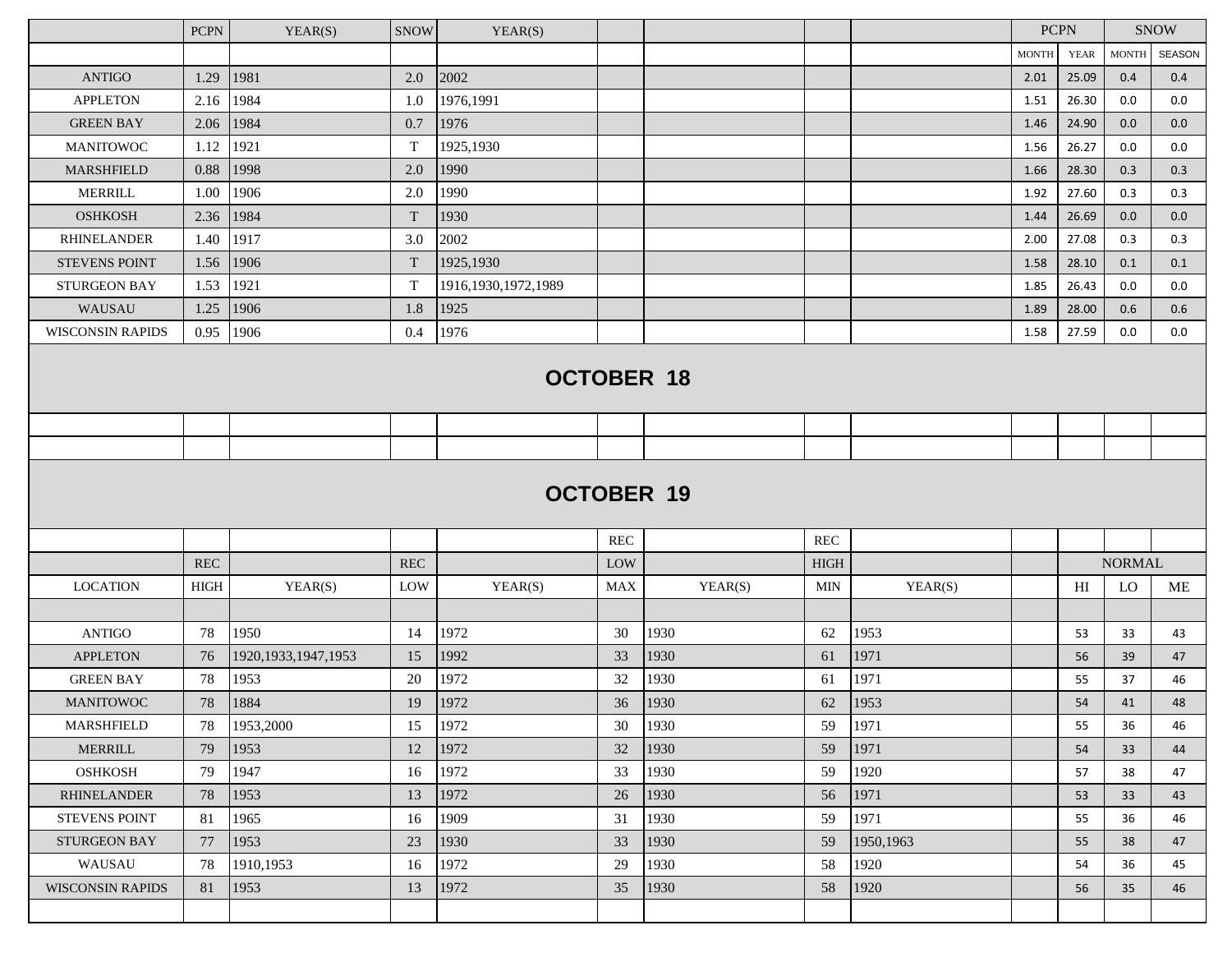|                         | <b>REC</b>        |           | <b>REC</b>  |                  |            |                   |             |            |              |             | <b>NORMAL</b> |               |  |  |  |
|-------------------------|-------------------|-----------|-------------|------------------|------------|-------------------|-------------|------------|--------------|-------------|---------------|---------------|--|--|--|
|                         | $PCPN$            | YEAR(S)   | <b>SNOW</b> | YEAR(S)          |            |                   |             |            |              | <b>PCPN</b> |               | <b>SNOW</b>   |  |  |  |
|                         |                   |           |             |                  |            |                   |             |            | <b>MONTH</b> | <b>YEAR</b> | <b>MONTH</b>  | <b>SEASON</b> |  |  |  |
| <b>ANTIGO</b>           | 1.00              | 1937      | 4.6         | 1896             |            |                   |             |            | 2.11         | 25.19       | 0.5           | 0.5           |  |  |  |
| <b>APPLETON</b>         | 1.39              | 1984      | 1.0         | 1976             |            |                   |             |            | 1.59         | 26.38       | 0.0           | $0.0\,$       |  |  |  |
| <b>GREEN BAY</b>        | 1.23              | 1905      | 2.2         | 1896             |            |                   |             |            | 1.54         | 24.98       | 0.0           | 0.0           |  |  |  |
| <b>MANITOWOC</b>        | 1.32              | 1982      | 0.0         |                  |            |                   |             |            | 1.64         | 26.35       | 0.0           | 0.0           |  |  |  |
| <b>MARSHFIELD</b>       | 0.74              | 1984      | $1.0\,$     | 1937             |            |                   |             |            | 1.74         | 28.38       | 0.3           | 0.3           |  |  |  |
| <b>MERRILL</b>          | 1.02              | 1937      | 1.9         | 1925             |            |                   |             |            | 2.01         | 27.69       | 0.3           | 0.3           |  |  |  |
| <b>OSHKOSH</b>          | 2.40              | 1937      | 1.0         | 1976             |            |                   |             |            | 1.52         | 26.77       | 0.0           | 0.0           |  |  |  |
| <b>RHINELANDER</b>      | 1.65              | 1937      | 6.0         | 1925             |            |                   |             |            | 2.10         | 27.18       | 0.4           | 0.4           |  |  |  |
| <b>STEVENS POINT</b>    | 1.00              | 1937      | 2.5         | 1896             |            |                   |             |            | 1.66         | 28.18       | 0.1           | 0.1           |  |  |  |
| <b>STURGEON BAY</b>     | 2.61              | 1984      | $\mathbf T$ | 1960, 1964, 1976 |            |                   |             |            | 1.95         | 26.53       | 0.0           | 0.0           |  |  |  |
| WAUSAU                  | 1.07              | 1982      | 4.0         | 1986             |            |                   |             |            | 1.98         | 28.09       | 0.6           | 0.6           |  |  |  |
| <b>WISCONSIN RAPIDS</b> | 0.64              | 1971      | 3.0         | 1992             |            |                   |             |            | 1.66         | 27.67       | 0.0           | 0.0           |  |  |  |
|                         |                   |           |             |                  |            |                   |             |            |              |             |               |               |  |  |  |
|                         | <b>OCTOBER 19</b> |           |             |                  |            |                   |             |            |              |             |               |               |  |  |  |
|                         |                   |           |             |                  |            |                   |             |            |              |             |               |               |  |  |  |
|                         |                   |           |             |                  |            |                   |             |            |              |             |               |               |  |  |  |
|                         |                   |           |             |                  |            |                   |             |            |              |             |               |               |  |  |  |
|                         |                   |           |             |                  |            | <b>OCTOBER 20</b> |             |            |              |             |               |               |  |  |  |
|                         |                   |           |             |                  |            |                   |             |            |              |             |               |               |  |  |  |
|                         |                   |           |             |                  | <b>REC</b> |                   | REC         |            |              |             |               |               |  |  |  |
|                         | <b>REC</b>        |           | <b>REC</b>  |                  | LOW        |                   | <b>HIGH</b> |            |              |             | <b>NORMAL</b> |               |  |  |  |
| <b>LOCATION</b>         | <b>HIGH</b>       | YEAR(S)   | LOW         | YEAR(S)          | <b>MAX</b> | YEAR(S)           | MIN         | YEAR(S)    |              | H           | LO            | ME            |  |  |  |
|                         |                   |           |             |                  |            |                   |             |            |              |             |               |               |  |  |  |
| <b>ANTIGO</b>           | 82                | 1953,2003 | 9           | 1896             | 32         | 1930              | 60          | 1920       |              | 52          | 33            | 43            |  |  |  |
| <b>APPLETON</b>         | 80                | 1947      | 20          | 1952             | 35         | 1925,1930         | 60          | 1920       |              | 55          | 38            | 47            |  |  |  |
| <b>GREEN BAY</b>        | 81                | 1953      | 20          | 1895             | 35         | 1895              | 62          | 1920       |              | 55          | 37            | 46            |  |  |  |
| <b>MANITOWOC</b>        | 79                | 2003      | 21          | 1972             | 38         | 1930              | 57          | 1971       |              | 54          | 41            | 47            |  |  |  |
| MARSHFIELD              | 82                | 1953      | 15          | 1952             | 32         | 1930              | 59          | 1920       |              | 55          | 36            | 45            |  |  |  |
| <b>MERRILL</b>          | 81                | 1953      | 14          | 1976,1992        | 32         | 1913              | 59          | 1920       |              | 54          | 33            | 43            |  |  |  |
| <b>OSHKOSH</b>          | 85                | 1953      | 15          | 1952             | 39         | 1896              | 60          | 1920       |              | 57          | 38            | 47            |  |  |  |
| <b>RHINELANDER</b>      | 83                | 1947      | 14          | 1917             | 32         | 1930              | 59          | 1920       |              | 52          | 33            | 43            |  |  |  |
| <b>STEVENS POINT</b>    | 83                | 1953      | 15          | 1952             | 35         | 1930              | 62          | 1920       |              | 55          | 36            | 45            |  |  |  |
| STURGEON BAY            | 80                | 1920      | 23          | 1946             | 39         | 1989              | 58          | 1920, 1971 |              | 54          | 38            | 46            |  |  |  |
| WAUSAU                  | 81                | 1953      | 17          | 1952             | 32         | 1930              | 61          | 1920       |              | 54          | 35            | 45            |  |  |  |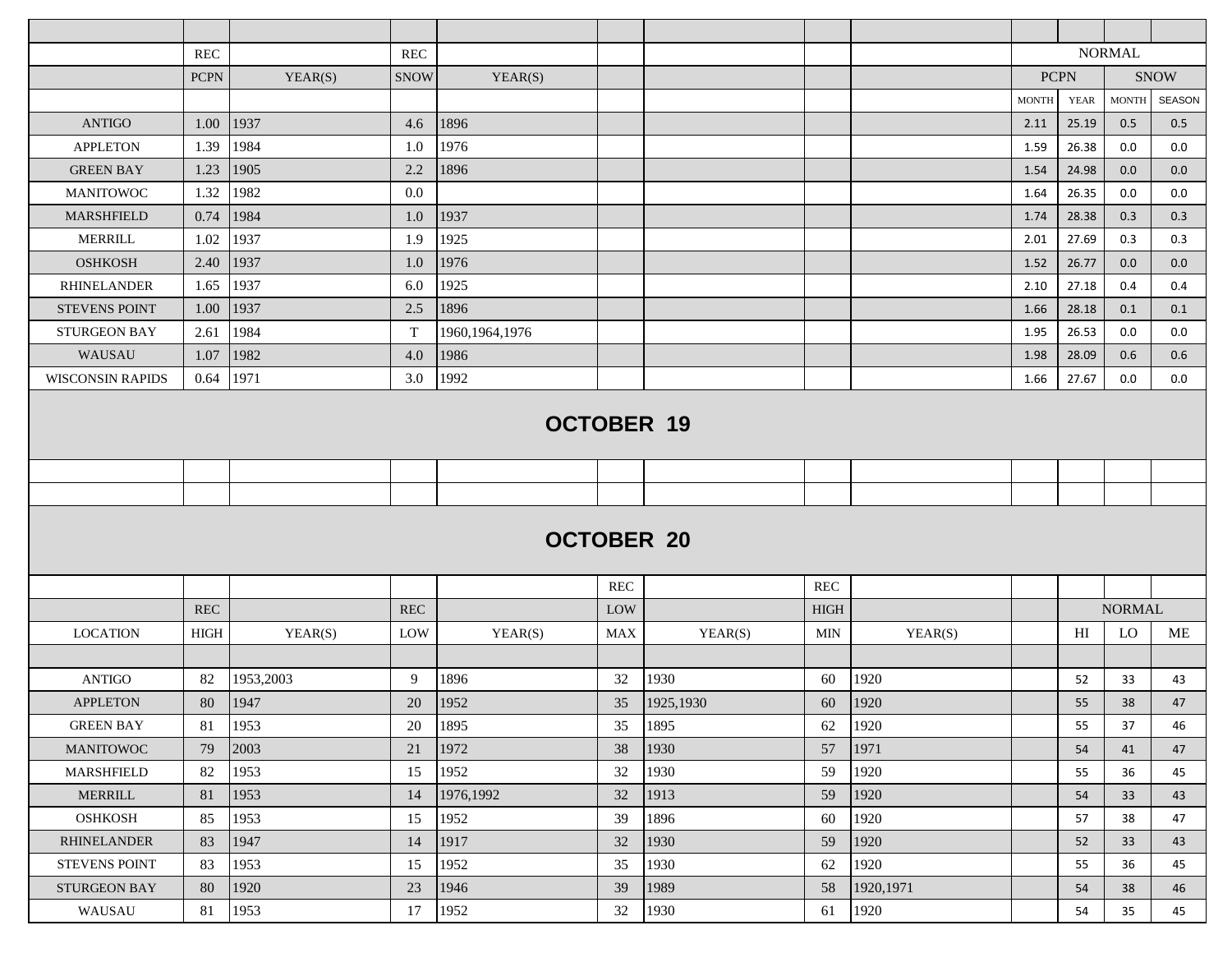| <b>WISCONSIN RAPIDS</b> | 85          | 1947      | 12          | 1952              | 37         | 1917    | 60          | 1920    |              | 56             | 35                     | 46            |
|-------------------------|-------------|-----------|-------------|-------------------|------------|---------|-------------|---------|--------------|----------------|------------------------|---------------|
|                         |             |           |             |                   |            |         |             |         |              |                |                        |               |
|                         |             |           |             |                   |            |         |             |         |              |                |                        |               |
|                         | REC         |           | <b>REC</b>  |                   |            |         |             |         |              |                | <b>NORMAL</b>          |               |
|                         | <b>PCPN</b> | YEAR(S)   | <b>SNOW</b> | YEAR(S)           |            |         |             |         | <b>PCPN</b>  |                |                        | <b>SNOW</b>   |
|                         |             |           |             |                   |            |         |             |         | <b>MONTH</b> | <b>YEAR</b>    | $\operatorname{MONTH}$ | <b>SEASON</b> |
| <b>ANTIGO</b>           | 1.32        | 1982      | 4.0         | 2020              |            |         |             |         | 2.21         | 25.29          | 0.5                    | 0.5           |
| <b>APPLETON</b>         | 1.89        | 1937      | 2.0         | 1989              |            |         |             |         | 1.67         | 26.46          | 0.0                    | 0.0           |
| <b>GREEN BAY</b>        | 0.89        | 1965      | 1.2         | 1992              |            |         |             |         | 1.62         | 25.06          | 0.0                    | 0.0           |
| <b>MANITOWOC</b>        | 1.32        | 1916      | 0.5         | 1917              |            |         |             |         | 1.72         | 26.43          | 0.0                    | 0.0           |
| MARSHFIELD              | 2.00        | 1937      | 3.0         | 1992,2020         |            |         |             |         | 1.82         | 28.46          | 0.3                    | 0.3           |
| MERRILL                 | 1.71        | 1982      | 3.5         | 2002              |            |         |             |         | 2.11         | 27.79          | 0.4                    | 0.4           |
| <b>OSHKOSH</b>          | 1.08        | 1941      | T           | 1917, 1925, 2018  |            |         |             |         | 1.60         | 26.85          | 0.0                    | 0.0           |
| <b>RHINELANDER</b>      | 1.36        | 1934      | 6.1         | 2020              |            |         |             |         | 2.19         | 27.27          | 0.4                    | 0.4           |
| <b>STEVENS POINT</b>    | 1.19        | 1937      | 1.5         | 1992              |            |         |             |         | 1.75         | 28.27          | 0.1                    | 0.1           |
| <b>STURGEON BAY</b>     | 1.91        | 1905      | 0.3         | 1925              |            |         |             |         | 2.05         | 26.63          | 0.0                    | $0.0\,$       |
| WAUSAU                  | 1.25        | 1934      | 3.0         | 1905              |            |         |             |         | 2.08         | 28.19          | 0.7                    | 0.7           |
| <b>WISCONSIN RAPIDS</b> | 2.31        | 1937      | 2.2         | 1913              |            |         |             |         | 1.75         | 27.76          | $0.0\,$                | 0.0           |
|                         |             |           |             | <b>OCTOBER 20</b> |            |         |             |         |              |                |                        |               |
|                         |             |           |             |                   |            |         |             |         |              |                |                        |               |
|                         |             |           |             |                   |            |         |             |         |              |                |                        |               |
|                         |             |           |             | <b>OCTOBER 21</b> |            |         |             |         |              |                |                        |               |
|                         |             |           |             |                   | <b>REC</b> |         | <b>REC</b>  |         |              |                |                        |               |
|                         | <b>REC</b>  |           | <b>REC</b>  |                   | LOW        |         | <b>HIGH</b> |         |              |                | <b>NORMAL</b>          |               |
| <b>LOCATION</b>         | HIGH        | YEAR(S)   | LOW         | YEAR(S)           | <b>MAX</b> | YEAR(S) | <b>MIN</b>  | YEAR(S) |              | H <sub>I</sub> | LO                     | ME            |
|                         |             |           |             |                   |            |         |             |         |              |                |                        |               |
| <b>ANTIGO</b>           | 85          | 1947      | 10          | 1896              | 30         | 1913    | 60          | 1920    |              | 52             | 33                     | 42            |
| <b>APPLETON</b>         | 82          | 1953      | 23          | 1960              | 35         | 1925    | 60          | 1920    |              | 55             | 38                     | 47            |
| GREEN $\mathbf{BAY}$    | 82          | 1947,1953 | 15          | 1895              | 36         | 1925    | 63          | 1920    |              | 55             | 36                     | 45            |
| <b>MANITOWOC</b>        | 78          | 1920      | 22          | 1960              | 38         | 1916    | 61          | 1920    |              | 53             | 41                     | 47            |
| MARSHFIELD              | 87          | 1947      | 15          | 1960              | 29         | 1913    | 58          | 1920    |              | 54             | 36                     | 45            |
| <b>MERRILL</b>          | 81          | 1914      | 18          | 1907,2020         | 32         | 2002    | 61          | 1920    |              | 53             | 32                     | 43            |
| <b>OSHKOSH</b>          | 88          | 1947      | 23          | 1923              | 36         | 1913    | 65          | 1979    |              | 56             | 37                     | 47            |
| <b>RHINELANDER</b>      | 85          | 1947      | 18          | 1917,1930         | 26         | 1913    | 58          | 1920    |              | 52             | 33                     | 42            |
| STEVENS POINT           | 87          | 1947      | 16          | 1907              | 35         | 1913    | 59          | 1920    |              | 54             | 35                     | 45            |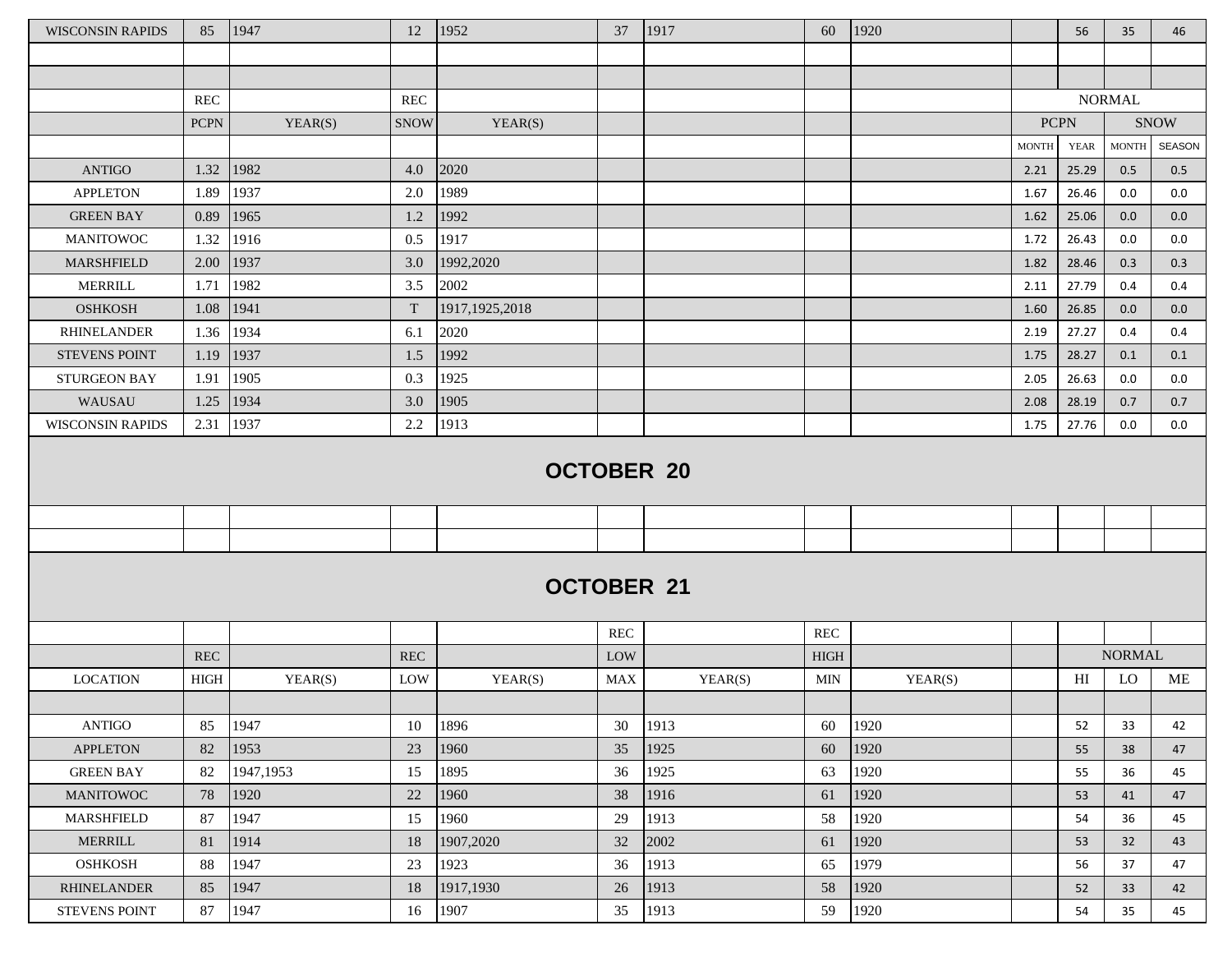| <b>STURGEON BAY</b>     | 79          | 1920    | 25          | 1907, 1918, 1960             | 37         | 1925,1982         | 62                        | 1920      |              | 54          | 38            | 46            |
|-------------------------|-------------|---------|-------------|------------------------------|------------|-------------------|---------------------------|-----------|--------------|-------------|---------------|---------------|
| WAUSAU                  | 80          | 1953    | 18          | 1960                         | 33         | 1913              | 63                        | 1920      |              | 53          | 35            | 44            |
| <b>WISCONSIN RAPIDS</b> | 91          | 1947    | 8           | 1930                         | 33         | 1913              | 60                        | 2017      |              | 55          | 35            | 45            |
|                         |             |         |             |                              |            |                   |                           |           |              |             |               |               |
|                         |             |         |             |                              |            |                   |                           |           |              |             |               |               |
|                         | <b>REC</b>  |         | <b>REC</b>  |                              |            |                   |                           |           |              |             | <b>NORMAL</b> |               |
|                         | <b>PCPN</b> | YEAR(S) | <b>SNOW</b> | YEAR(S)                      |            |                   |                           |           | <b>PCPN</b>  |             |               | <b>SNOW</b>   |
|                         |             |         |             |                              |            |                   |                           |           | <b>MONTH</b> | <b>YEAR</b> | <b>MONTH</b>  | <b>SEASON</b> |
| <b>ANTIGO</b>           | 1.33 1934   |         | 3.0         | 1982                         |            |                   |                           |           | 2.30         | 25.38       | 0.6           | 0.6           |
| <b>APPLETON</b>         | 0.93        | 1951    | 1.3         | 1917                         |            |                   |                           |           | 1.75         | 26.54       | 0.0           | 0.0           |
| <b>GREEN BAY</b>        | 0.84        | 1951    | 1.2         | 2002                         |            |                   |                           |           | 1.69         | 25.13       | 0.1           | 0.1           |
| <b>MANITOWOC</b>        | 1.95        | 1934    | 0.0         |                              |            |                   |                           |           | 1.79         | 26.50       | 0.0           | 0.0           |
| <b>MARSHFIELD</b>       | 1.35        | 1943    | 3.5         | 2002                         |            |                   |                           |           | 1.90         | 28.54       | 0.4           | 0.4           |
| <b>MERRILL</b>          | 1.80        | 1943    | 3.5         | 2002                         |            |                   |                           |           | 2.19         | 27.87       | 0.4           | 0.4           |
| <b>OSHKOSH</b>          | 1.39        | 1965    | 1.0         | 1913                         |            |                   |                           |           | 1.68         | 26.93       | 0.0           | 0.0           |
| <b>RHINELANDER</b>      | 1.22        | 1943    | 6.0         | 2002                         |            |                   |                           |           | 2.28         | 27.36       | 0.5           | 0.5           |
| <b>STEVENS POINT</b>    | 1.76        | 1943    | 1.5         | 2002                         |            |                   |                           |           | 1.83         | 28.35       | 0.1           | 0.1           |
| <b>STURGEON BAY</b>     | 1.25        | 1995    | T           | 1905, 1926, 1969, 1976, 2018 |            |                   |                           |           | 2.14         | 26.72       | 0.0           | 0.0           |
| WAUSAU                  | 1.90        | 1943    | 7.8         | 2002                         |            |                   |                           |           | 2.16         | 28.27       | 0.7           | 0.7           |
| <b>WISCONSIN RAPIDS</b> | 1.46 2009   |         | 4.0         | 2002                         |            |                   |                           |           | 1.83         | 27.84       | 0.0           | 0.0           |
|                         |             |         |             | <b>OCTOBER 21</b>            |            |                   |                           |           |              |             |               |               |
|                         |             |         |             |                              |            |                   |                           |           |              |             |               |               |
|                         |             |         |             |                              |            |                   |                           |           |              |             |               |               |
|                         |             |         |             |                              | <b>REC</b> | <b>OCTOBER 22</b> | <b>REC</b>                |           |              |             |               |               |
|                         | <b>REC</b>  |         | <b>REC</b>  |                              | <b>LOW</b> |                   |                           |           |              |             | <b>NORMAL</b> |               |
| <b>LOCATION</b>         | HIGH        | YEAR(S) | LOW         | YEAR(S)                      | <b>MAX</b> | YEAR(S)           | <b>HIGH</b><br><b>MIN</b> | YEAR(S)   |              | HI          | LO            | ME            |
|                         |             |         |             |                              |            |                   |                           |           |              |             |               |               |
| <b>ANTIGO</b>           | 80          | 1947    | 5           | 1896                         | 33         | 1997,2020         | 60                        | 1920      |              | 51          | 33            | 42            |
| <b>APPLETON</b>         | 83          | 1947    | 21          | 1997                         | 35         | 1937              | 59                        | 1963      |              | 55          | 38            | 46            |
| <b>GREEN BAY</b>        | 82          | 1947    | 19          | 1969                         | 35         | 1937              | 61                        | 1920      |              | 54          | 36            | 45            |
| <b>MANITOWOC</b>        | 81          | 1947    | 23          | 1930                         | 37         | 1997              | 57                        | 1963      |              | 53          | 40            | 47            |
| MARSHFIELD              | 81          | 1947    | 13          | 1913                         | 34         | 1937              | 55                        | 1920,1971 |              | 54          | 35            | 44            |
| <b>MERRILL</b>          | 80          | 1947    | 13          | 1930                         | 33         | 1913              | 55                        | 1920      |              | 53          | 32            | 42            |
| <b>OSHKOSH</b>          | 85          | 1947    | 20          | 1925                         | 36         | 1913              | 58                        | 1953      |              | 56          | 37            | 46            |
|                         |             |         |             |                              |            |                   |                           |           |              |             |               |               |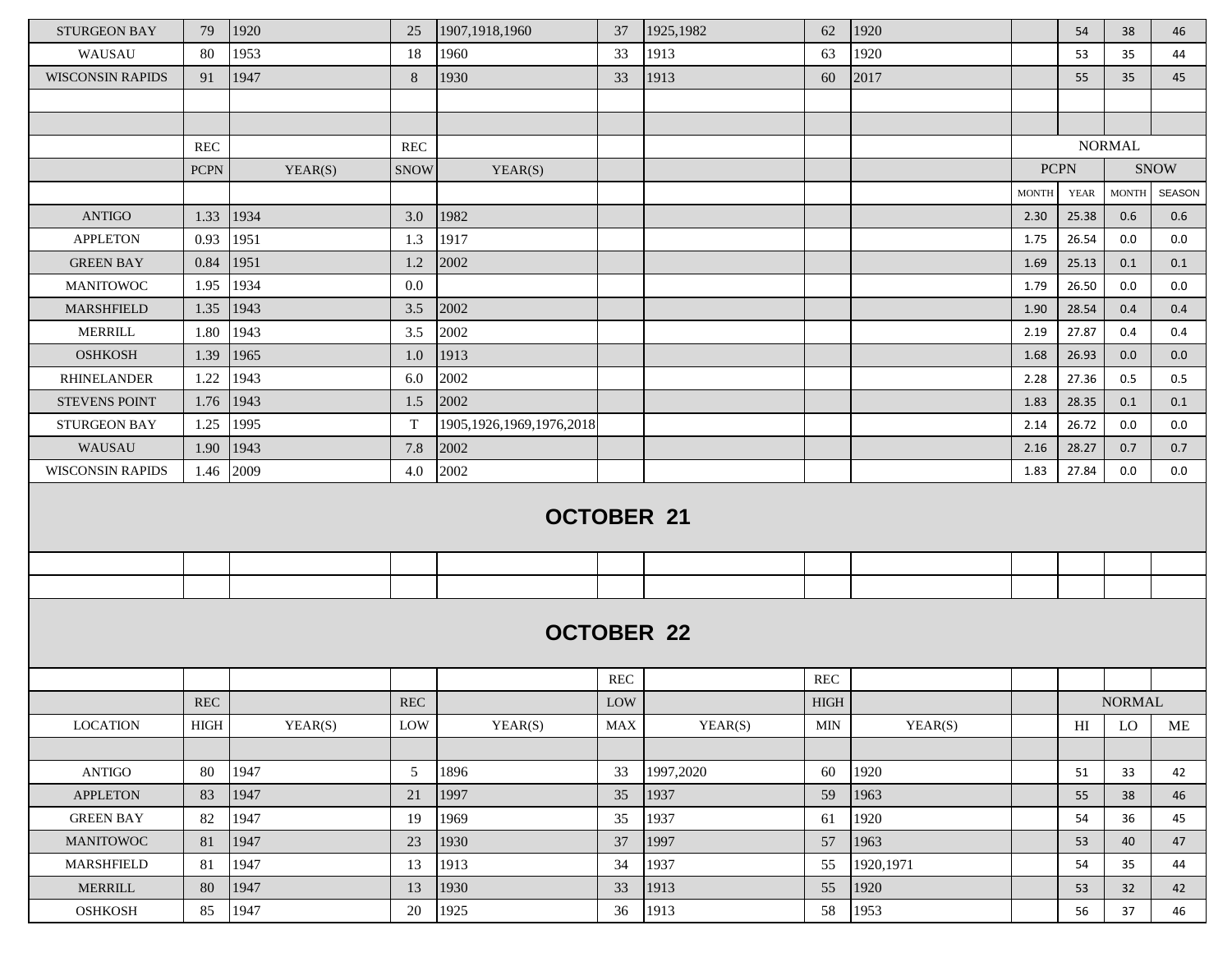| <b>RHINELANDER</b>      | 78          | 1947    | 14          | 1930                         | 32         | 1937,2002        | 61            | 1947      |              | 51          | 32            | 42          |
|-------------------------|-------------|---------|-------------|------------------------------|------------|------------------|---------------|-----------|--------------|-------------|---------------|-------------|
| <b>STEVENS POINT</b>    | 82          | 1947    | 18          | 1930                         | 36         | 1995             | 59            | 1971      |              | 54          | 35            | 45          |
| <b>STURGEON BAY</b>     | 80          | 1947    | 24          | 1930,1944                    | 37         | 1969,1997        | 57            | 1971      |              | 54          | 38            | 46          |
| WAUSAU                  | 80          | 1947    | 16          | 1913                         | 30         | 1913             | 59            | 1920      |              | 53          | 35            | 44          |
| <b>WISCONSIN RAPIDS</b> | 86          | 1947    | 14          | 1930                         | 33         | 1937             | 66            | 1920      |              | 55          | 35            | 45          |
|                         |             |         |             |                              |            |                  |               |           |              |             |               |             |
|                         |             |         |             |                              |            |                  |               |           |              |             |               |             |
|                         | <b>REC</b>  |         | <b>REC</b>  |                              |            |                  |               |           |              |             | <b>NORMAL</b> |             |
|                         | <b>PCPN</b> | YEAR(S) | <b>SNOW</b> | YEAR(S)                      |            |                  |               |           |              | <b>PCPN</b> |               | <b>SNOW</b> |
|                         |             |         |             |                              |            |                  |               |           | <b>MONTH</b> | YEAR        | <b>MONTH</b>  | SEASON      |
| <b>ANTIGO</b>           | 1.13        | 1979    | 1.0         | 1969                         |            |                  |               |           | 2.39         | 25.47       | 0.6           | 0.6         |
| <b>APPLETON</b>         | 1.11        | 1972    | 0.5         | 1917                         |            |                  |               |           | 1.83         | 26.62       | 0.0           | 0.0         |
| <b>GREEN BAY</b>        | 2.72        | 2020    | 0.4         | 2002                         |            |                  |               |           | 1.77         | 25.21       | 0.1           | 0.1         |
| <b>MANITOWOC</b>        | 1.11        | 1881    | $\mathbf T$ | 1936                         |            |                  |               |           | 1.87         | 26.58       | 0.0           | 0.0         |
| <b>MARSHFIELD</b>       | 1.73        | 1951    | 2.7         | 1987                         |            |                  |               |           | 1.97         | 28.61       | 0.4           | 0.4         |
| <b>MERRILL</b>          | 1.56        | 1979    | 0.8         | 1917                         |            |                  |               |           | 2.28         | 27.96       | 0.4           | 0.4         |
| <b>OSHKOSH</b>          | 3.52        | 2020    | 4.0         | 1929                         |            |                  |               |           | 1.75         | 27.00       | 0.0           | 0.0         |
| <b>RHINELANDER</b>      | 2.47        | 1979    | 4.0         | 1938                         |            |                  |               |           | 2.37         | 27.45       | 0.5           | 0.5         |
| <b>STEVENS POINT</b>    | 0.70        | 1900    | 2.0         | 2002                         |            |                  |               |           | 1.91         | 28.43       | 0.1           | 0.1         |
| <b>STURGEON BAY</b>     | 1.16        | 1996    | $\mathbf T$ | 1937, 1942, 1969, 1987, 1999 |            |                  |               |           | 2.23         | 26.81       | 0.0           | 0.0         |
| WAUSAU                  | 1.05        | 1979    | 3.0         | 1917                         |            |                  |               |           | 2.25         | 28.36       | 0.8           | 0.8         |
| <b>WISCONSIN RAPIDS</b> | 1.41        | 1979    | 0.5         | 2002                         |            |                  |               |           | 1.91         | 27.92       | 0.0           | 0.0         |
|                         |             |         |             | <b>OCTOBER 22</b>            |            |                  |               |           |              |             |               |             |
|                         |             |         |             |                              |            |                  |               |           |              |             |               |             |
|                         |             |         |             |                              |            |                  |               |           |              |             |               |             |
|                         |             |         |             | <b>OCTOBER 23</b>            |            |                  |               |           |              |             |               |             |
|                         |             |         |             |                              | <b>REC</b> |                  | <b>REC</b>    |           |              |             |               |             |
|                         | <b>REC</b>  |         | REC         |                              | LOW        |                  | $_{\rm HIGH}$ |           |              |             | <b>NORMAL</b> |             |
| <b>LOCATION</b>         | HIGH        | YEAR(S) | LOW         | YEAR(S)                      | <b>MAX</b> | YEAR(S)          | <b>MIN</b>    | YEAR(S)   |              | H           | LO            | ME          |
|                         |             |         |             |                              |            |                  |               |           |              |             |               |             |
| <b>ANTIGO</b>           | 79          | 1963    | 11          | 1969                         | 34         | 1936             | 54            | 1931      |              | 51          | 32            | 42          |
| <b>APPLETON</b>         | 81          | 1963    | 21          | 1936,1969                    | 37         | 1917,1942        | 61            | 1920      |              | 54          | 37            | 46          |
| <b>GREEN BAY</b>        | 81          | 1899    | 16          | 1969                         | 37         | 1917, 1937, 1981 | 64            | 1899      |              | 54          | 36            | 45          |
| <b>MANITOWOC</b>        | 81          | 1899    | 19          | 1969                         | 39         | 1884             | 56            | 1920      |              | 53          | 40            | 46          |
| <b>MARSHFIELD</b>       | 79          | 1963    | 13          | 1969                         | 33         | 1937             | 56            | 1931,1992 |              | 53          | 35            | 44          |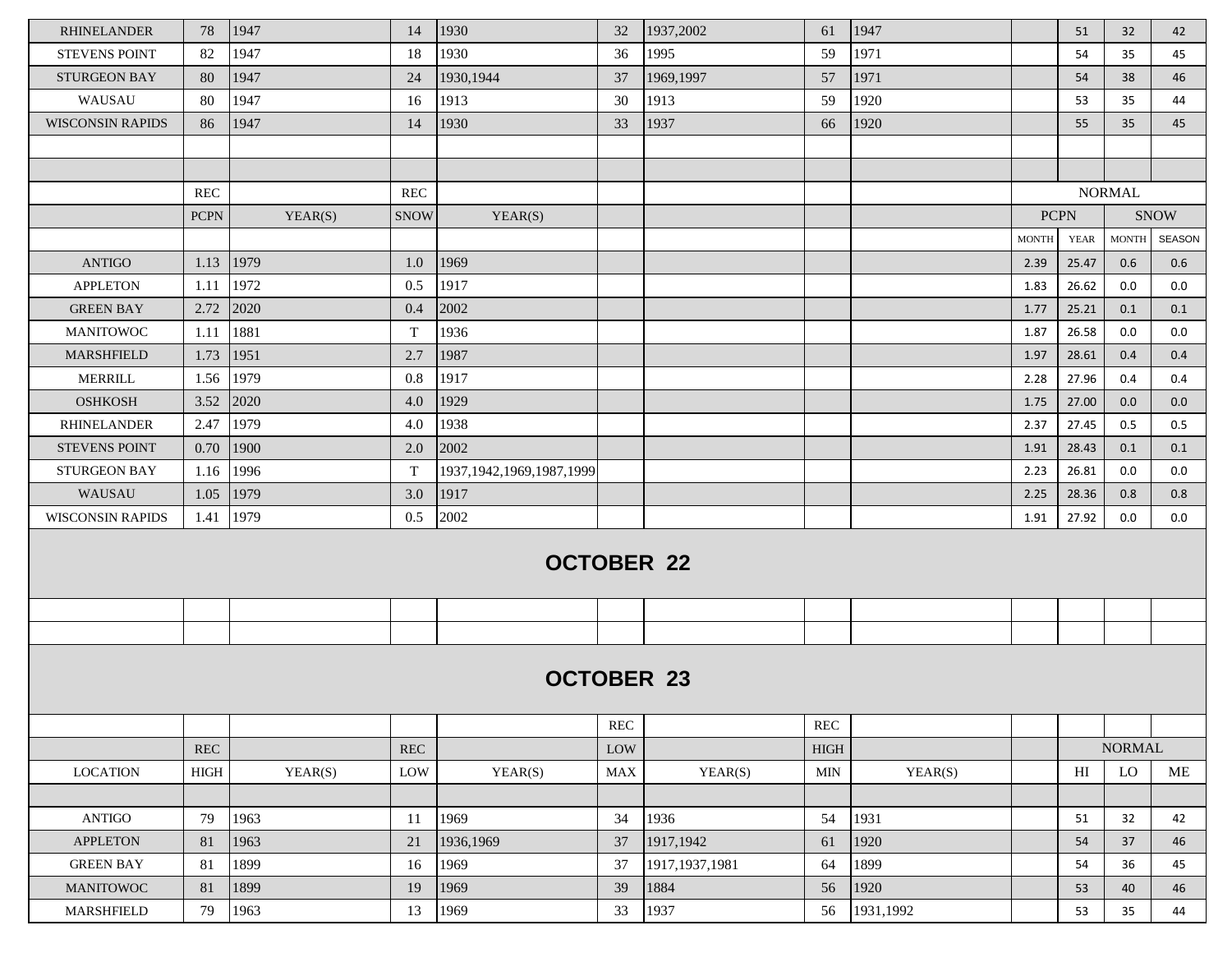| <b>MERRILL</b>          | 77                   | 1963                   | 12          | 1936                               | 34         | 1926              | 55          | 1920    |              | 52             | 32            | 42            |
|-------------------------|----------------------|------------------------|-------------|------------------------------------|------------|-------------------|-------------|---------|--------------|----------------|---------------|---------------|
| <b>OSHKOSH</b>          | 82                   | 1963                   | 17          | 1969                               | 39         | 1937              | 61          | 1920    |              | 55             | 37            | 46            |
| <b>RHINELANDER</b>      | 77                   | 1963                   | 11          | 1936                               | 30         | 1969,1981         | 58          | 1963    |              | 51             | 32            | 41            |
| <b>STEVENS POINT</b>    | 84                   | 1899                   | 15          | 1969                               | 35         | 1937              | 64          | 1899    |              | 54             | 35            | 44            |
| <b>STURGEON BAY</b>     | 73                   | 1992                   | 18          | 1936                               | 36         | 1936              | 57          | 1920    |              | 53             | 37            | 45            |
| WAUSAU                  | 80                   | 1899                   | 14          | 1936                               | 31         | 1913              | 58          | 1899    |              | 52             | 34            | 43            |
| <b>WISCONSIN RAPIDS</b> | 80                   | 1963                   | 12          | 1936                               | 35         | 1937              | 57          | 1963    |              | 55             | 34            | 44            |
|                         |                      |                        |             |                                    |            |                   |             |         |              |                |               |               |
|                         |                      |                        |             |                                    |            |                   |             |         |              |                |               |               |
|                         | <b>REC</b>           |                        | <b>REC</b>  |                                    |            |                   |             |         |              |                | <b>NORMAL</b> |               |
|                         | <b>PCPN</b>          | YEAR(S)                | <b>SNOW</b> | YEAR(S)                            |            |                   |             |         | <b>PCPN</b>  |                |               | <b>SNOW</b>   |
|                         |                      |                        |             |                                    |            |                   |             |         | <b>MONTH</b> | <b>YEAR</b>    | MONTH         | <b>SEASON</b> |
| <b>ANTIGO</b>           | 0.87                 | 1988                   | 4.0         | 1988                               |            |                   |             |         | 2.47         | 25.55          | 0.6           | 0.6           |
| <b>APPLETON</b>         | 2.05                 | 1959                   | T           | 1926, 1972, 1979, 1987, 2002, 2006 |            |                   |             |         | 1.91         | 26.70          | 0.0           | 0.0           |
| <b>GREEN BAY</b>        | 1.47                 | 1959                   | 9.9         | 1887                               |            |                   |             |         | 1.84         | 25.28          | 0.1           | 0.1           |
| <b>MANITOWOC</b>        | 2.06                 | 2020                   | T           | 1942,2006                          |            |                   |             |         | 1.94         | 26.65          | 0.0           | 0.0           |
| <b>MARSHFIELD</b>       | 1.22                 | 1972                   | 2.0         | 1917                               |            |                   |             |         | 2.04         | 28.68          | 0.4           | 0.4           |
| <b>MERRILL</b>          | 1.36                 | 1979                   | 3.4         | 1979                               |            |                   |             |         | 2.36         | 28.04          | 0.5           | 0.5           |
| <b>OSHKOSH</b>          | 1.12                 | 1959                   | 1.3         | 1933                               |            |                   |             |         | 1.83         | 27.08          | 0.0           | 0.0           |
| <b>RHINELANDER</b>      | 1.09                 | 1996                   | 2.0         | 1917,1979                          |            |                   |             |         | 2.45         | 27.53          | 0.6           | 0.6           |
| <b>STEVENS POINT</b>    | 1.05                 | 1972                   | 2.0         | 1929                               |            |                   |             |         | 1.98         | 28.50          | 0.1           | 0.1           |
| <b>STURGEON BAY</b>     | 1.46                 | 1959                   | T           | 1942, 1960, 1962, 1965             |            |                   |             |         | 2.32         | 26.90          | 0.0           | 0.0           |
| WAUSAU                  | 0.97                 | 1995                   | 2.0         | 1979                               |            |                   |             |         | 2.33         | 28.44          | 0.8           | 0.8           |
| <b>WISCONSIN RAPIDS</b> | 1.58                 | 1959                   | 0.6         | 1917                               |            |                   |             |         | 1.98         | 27.99          | 0.0           | 0.0           |
|                         |                      |                        |             | <b>OCTOBER 23</b>                  |            |                   |             |         |              |                |               |               |
|                         |                      |                        |             |                                    |            |                   |             |         |              |                |               |               |
|                         |                      |                        |             |                                    |            |                   |             |         |              |                |               |               |
|                         |                      |                        |             |                                    |            | <b>OCTOBER 24</b> |             |         |              |                |               |               |
|                         |                      |                        |             |                                    | <b>REC</b> |                   | <b>REC</b>  |         |              |                |               |               |
|                         | $\operatorname{REC}$ |                        | REC         |                                    | LOW        |                   | <b>HIGH</b> |         |              |                | <b>NORMAL</b> |               |
| <b>LOCATION</b>         | <b>HIGH</b>          | YEAR(S)                | LOW         | YEAR(S)                            | <b>MAX</b> | YEAR(S)           | <b>MIN</b>  | YEAR(S) |              | H <sub>I</sub> | LO            | <b>ME</b>     |
|                         |                      |                        |             |                                    |            |                   |             |         |              |                |               |               |
| <b>ANTIGO</b>           | 75                   | 1989                   | 13          | 1896                               | 31         | 1981              | 59          | 1975    |              | 50             | 32            | 41            |
| <b>APPLETON</b>         | 77                   | 1920                   | $20\,$      | 1917                               | 36         | 1981              | 60          | 1963    |              | 54             | 37            | 45            |
| <b>GREEN BAY</b>        | 76                   | 1889, 1963, 1973, 1989 | 19          | 1887,1981                          | 32         | 1887              | 65          | 1899    |              | 53             | 35            | 44            |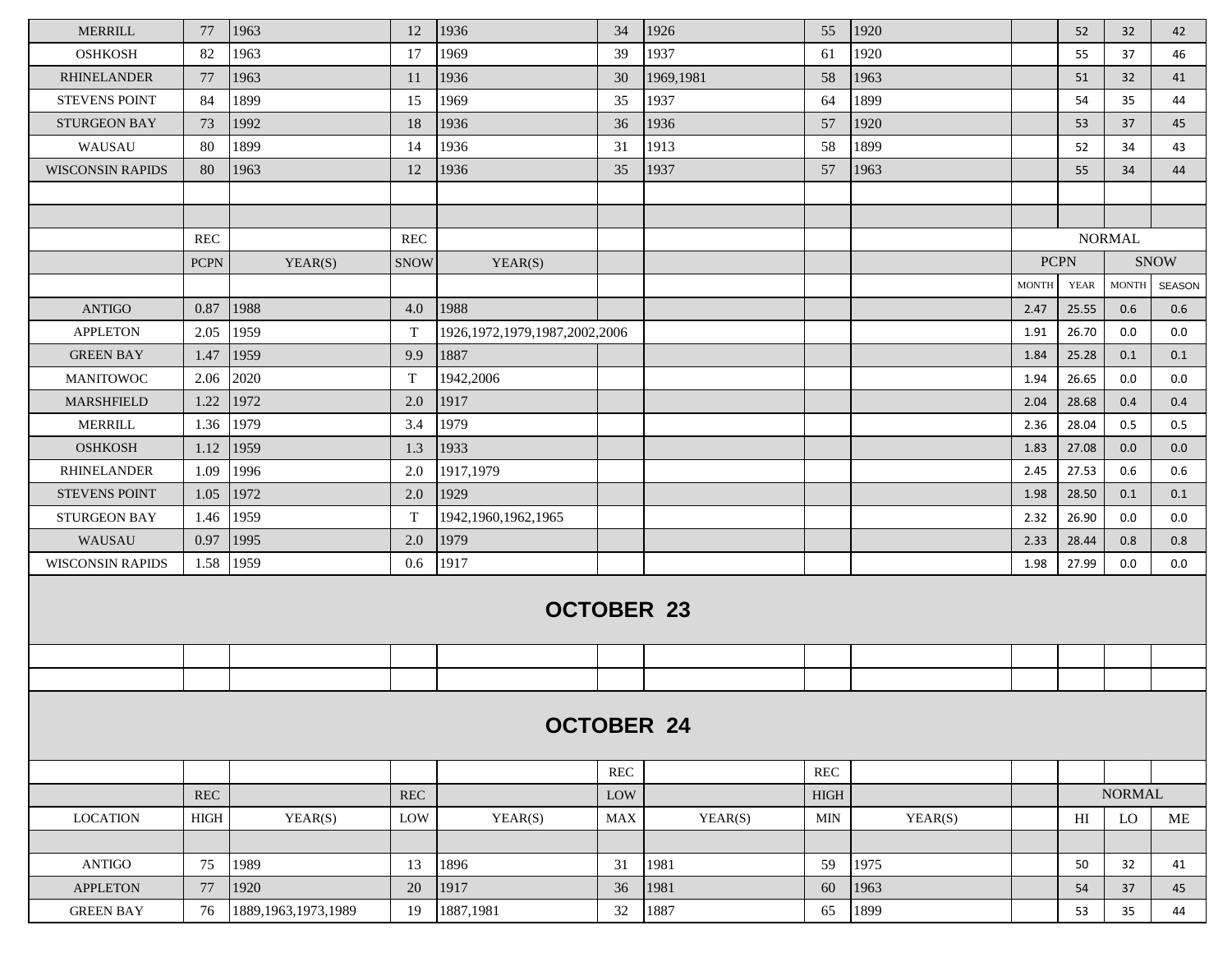| <b>MANITOWOC</b>        | 69                | 1963    | 20          | 1887              | 34         | 1887      | 55                   | 1931,2010 |              | 52             | 40            | 46          |
|-------------------------|-------------------|---------|-------------|-------------------|------------|-----------|----------------------|-----------|--------------|----------------|---------------|-------------|
| <b>MARSHFIELD</b>       | 78                | 1989    | 12          | 1917              | 32         | 1981      | 61                   | 2012      |              | 53             | 35            | 44          |
| <b>MERRILL</b>          | 78                | 1963    | 15          | 1917              | 33         | 1981,2020 | 57                   | 1931,2012 |              | 52             | 32            | 42          |
| <b>OSHKOSH</b>          | 78                | 1963    | 19          | 1981              | 33         | 1981      | 59                   | 1963      |              | 55             | 36            | 46          |
| <b>RHINELANDER</b>      | 77                | 1963    | 14          | 1917,2002         | 30         | 2020      | 60                   | 1963      |              | 50             | 32            | 41          |
| <b>STEVENS POINT</b>    | -81               | 1963    | 18          | 1917              | 34         | 1981      | 62                   | 1899      |              | 53             | 34            | 44          |
| <b>STURGEON BAY</b>     | 73                | 1963    | 20          | 1917              | 37         | 1981      | 56                   | 1963      |              | 53             | 37            | 45          |
| WAUSAU                  | 76                | 1989    | 18          | 1917,1981         | 31         | 1981      | 59                   | 2012      |              | 52             | 34            | 43          |
| <b>WISCONSIN RAPIDS</b> | 77                | 1963    | 13          | 1981              | 33         | 1981      | 60                   | 2012      |              | 54             | 34            | 44          |
|                         |                   |         |             |                   |            |           |                      |           |              |                |               |             |
|                         |                   |         |             |                   |            |           |                      |           |              |                |               |             |
|                         | REC               |         | <b>REC</b>  |                   |            |           |                      |           |              |                | <b>NORMAL</b> |             |
|                         | <b>PCPN</b>       | YEAR(S) | <b>SNOW</b> | YEAR(S)           |            |           |                      |           |              | <b>PCPN</b>    |               | <b>SNOW</b> |
|                         |                   |         |             |                   |            |           |                      |           | <b>MONTH</b> | <b>YEAR</b>    | <b>MONTH</b>  | SEASON      |
| <b>ANTIGO</b>           | 1.31              | 1934    | 8.0         | 1933              |            |           |                      |           | 2.55         | 25.63          | 0.7           | 0.7         |
| <b>APPLETON</b>         | 2.85              | 1967    | 3.0         | 1933              |            |           |                      |           | 1.98         | 26.77          | 0.0           | 0.0         |
| <b>GREEN BAY</b>        | 1.29              | 1967    | 3.5         | 1933              |            |           |                      |           | 1.91         | 25.35          | 0.1           | 0.1         |
| <b>MANITOWOC</b>        | 1.30              | 1916    | $0.0\,$     |                   |            |           |                      |           | 2.02         | 26.73          | 0.0           | 0.0         |
| <b>MARSHFIELD</b>       | 1.59              | 1975    | 2.0         | 1981              |            |           |                      |           | 2.11         | 28.75          | 0.5           | 0.5         |
| <b>MERRILL</b>          | 2.00              | 1975    | 0.5         | 2001              |            |           |                      |           | 2.44         | 28.12          | 0.5           | 0.5         |
| <b>OSHKOSH</b>          | 2.29              | 1967    | T           | 1926,1942         |            |           |                      |           | 1.91         | 27.16          | 0.0           | 0.0         |
| <b>RHINELANDER</b>      | 1.25              | 1991    | 1.0         | 1925              |            |           |                      |           | 2.52         | 27.60          | 0.7           | 0.7         |
| <b>STEVENS POINT</b>    | 1.74              | 1959    | 2.0         | 1933              |            |           |                      |           | 2.06         | 28.58          | 0.1           | 0.1         |
| <b>STURGEON BAY</b>     | 1.35              | 1933    | 3.0         | 1933              |            |           |                      |           | 2.41         | 26.99          | 0.0           | $0.0\,$     |
| WAUSAU                  | 1.38              | 1959    | 4.8         | 1933              |            |           |                      |           | 2.41         | 28.52          | 0.9           | 0.9         |
| <b>WISCONSIN RAPIDS</b> | 2.48              | 1959    | 2.0         | 1981              |            |           |                      |           | 2.06         | 28.07          | 0.0           | $0.0\,$     |
|                         |                   |         |             | <b>OCTOBER 24</b> |            |           |                      |           |              |                |               |             |
|                         |                   |         |             |                   |            |           |                      |           |              |                |               |             |
|                         |                   |         |             |                   |            |           |                      |           |              |                |               |             |
|                         | <b>OCTOBER 25</b> |         |             |                   |            |           |                      |           |              |                |               |             |
|                         |                   |         |             |                   | <b>REC</b> |           | $\operatorname{REC}$ |           |              |                |               |             |
|                         | REC               |         | REC         |                   | LOW        |           | <b>HIGH</b>          |           |              |                | <b>NORMAL</b> |             |
| <b>LOCATION</b>         | <b>HIGH</b>       | YEAR(S) | LOW         | YEAR(S)           | <b>MAX</b> | YEAR(S)   | <b>MIN</b>           | YEAR(S)   |              | H <sub>I</sub> | LO            | ME          |
|                         |                   |         |             |                   |            |           |                      |           |              |                |               |             |
| $\operatorname{ANTIGO}$ | 76                | 1989    | 13          | 1933              | 32         | 1933,1988 | 53                   | 1971      |              | 50             | 32            | 41          |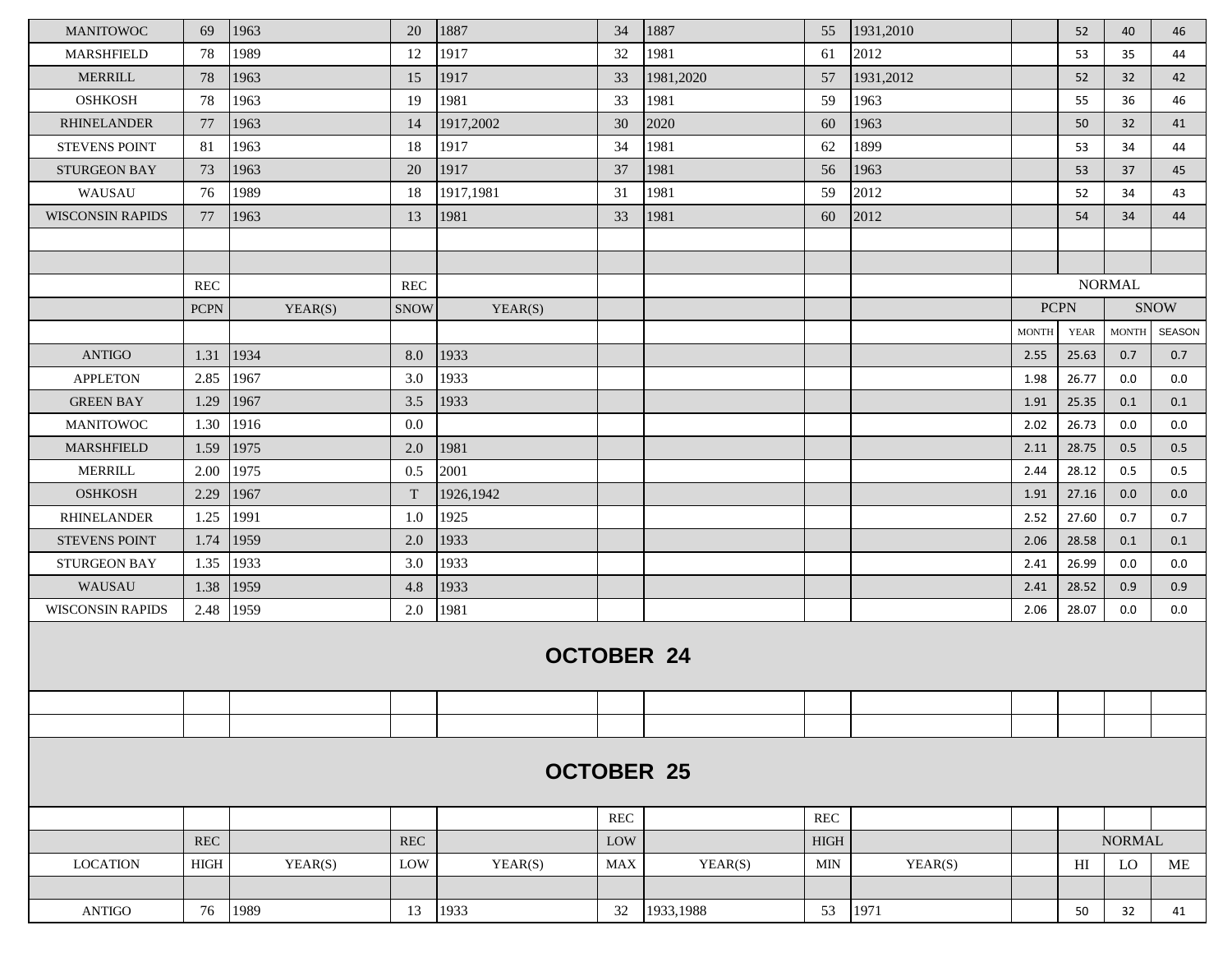| <b>APPLETON</b>         | 78                | 1989    | 20            | 2006              | 33         | 1962      | 56            | 1971,1989 |              | 53          | 37            | 45            |
|-------------------------|-------------------|---------|---------------|-------------------|------------|-----------|---------------|-----------|--------------|-------------|---------------|---------------|
| <b>GREEN BAY</b>        | 78                | 1989    | 8             | 1887              | 22         | 1887      | 55            | 2010      |              | 53          | 35            | 44            |
| <b>MANITOWOC</b>        | 74                | 1964    | <sup>11</sup> | 1887              | 37         | 1926      | 55            | 1963      |              | 52          | 39            | 46            |
| <b>MARSHFIELD</b>       | 79                | 1989    | 16            | 1933              | 33         | 2020      | 55            | 2000,2010 |              | 52          | 34            | 43            |
| <b>MERRILL</b>          | 78                | 1989    | 13            | 1905              | 33         | 1926      | 55            | 1963      |              | 52          | 31            | 41            |
| <b>OSHKOSH</b>          | 77                | 1989    | 19            | 1933              | 37         | 1979      | 56            | 2000      |              | 54          | 36            | 45            |
| <b>RHINELANDER</b>      | 76                | 1989    | 9             | 1933              | 32         | 1957,1988 | 54            | 2000      |              | 50          | 32            | 41            |
| <b>STEVENS POINT</b>    | 79                | 1900    | 16            | 1933              | 35         | 1933      | 58            | 1963      |              | 53          | 34            | 43            |
| <b>STURGEON BAY</b>     | 73                | 1964    | 21            | 1960              | 36         | 1957      | 55            | 1963      |              | 52          | 37            | 44            |
| WAUSAU                  | 78                | 1900    | 15            | 1933              | 28         | 1962      | 56            | 2000      |              | 52          | 34            | 43            |
| <b>WISCONSIN RAPIDS</b> | 83                | 1927    | 18            | 1917              | 30         | 1962      | 60            | 2000      |              | 54          | 34            | 44            |
|                         |                   |         |               |                   |            |           |               |           |              |             |               |               |
|                         |                   |         |               |                   |            |           |               |           |              |             |               |               |
|                         | REC               |         | <b>REC</b>    |                   |            |           |               |           |              |             | <b>NORMAL</b> |               |
|                         | <b>PCPN</b>       | YEAR(S) | <b>SNOW</b>   | YEAR(S)           |            |           |               |           |              | <b>PCPN</b> |               | <b>SNOW</b>   |
|                         |                   |         |               |                   |            |           |               |           | <b>MONTH</b> | <b>YEAR</b> | <b>MONTH</b>  | <b>SEASON</b> |
| <b>ANTIGO</b>           | 1.76              | 1919    | 2.5           | 1981              |            |           |               |           | 2.63         | 25.71       | 0.7           | 0.7           |
| <b>APPLETON</b>         | 1.60              | 1916    | 1.1           | 2020              |            |           |               |           | 2.06         | 26.85       | 0.0           | 0.0           |
| <b>GREEN BAY</b>        | 1.02              | 1898    | 3.0           | 1898              |            |           |               |           | 1.99         | 25.43       | 0.1           | 0.1           |
| <b>MANITOWOC</b>        | 1.60              | 1991    | 2.0           | 1898              |            |           |               |           | 2.09         | 26.80       | 0.0           | 0.0           |
| <b>MARSHFIELD</b>       | 2.24              | 2012    | 4.0           | 1925              |            |           |               |           | 2.18         | 28.82       | 0.5           | 0.5           |
| MERRILL                 | 2.54              | 2012    | 2.0           | 1981              |            |           |               |           | 2.52         | 28.20       | 0.5           | 0.5           |
| <b>OSHKOSH</b>          | 1.30              | 1916    | 2.0           | 1898,1925         |            |           |               |           | 1.98         | 27.23       | 0.0           | 0.0           |
| <b>RHINELANDER</b>      | 2.03              | 2012    | 3.0           | 2001              |            |           |               |           | 2.60         | 27.68       | 0.8           | 0.8           |
| <b>STEVENS POINT</b>    | 1.25              | 1916    | 6.0           | 1898              |            |           |               |           | 2.13         | 28.65       | 0.1           | 0.1           |
| <b>STURGEON BAY</b>     | 1.51              | 1916    | 1.0           | 1981              |            |           |               |           | 2.50         | 27.08       | 0.0           | 0.0           |
| WAUSAU                  | 2.34              | 2012    | 3.0           | 1905              |            |           |               |           | 2.49         | 28.60       | 1.0           | 1.0           |
| <b>WISCONSIN RAPIDS</b> | 0.51              | 2012    | 2.0           | 1904              |            |           |               |           | 2.13         | 28.14       | 0.0           | 0.0           |
|                         | <b>OCTOBER 25</b> |         |               |                   |            |           |               |           |              |             |               |               |
|                         |                   |         |               |                   |            |           |               |           |              |             |               |               |
|                         |                   |         |               |                   |            |           |               |           |              |             |               |               |
|                         |                   |         |               | <b>OCTOBER 26</b> |            |           |               |           |              |             |               |               |
|                         |                   |         |               |                   | <b>REC</b> |           | <b>REC</b>    |           |              |             |               |               |
|                         | <b>REC</b>        |         | <b>REC</b>    |                   | LOW        |           | $_{\rm HIGH}$ |           |              |             | <b>NORMAL</b> |               |
| <b>LOCATION</b>         | HIGH              | YEAR(S) | LOW           | YEAR(S)           | <b>MAX</b> | YEAR(S)   | MIN           | YEAR(S)   |              | HI          | LO            | ME            |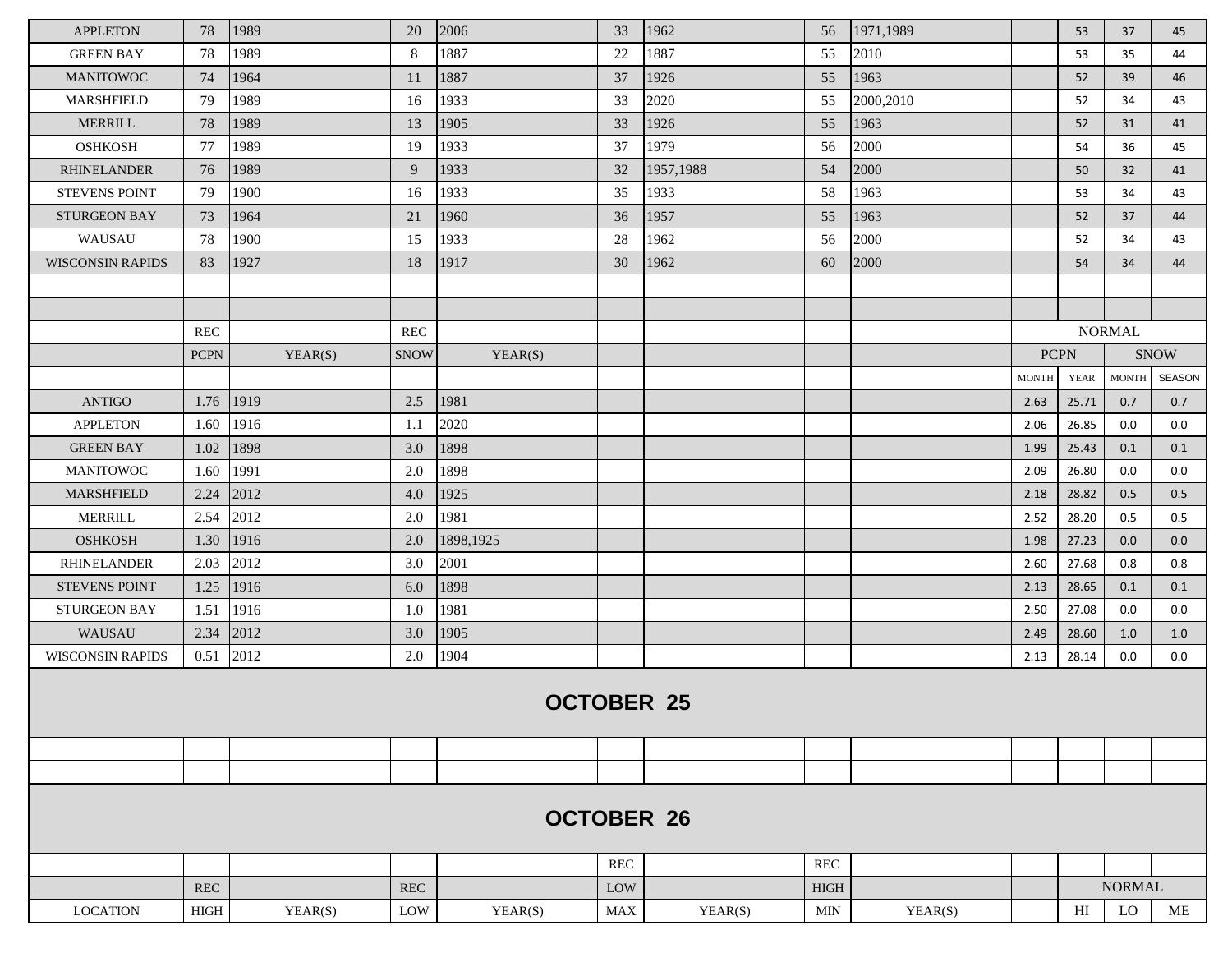| <b>ANTIGO</b>           | 76                | 1989      | 14          | 1962             | 26  | 1942              | 53  | 2000      |              | 49          | 31            | 40            |
|-------------------------|-------------------|-----------|-------------|------------------|-----|-------------------|-----|-----------|--------------|-------------|---------------|---------------|
| <b>APPLETON</b>         | 76                | 1989      | 19          | 1942             | 33  | 1942              | 58  | 1971      |              | 53          | 37            | 45            |
| <b>GREEN BAY</b>        | 77                | 1989      | 10          | 1887             | 31  | 1898              | 55  | 2000      |              | 52          | 35            | 44            |
| <b>MANITOWOC</b>        | 79                | 1963      | 14          | 1887             | 35  | 1898              | 54  | 1947      |              | 51          | 39            | 45            |
| <b>MARSHFIELD</b>       | 83                | 1927      | 12          | 1962             | 28  | 1942              | 53  | 1989,2000 |              | 52          | 34            | 43            |
| <b>MERRILL</b>          | 76                | 1989      | 14          | 1962             | 33  | 1997,2020         | 55  | 2000      |              | 51          | 31            | 41            |
| <b>OSHKOSH</b>          | 76                | 1989      | 20          | 1962             | 34  | 1942              | 56  | 1989,2000 |              | 54          | 36            | 45            |
| <b>RHINELANDER</b>      | 75                | 1989      | 13          | 2020             | 28  | 1942              | 54  | 1989      |              | 49          | 31            | 40            |
| <b>STEVENS POINT</b>    | 80                | 1927      | 15          | 1962             | 31  | 1998              | 57  | 1989      |              | 52          | 34            | 43            |
| <b>STURGEON BAY</b>     | 72                | 1963      | 19          | 1907             | 33  | 1942              | 59  | 1963      |              | 52          | 36            | 44            |
| WAUSAU                  | 76                | 1927,1989 | 16          | 1942             | 28  | 1942              | 60  | 2000      |              | 51          | 34            | 42            |
| <b>WISCONSIN RAPIDS</b> | 82                | 1927      | 10          | 1962             | 33  | 1942              | 58  | 2000      |              | 53          | 33            | 43            |
|                         |                   |           |             |                  |     |                   |     |           |              |             |               |               |
|                         |                   |           |             |                  |     |                   |     |           |              |             |               |               |
|                         | <b>REC</b>        |           | REC         |                  |     |                   |     |           |              |             | <b>NORMAL</b> |               |
|                         | <b>PCPN</b>       | YEAR(S)   | <b>SNOW</b> | YEAR(S)          |     |                   |     |           |              | <b>PCPN</b> |               | <b>SNOW</b>   |
|                         |                   |           |             |                  |     |                   |     |           | <b>MONTH</b> | YEAR        | <b>MONTH</b>  | <b>SEASON</b> |
| <b>ANTIGO</b>           | 0.80              | 2004      | 0.5         | 1942             |     |                   |     |           | 2.71         | 25.79       | 0.8           | 0.8           |
| <b>APPLETON</b>         | 1.38              | 2016      | 0.7         | 1997             |     |                   |     |           | 2.14         | 26.93       | 0.0           | 0.0           |
| <b>GREEN BAY</b>        | 0.99              | 2016      | 0.2         | 1898, 1925, 1997 |     |                   |     |           | 2.06         | 25.50       | 0.1           | 0.1           |
| <b>MANITOWOC</b>        | 1.05              | 2016      | 2.0         | 1898             |     |                   |     |           | 2.17         | 26.88       | 0.0           | 0.0           |
| <b>MARSHFIELD</b>       | 0.91              | 2010      | 1.0         | 1925             |     |                   |     |           | 2.26         | 28.90       | 0.6           | 0.6           |
| <b>MERRILL</b>          | 1.11              | 2004      | 0.5         | 1942             |     |                   |     |           | 2.60         | 28.28       | 0.6           | 0.6           |
| <b>OSHKOSH</b>          | 1.44              | 2016      | 1.5         | 1997             |     |                   |     |           | 2.06         | 27.31       | 0.0           | 0.0           |
| <b>RHINELANDER</b>      | 1.20              | 1913      | 0.5         | 1917             |     |                   |     |           | 2.68         | 27.76       | 0.9           | 0.9           |
| <b>STEVENS POINT</b>    | 2.50              | 1900      | 1.2         | 1904             |     |                   |     |           | 2.20         | 28.72       | 0.1           | 0.1           |
| <b>STURGEON BAY</b>     | 1.34              | 2016      | 2.0         | 1914             |     |                   |     |           | 2.59         | 27.17       | 0.0           | 0.0           |
| WAUSAU                  | 1.57              | 1941      | 1.0         | 1917             |     |                   |     |           | 2.56         | 28.67       | 1.0           | 1.0           |
| <b>WISCONSIN RAPIDS</b> | 1.47              | 2016      | 1.0         | 1959             |     |                   |     |           | 2.20         | 28.21       | 0.1           | 0.1           |
|                         | <b>OCTOBER 26</b> |           |             |                  |     |                   |     |           |              |             |               |               |
|                         |                   |           |             |                  |     |                   |     |           |              |             |               |               |
|                         |                   |           |             |                  |     |                   |     |           |              |             |               |               |
|                         |                   |           |             |                  | REC | <b>OCTOBER 27</b> | REC |           |              |             |               |               |
|                         |                   |           |             |                  |     |                   |     |           |              |             |               |               |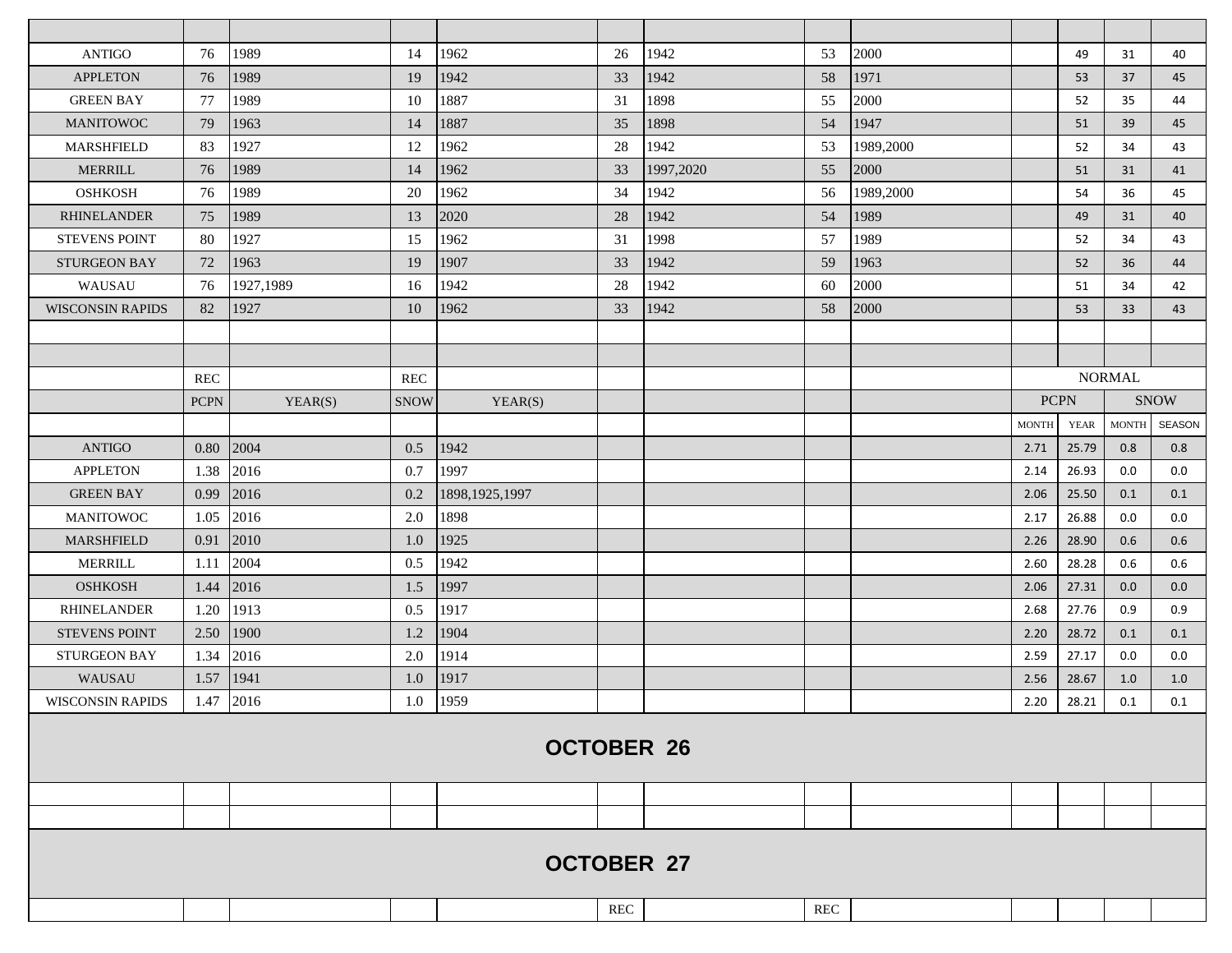|                         | <b>REC</b>  |         | <b>REC</b>  |                  | LOW        |                   | <b>HIGH</b> |           |              |                | <b>NORMAL</b> |               |
|-------------------------|-------------|---------|-------------|------------------|------------|-------------------|-------------|-----------|--------------|----------------|---------------|---------------|
| <b>LOCATION</b>         | <b>HIGH</b> | YEAR(S) | LOW         | YEAR(S)          | <b>MAX</b> | YEAR(S)           | MIN         | YEAR(S)   |              | <b>LO</b><br>H |               | ME            |
|                         |             |         |             |                  |            |                   |             |           |              |                |               |               |
| <b>ANTIGO</b>           | 75          | 1927    | 8           | 1976             | 32         | 1895,2020         | 55          | 1947      |              | 49             | 31            | 40            |
| <b>APPLETON</b>         | 77          | 1927    | 22          | 1942, 1976, 2020 | 33         | 1933              | 55          | 1947,1989 |              | 52             | 36            | 44            |
| <b>GREEN BAY</b>        | 76          | 1927    | 17          | 1976             | 30         | 1925              | 55          | 1947      |              | 52             | 35            | 43            |
| <b>MANITOWOC</b>        | 76          | 1927    | 17          | 1887,1898        | 37         | 1997              | 55          | 1947      |              | 51             | 39            | 45            |
| <b>MARSHFIELD</b>       | 80          | 1927    | 15          | 1976             | 28         | 1925              | 53          | 1947      |              | 51             | 34            | 42            |
| <b>MERRILL</b>          | 79          | 1927    | 6           | 1936             | 32         | 1917,2020         | 53          | 2000      |              | 51             | 31            | 41            |
| <b>OSHKOSH</b>          | 81          | 1927    | 17          | 1976             | 33         | 1925              | 56          | 2000      |              | 54             | 36            | 45            |
| <b>RHINELANDER</b>      | 78          | 1927    | 9           | 2020             | 25         | 1925              | 57          | 1971      |              | 49             | 31            | 40            |
| <b>STEVENS POINT</b>    | 81          | 1927    | 14          | 1898             | 35         | 1898              | 58          | 1971      |              | 52             | 33            | 43            |
| <b>STURGEON BAY</b>     | 78          | 1927    | 21          | 1936             | 35         | 1941              | 56          | 1971,2000 |              | 51             | 36            | 44            |
| WAUSAU                  | 80          | 1927    | 16          | 1976             | 28         | 1925              | 51          | 1989      |              | 51             | 33            | 42            |
| <b>WISCONSIN RAPIDS</b> | 77          | 1948    | 11          | 1911             | 33         | 1933              | 56          | 1947      |              | 53             | 33            | 43            |
|                         |             |         |             |                  |            |                   |             |           |              |                |               |               |
|                         |             |         |             |                  |            |                   |             |           |              |                |               |               |
|                         | <b>REC</b>  |         | <b>REC</b>  |                  |            |                   |             |           |              |                | <b>NORMAL</b> |               |
|                         | <b>PCPN</b> | YEAR(S) | <b>SNOW</b> | YEAR(S)          |            |                   |             |           | <b>PCPN</b>  |                | <b>SNOW</b>   |               |
|                         |             |         |             |                  |            |                   |             |           | <b>MONTH</b> | <b>YEAR</b>    | <b>MONTH</b>  | <b>SEASON</b> |
| <b>ANTIGO</b>           | 0.90        | 1918    | 0.3         | 1925             |            |                   |             |           | 2.79         | 25.87          | 0.9           | 0.9           |
| <b>APPLETON</b>         | 1.44        | 1918    | 1.0         | 1925             |            |                   |             |           | 2.22         | 27.01          | 0.1           | 0.1           |
| <b>GREEN BAY</b>        | 1.56        | 1918    | 0.2         | 1895, 1925, 1967 |            |                   |             |           | 2.14         | 25.58          | 0.1           | 0.1           |
| <b>MANITOWOC</b>        | 1.85        | 1918    | 1.0         | 1925             |            |                   |             |           | 2.24         | 26.95          | 0.0           | 0.0           |
| <b>MARSHFIELD</b>       | 1.29        | 1970    | 2.0         | 1919             |            |                   |             |           | 2.33         | 28.97          | 0.6           | 0.6           |
| <b>MERRILL</b>          | 1.08        | 1941    | 0.5         | 1925             |            |                   |             |           | 2.67         | 28.35          | 0.6           | 0.6           |
| <b>OSHKOSH</b>          | 1.70        | 1918    | 1.3         | 1925             |            |                   |             |           | 2.14         | 27.39          | 0.0           | 0.0           |
| <b>RHINELANDER</b>      | 1.20        | 1984    | 2.0         | 2008             |            |                   |             |           | 2.75         | 27.83          | 1.0           | 1.0           |
| <b>STEVENS POINT</b>    | 1.50        | 1918    | T           | 1919, 1925, 1959 |            |                   |             |           | 2.28         | 28.80          | 0.1           | 0.1           |
| <b>STURGEON BAY</b>     | 1.60        | 1918    | 1.0         | 1925             |            |                   |             |           | 2.69         | 27.27          | 0.1           | 0.1           |
| WAUSAU                  | 1.98        | 1900    | 1.0         | 1919             |            |                   |             |           | 2.64         | 28.75          | 1.1           | 1.1           |
| <b>WISCONSIN RAPIDS</b> | 1.26 1918   |         | T           | 1910             |            |                   |             |           | 2.28         | 28.29          | 0.1           | 0.1           |
|                         |             |         |             |                  |            | <b>OCTOBER 27</b> |             |           |              |                |               |               |
|                         |             |         |             |                  |            |                   |             |           |              |                |               |               |
|                         |             |         |             |                  |            |                   |             |           |              |                |               |               |
|                         |             |         |             |                  |            | <b>OCTOBER 28</b> |             |           |              |                |               |               |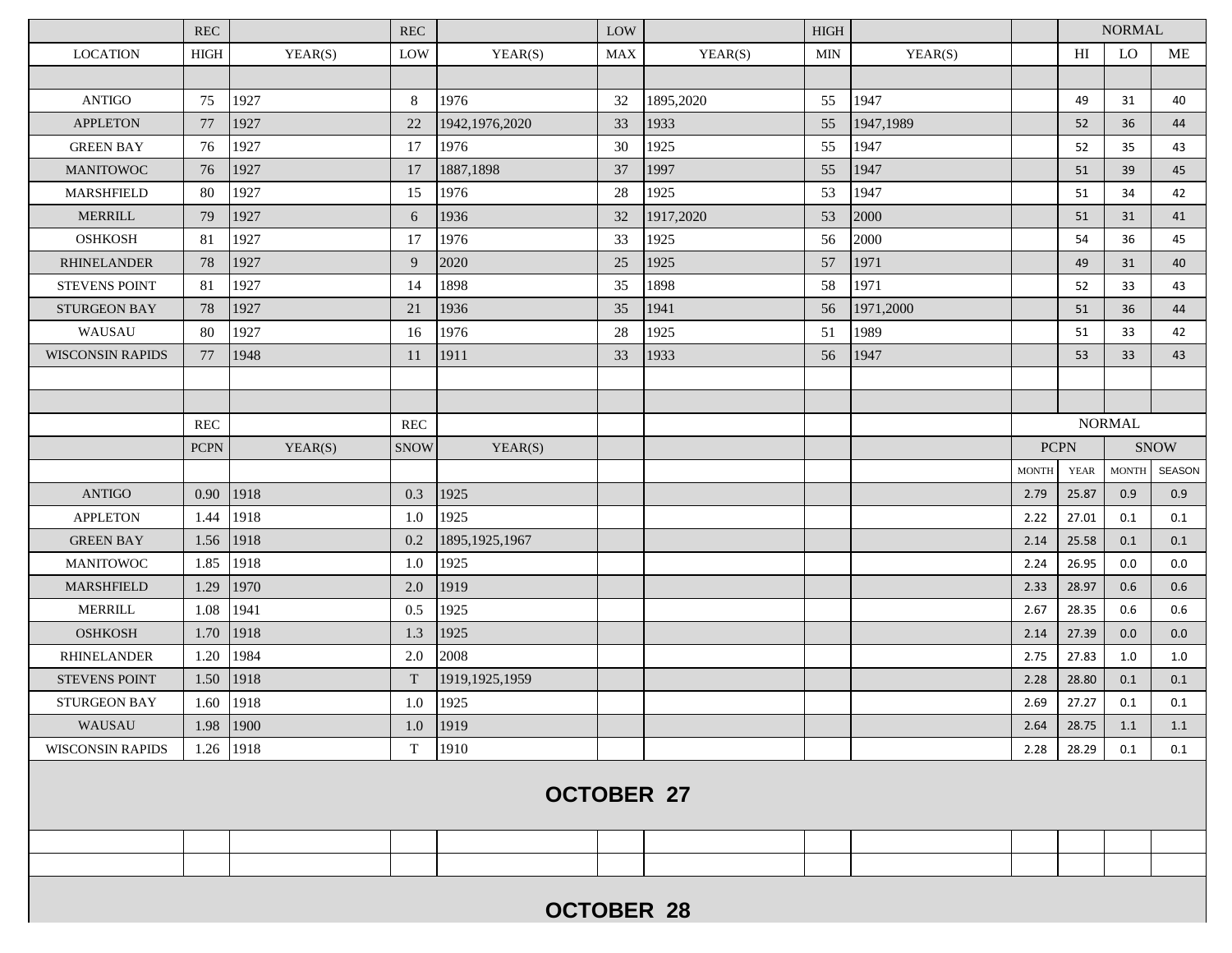|                         |                   |                |             |                        | REC        |         | <b>REC</b>  |           |              |             |               |               |
|-------------------------|-------------------|----------------|-------------|------------------------|------------|---------|-------------|-----------|--------------|-------------|---------------|---------------|
|                         | <b>REC</b>        |                | <b>REC</b>  |                        | LOW        |         | <b>HIGH</b> |           |              |             | <b>NORMAL</b> |               |
| <b>LOCATION</b>         | <b>HIGH</b>       | YEAR(S)        | LOW         | YEAR(S)                | <b>MAX</b> | YEAR(S) | <b>MIN</b>  | YEAR(S)   |              | HI          | LO            | ME            |
|                         |                   |                |             |                        |            |         |             |           |              |             |               |               |
| <b>ANTIGO</b>           | 75                | 1927           | 15          | 1933                   | 25         | 1925    | 51          | 1974      |              | 48          | 31            | 40            |
| <b>APPLETON</b>         | 68                | 1983,1986      | 18          | 1925                   | 27         | 1925    | 55          | 1989      |              | 52          | 36            | 44            |
| <b>GREEN BAY</b>        | 70                | 1946           | 16          | 1952                   | 29         | 1925    | 53          | 1900      |              | 51          | 34            | 43            |
| <b>MANITOWOC</b>        | 72                | 1927           | 20          | 1925                   | 34         | 1925    | 58          | 1983      |              | 51          | 38            | 44            |
| <b>MARSHFIELD</b>       | 72                | 1948,1966,1986 | 15          | 1967,1976              | 24         | 1925    | 52          | 1974,1989 |              | 51          | 33            | 42            |
| <b>MERRILL</b>          | 70                | 1924           | 8           | 1976                   | 28         | 1925    | 50          | 1989      |              | 50          | 30            | 40            |
| <b>OSHKOSH</b>          | 73                | 1945           | 20          | 1925                   | 30         | 1925    | 53          | 1989      |              | 53          | 35            | 44            |
| <b>RHINELANDER</b>      | 72                | 1948           | 12          | 1933                   | 24         | 1925    | 49          | 1989      |              | 48          | 31            | 40            |
| <b>STEVENS POINT</b>    | 80                | 1927           | 17          | 1907                   | 30         | 1925    | 55          | 1989      |              | 51          | 33            | 42            |
| <b>STURGEON BAY</b>     | 73                | 1927           | 17          | 1933                   | 31         | 1925    | 51          | 1947,1983 |              | 51          | 36            | 43            |
| WAUSAU                  | 71                | 1986           | 18          | 1952                   | 27         | 1925    | 54          | 1989      |              | 50          | 33            | 42            |
| <b>WISCONSIN RAPIDS</b> | 76                | 1948           | 11          | 1943                   | 33         | 1917    | 54          | 1989      |              | 52          | 32            | 42            |
|                         |                   |                |             |                        |            |         |             |           |              |             |               |               |
|                         |                   |                |             |                        |            |         |             |           |              |             |               |               |
|                         | <b>REC</b>        |                | <b>REC</b>  |                        |            |         |             |           |              |             | <b>NORMAL</b> |               |
|                         | <b>PCPN</b>       | YEAR(S)        | <b>SNOW</b> | YEAR(S)                |            |         |             |           |              | <b>PCPN</b> |               | <b>SNOW</b>   |
|                         |                   |                |             |                        |            |         |             |           | <b>MONTH</b> | <b>YEAR</b> | <b>MONTH</b>  | <b>SEASON</b> |
| <b>ANTIGO</b>           | 1.50              | 2004           | 0.5         | 1919,1933              |            |         |             |           | 2.87         | 25.95       | 1.0           | 1.0           |
| <b>APPLETON</b>         | 1.46              | 1970           | 1.0         | 1917,1925              |            |         |             |           | 2.30         | 27.09       | 0.1           | 0.1           |
| <b>GREEN BAY</b>        | 1.32              | 2004           | 1.2         | 2019                   |            |         |             |           | 2.22         | 25.66       | 0.1           | 0.1           |
| <b>MANITOWOC</b>        | 1.68              | 1874           | T           | 1917, 1920, 1939       |            |         |             |           | 2.32         | 27.03       | 0.1           | 0.1           |
| <b>MARSHFIELD</b>       | 1.13              | 2005           | 1.5         | 1917,1933              |            |         |             |           | 2.40         | 29.04       | 0.6           | 0.6           |
| <b>MERRILL</b>          | 1.30              | 2004           | 1.2         | 1919                   |            |         |             |           | 2.75         | 28.43       | 0.6           | 0.6           |
| <b>OSHKOSH</b>          | 1.94              | 1970           | 1.0         | 1917                   |            |         |             |           | 2.22         | 27.47       | 0.1           | 0.1           |
| <b>RHINELANDER</b>      | 1.14              | 1973           | 3.0         | 2003                   |            |         |             |           | 2.83         | 27.91       | 1.1           | 1.1           |
| STEVENS POINT           | $1.19$ 2004       |                | 1.0         | 1917,1933              |            |         |             |           | 2.35         | 28.87       | 0.2           | 0.2           |
| <b>STURGEON BAY</b>     | 2.21              | 1973           | T           | 1939, 1965, 1968, 1969 |            |         |             |           | 2.78         | 27.36       | 0.1           | 0.1           |
| WAUSAU                  |                   | $0.87$ 2015    | 1.5         | 1917                   |            |         |             |           | 2.72         | 28.83       | 1.2           | 1.2           |
| <b>WISCONSIN RAPIDS</b> |                   | 0.81 1973      | 1.0         | 1919                   |            |         |             |           | 2.35         | 28.36       | 0.1           | 0.1           |
|                         |                   |                |             |                        |            |         |             |           |              |             |               |               |
|                         | <b>OCTOBER 28</b> |                |             |                        |            |         |             |           |              |             |               |               |
|                         |                   |                |             |                        |            |         |             |           |              |             |               |               |
|                         |                   |                |             |                        |            |         |             |           |              |             |               |               |
|                         |                   |                |             |                        |            |         |             |           |              |             |               |               |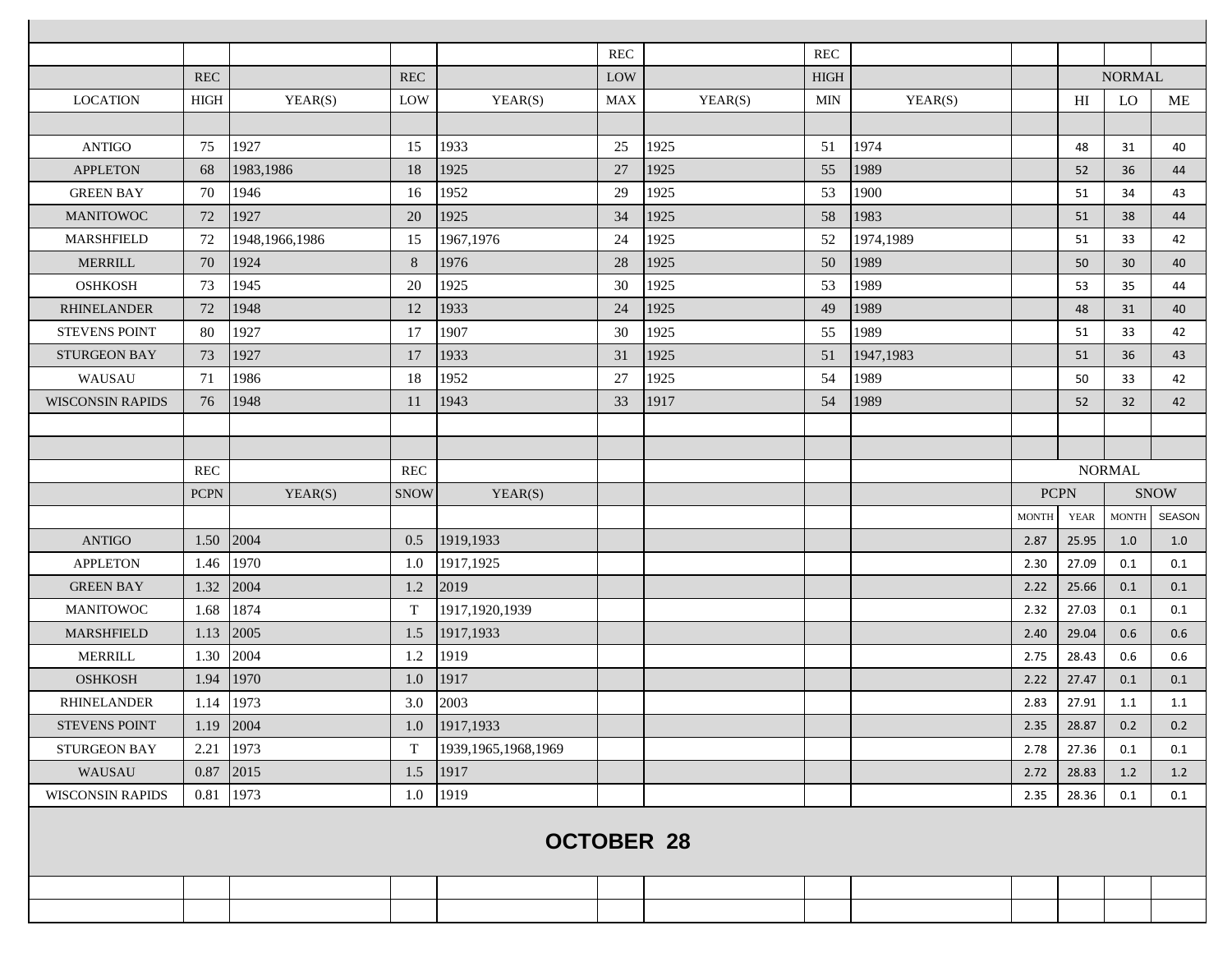## **OCTOBER 29**

|                         |             |         |             |                                    | <b>REC</b> |         | <b>REC</b>  |           |              |               |               |               |
|-------------------------|-------------|---------|-------------|------------------------------------|------------|---------|-------------|-----------|--------------|---------------|---------------|---------------|
|                         | <b>REC</b>  |         | <b>REC</b>  |                                    | LOW        |         | <b>HIGH</b> |           |              | <b>NORMAL</b> |               |               |
| <b>LOCATION</b>         | <b>HIGH</b> | YEAR(S) | LOW         | YEAR(S)                            | <b>MAX</b> | YEAR(S) | <b>MIN</b>  | YEAR(S)   |              | HI            | LO            | МE            |
|                         |             |         |             |                                    |            |         |             |           |              |               |               |               |
| <b>ANTIGO</b>           | 74          | 1950    | 8           | 1895                               | 24         | 1925    | 51          | 1989      |              | 48            | 31            | 39            |
| <b>APPLETON</b>         | 78          | 1937    | 16          | 1925                               | 27         | 1925    | 56          | 1946,1989 |              | 52            | 36            | 44            |
| <b>GREEN BAY</b>        | 77          | 1937    | 15          | 1925                               | 27         | 1925    | 59          | 1946      |              | 51            | 34            | 42            |
| <b>MANITOWOC</b>        | 76          | 1937    | 16          | 1925                               | 28         | 1925    | 55          | 1946      |              | 50            | 38            | 44            |
| <b>MARSHFIELD</b>       | 76          | 1950    | 11          | 1925                               | 22         | 1925    | 52          | 1989      |              | 50            | 33            | 41            |
| <b>MERRILL</b>          | 75          | 1937    | 9           | 1905                               | 23         | 1925    | 53          | 1989      |              | 50            | 30            | 40            |
| <b>OSHKOSH</b>          | 80          | 1937    | 13          | 1925                               | 27         | 1925    | 61          | 1946      |              | 53            | 35            | 44            |
| <b>RHINELANDER</b>      | 71          | 1937    | 8           | 1925                               | 20         | 1925    | 53          | 1989      |              | 48            | 30            | 39            |
| <b>STEVENS POINT</b>    | 76          | 1950    | 9           | 1905                               | 27         | 1925    | 54          | 1989      |              | 51            | 33            | 42            |
| <b>STURGEON BAY</b>     | 72          | 1937    | 14          | 1905                               | 29         | 1925    | 54          | 1946      |              | 51            | 35            | 43            |
| WAUSAU                  | 79          | 1901    | 12          | 1905                               | 21         | 1925    | 53          | 1989      |              | 50            | 33            | 41            |
| <b>WISCONSIN RAPIDS</b> | 77          | 1937    | 10          | 1905                               | 30         | 1917    | 54          | 1946,2004 |              | 51            | 32            | 42            |
|                         |             |         |             |                                    |            |         |             |           |              |               |               |               |
|                         |             |         |             |                                    |            |         |             |           |              |               |               |               |
|                         | <b>REC</b>  |         | <b>REC</b>  |                                    |            |         |             |           |              |               | <b>NORMAL</b> |               |
|                         | <b>PCPN</b> | YEAR(S) | <b>SNOW</b> | YEAR(S)                            |            |         |             |           | <b>PCPN</b>  |               |               | <b>SNOW</b>   |
|                         |             |         |             |                                    |            |         |             |           | <b>MONTH</b> | <b>YEAR</b>   | <b>MONTH</b>  | <b>SEASON</b> |
| <b>ANTIGO</b>           | 1.43        | 1986    | 0.5         | 1917                               |            |         |             |           | 2.95         | 26.03         | 1.0           | 1.0           |
| <b>APPLETON</b>         | 1.09        | 1996    | 3.1         | 2019                               |            |         |             |           | 2.37         | 27.16         | 0.1           | 0.1           |
| <b>GREEN BAY</b>        | 2.02        | 1896    | 3.5         | 1917                               |            |         |             |           | 2.29         | 25.73         | 0.2           | 0.2           |
| <b>MANITOWOC</b>        | 1.32        | 1961    | 6.5         | 1917                               |            |         |             |           | 2.40         | 27.11         | 0.1           | 0.1           |
| <b>MARSHFIELD</b>       | 1.78        | 1955    | $\mathbf T$ | 1913, 1932, 1954, 1964, 2017, 2019 |            |         |             |           | 2.47         | 29.11         | 0.7           | 0.7           |
| <b>MERRILL</b>          | 1.30        | 1996    | 4.0         | 1906                               |            |         |             |           | 2.82         | 28.50         | 0.7           | 0.7           |
| <b>OSHKOSH</b>          | 1.61        | 1896    | 1.9         | 2019                               |            |         |             |           | 2.29         | 27.54         | 0.1           | 0.1           |
| <b>RHINELANDER</b>      | 1.34        | 1955    | 1.5         | 1933                               |            |         |             |           | 2.90         | 27.98         | 1.2           | 1.2           |
| <b>STEVENS POINT</b>    | 2.26        | 1955    | 4.0         | 1917                               |            |         |             |           | 2.42         | 28.94         | 0.2           | 0.2           |
| <b>STURGEON BAY</b>     | 1.23        | 1996    | 2.0         | 1917                               |            |         |             |           | 2.87         | 27.45         | 0.1           | 0.1           |
| <b>WAUSAU</b>           | 1.36        | 1961    | 3.0         | 1906                               |            |         |             |           | 2.79         | 28.90         | 1.2           | 1.2           |
| <b>WISCONSIN RAPIDS</b> | 2.37        | 1955    | 5.0         | 1917                               |            |         |             |           | 2.42         | 28.43         | 0.1           | 0.1           |
|                         |             |         |             |                                    |            |         |             |           |              |               |               |               |

**OCTOBER 29**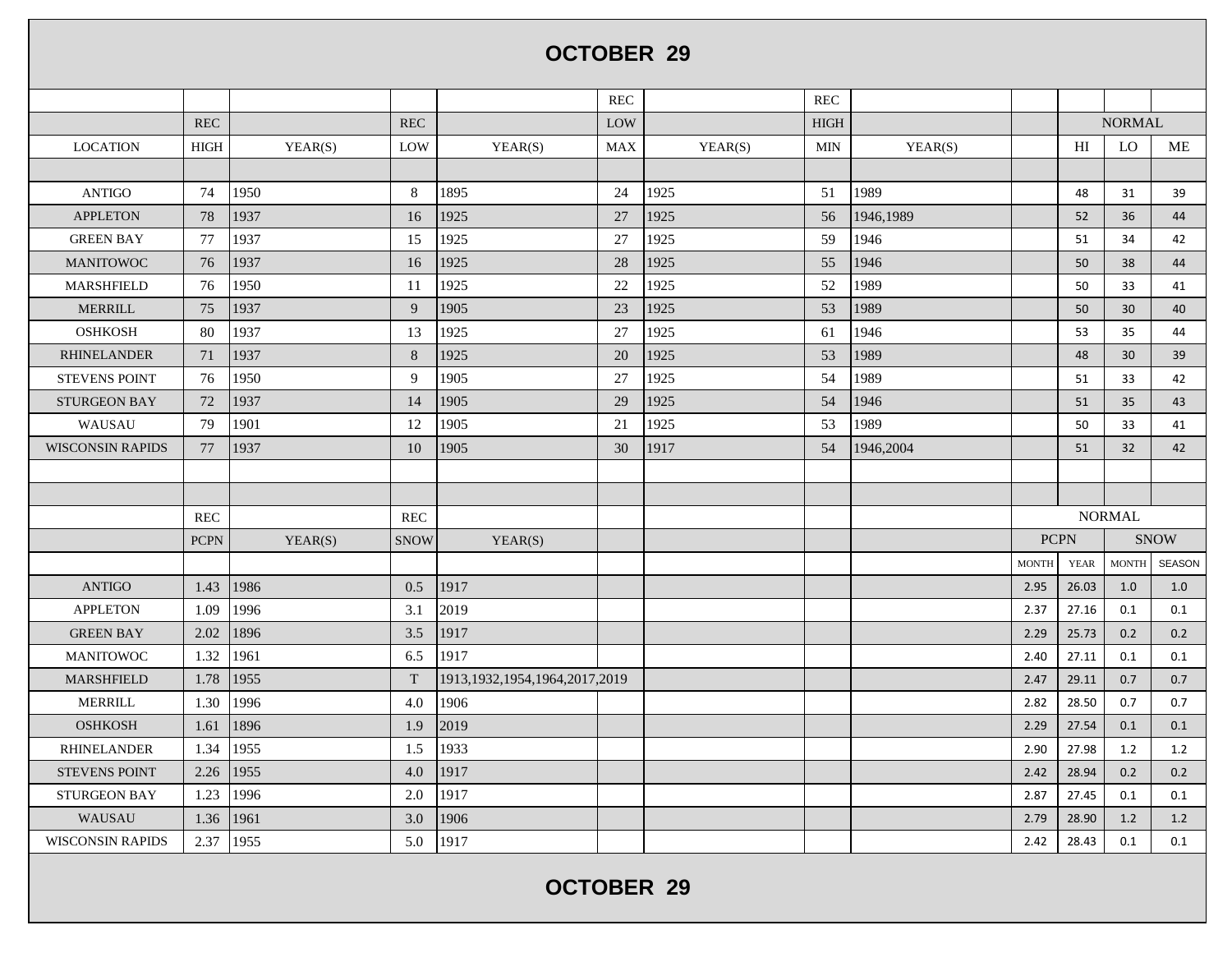|                         |                      |         |                | <b>OCTOBER 30</b>            |            |           |             |           |              |             |               |             |
|-------------------------|----------------------|---------|----------------|------------------------------|------------|-----------|-------------|-----------|--------------|-------------|---------------|-------------|
|                         |                      |         |                |                              |            |           |             |           |              |             |               |             |
|                         |                      |         |                |                              | <b>REC</b> |           | <b>REC</b>  |           |              |             |               |             |
|                         | <b>REC</b>           |         | <b>REC</b>     |                              | LOW        |           | <b>HIGH</b> |           |              |             | <b>NORMAL</b> |             |
| <b>LOCATION</b>         | HIGH                 | YEAR(S) | LOW            | YEAR(S)                      | <b>MAX</b> | YEAR(S)   | <b>MIN</b>  | YEAR(S)   |              | HI          | LO            | ME          |
|                         |                      |         |                |                              |            |           |             |           |              |             |               |             |
| <b>ANTIGO</b>           | 78                   | 1950    | $\overline{4}$ | 1895                         | 29         | 1917      | 51          | 1956,2004 |              | 47          | 30            | 39          |
| <b>APPLETON</b>         | 74                   | 1950    | 13             | 1925                         | 27         | 1925      | 61          | 1946      |              | 51          | 35            | 43          |
| <b>GREEN BAY</b>        | 75                   | 1901    | 12             | 1925                         | 28         | 1917      | 62          | 1901      |              | 51          | 34            | 42          |
| <b>MANITOWOC</b>        | 76                   | 1933    | 14             | 1925                         | 32         | 1917      | 55          | 1950      |              | 50          | 38            | 44          |
| MARSHFIELD              | 76                   | 1950    | $\mathbf{1}$   | 1925                         | 26         | 1917      | 56          | 1924      |              | 50          | 33            | 41          |
| <b>MERRILL</b>          | 79                   | 1909    | $\overline{4}$ | 1925                         | 26         | 1917      | 51          | 1948      |              | 49          | 30            | 39          |
| <b>OSHKOSH</b>          | 77                   | 1933    | 8              | 1925,1996                    | 21         | 1925      | 59          | 1901      |              | 52          | 35            | 43          |
| <b>RHINELANDER</b>      | 79                   | 1950    | 2              | 1925                         | 26         | 1917,1923 | 54          | 1956      |              | 47          | 30            | 39          |
| <b>STEVENS POINT</b>    | 77                   | 1950    | 6              | 1925                         | 29         | 1917      | 59          | 1901      |              | 50          | 32            | 41          |
| <b>STURGEON BAY</b>     | 74                   | 1933    | 12             | 1925                         | 31         | 1917      | 54          | 2004      |              | 50          | 35            | 43          |
| WAUSAU                  | 78                   | 1950    | 8              | 1925                         | 25         | 1917      | 57          | 1901      |              | 49          | 32            | 41          |
| <b>WISCONSIN RAPIDS</b> | 79                   | 1950    | 9              | 1988                         | 29         | 1917      | 53          | 1956      |              | 51          | 32            | 41          |
|                         |                      |         |                |                              |            |           |             |           |              |             |               |             |
|                         |                      |         |                |                              |            |           |             |           |              |             |               |             |
|                         | $\operatorname{REC}$ |         | REC            |                              |            |           |             |           |              |             | <b>NORMAL</b> |             |
|                         | <b>PCPN</b>          | YEAR(S) | <b>SNOW</b>    | YEAR(S)                      |            |           |             |           |              | <b>PCPN</b> |               | <b>SNOW</b> |
|                         |                      |         |                |                              |            |           |             |           | <b>MONTH</b> | <b>YEAR</b> | <b>MONTH</b>  | SEASON      |
| <b>ANTIGO</b>           | 1.22                 | 1989    | T              | 1918                         |            |           |             |           | 3.02         | 26.10       | 1.1           | 1.1         |
| <b>APPLETON</b>         | 1.22                 | 1919    | 0.5            | 1917                         |            |           |             |           | 2.45         | 27.24       | 0.1           | 0.1         |
| <b>GREEN BAY</b>        | 1.23                 | 1919    | 0.2            | 2019                         |            |           |             |           | 2.37         | 25.81       | 0.2           | 0.2         |
| <b>MANITOWOC</b>        | 1.26                 | 1919    | $\mathbf T$    | 1926                         |            |           |             |           | 2.48         | 27.19       | 0.1           | 0.1         |
| MARSHFIELD              | 1.90                 | 1919    | T              | 1923, 1962, 2014, 2017, 2019 |            |           |             |           | 2.54         | 29.18       | 0.7           | 0.7         |
| <b>MERRILL</b>          | 0.83                 | 1989    | 0.4            | 1917                         |            |           |             |           | 2.90         | 28.58       | 0.7           | 0.7         |
| <b>OSHKOSH</b>          | 1.22                 | 1989    | 2.0            | 1917                         |            |           |             |           | 2.37         | 27.62       | 0.1           | 0.1         |
| RHINELANDER             | 0.75                 | 1942    | 1.0            | 1932                         |            |           |             |           | 2.97         | 28.05       | 1.3           | 1.3         |
| <b>STEVENS POINT</b>    | 1.90                 | 1919    | 2.5            | 1906                         |            |           |             |           | 2.50         | 29.02       | 0.2           | 0.2         |
| STURGEON BAY            | 0.75                 | 1933    | 4.0            | 1917                         |            |           |             |           | 2.96         | 27.54       | 0.1           | 0.1         |
| WAUSAU                  | 2.00                 | 1935    | 0.9            | 1955                         |            |           |             |           | 2.87         | 28.98       | 1.3           | 1.3         |
| <b>WISCONSIN RAPIDS</b> | 1.36                 | 1989    | 0.5            | 1955                         |            |           |             |           | 2.49         | 28.50       | 0.1           | 0.1         |
|                         |                      |         |                |                              |            |           |             |           |              |             |               |             |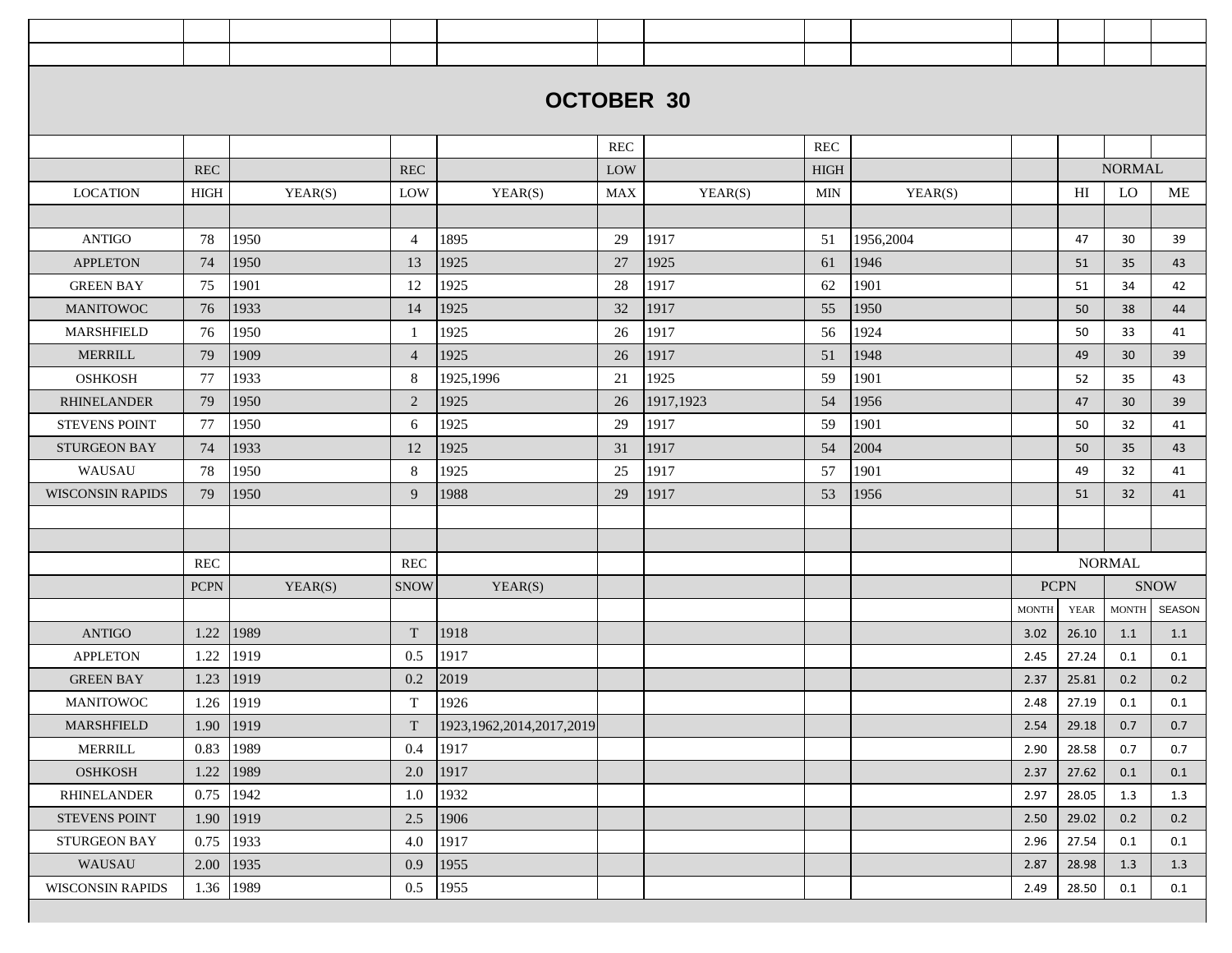|                         |             |               |             |         | <b>OCTOBER 30</b> |                  |             |                  |              |             |               |             |
|-------------------------|-------------|---------------|-------------|---------|-------------------|------------------|-------------|------------------|--------------|-------------|---------------|-------------|
|                         |             |               |             |         |                   |                  |             |                  |              |             |               |             |
|                         |             |               |             |         |                   |                  |             |                  |              |             |               |             |
|                         |             |               |             |         |                   |                  |             |                  |              |             |               |             |
|                         |             |               |             |         | <b>OCTOBER 31</b> |                  |             |                  |              |             |               |             |
|                         |             |               |             |         | <b>REC</b>        |                  | <b>REC</b>  |                  |              |             |               |             |
|                         | <b>REC</b>  |               | <b>REC</b>  |         | LOW               |                  | <b>HIGH</b> |                  |              |             | <b>NORMAL</b> |             |
| <b>LOCATION</b>         | HIGH        | YEAR(S)       | LOW         | YEAR(S) | <b>MAX</b>        | YEAR(S)          | <b>MIN</b>  | YEAR(S)          |              | HI          | LO.           | ME          |
|                         |             |               |             |         |                   |                  |             |                  |              |             |               |             |
| <b>ANTIGO</b>           | 77          | 1950          | 10          | 1906    | 28                | 1996             | 54          | 1935             |              | 47          | 30            | 38          |
| <b>APPLETON</b>         | 74          | 1950,1956     | 17          | 1917    | 27                | 1925             | 56          | 1935             |              | 51          | 35            | 43          |
| <b>GREEN BAY</b>        | 74          | 1950          | 18          | 1917    | 32                | 1917             | 55          | 1900             |              | 50          | 33            | 42          |
| <b>MANITOWOC</b>        | 72          | 1888          | 20          | 1923    | 32                | 1996             | 53          | 1900,1948        |              | 49          | 37            | 43          |
| <b>MARSHFIELD</b>       | 79          | 1950          | 13          | 1923    | 30                | 2019             | 50          | 1948,1956        |              | 49          | 32            | 41          |
| <b>MERRILL</b>          | 76          | 1909          | 9           | 1906    | 29                | 2019             | 51          | 1956             |              | 49          | 29            | 39          |
| <b>OSHKOSH</b>          | 80          | 1950          | 13          | 1925    | 33                | 1917,1996        | 54          | 1956             |              | 52          | 34            | 43          |
| <b>RHINELANDER</b>      | 76          | 1950          | 11          | 1925    | 28                | 1917,1996,2019   | 56          | 1935             |              | 47          | 30            | 38          |
| <b>STEVENS POINT</b>    | 79          | 1950          | 10          | 1906    | 31                | 1906             | 56          | 1901             |              | 50          | 32            | 41          |
| <b>STURGEON BAY</b>     | 72          | 1950          | 21          | 1905    | 33                | 1996             | 51          | 1974             |              | 50          | 35            | 42          |
| WAUSAU                  | 78          | 1950          | 12          | 1906    | 30                | 1917, 1926, 2019 | 53          | 1956             |              | 49          | 32            | 40          |
| <b>WISCONSIN RAPIDS</b> | 77          | 1933,1950     | 14          | 1906    | 30                | 1917             | 52          | 1950, 1956, 1974 |              | 50          | 31            | 41          |
|                         |             |               |             |         |                   |                  |             |                  |              |             |               |             |
|                         |             |               |             |         |                   |                  |             |                  |              |             |               |             |
|                         | <b>REC</b>  |               | <b>REC</b>  |         |                   |                  |             |                  |              |             | <b>NORMAL</b> |             |
|                         | <b>PCPN</b> | YEAR(S)       | <b>SNOW</b> | YEAR(S) |                   |                  |             |                  | <b>PCPN</b>  |             |               | <b>SNOW</b> |
|                         |             |               |             |         |                   |                  |             |                  | <b>MONTH</b> | <b>YEAR</b> | <b>MONTH</b>  | SEASON      |
| <b>ANTIGO</b>           |             | 1.70   1919   | 2.3         | 1895    |                   |                  |             |                  | 3.10         | 26.18       | 1.2           | 1.2         |
| <b>APPLETON</b>         |             | 1.40 1960     | 2.7         | 2019    |                   |                  |             |                  | 2.53         | 27.32       | $0.1\,$       | $0.1\,$     |
| <b>GREEN BAY</b>        |             | $1.44$   1960 | 1.9         | 2019    |                   |                  |             |                  | 2.44         | 25.88       | 0.2           | 0.2         |
| <b>MANITOWOC</b>        | 1.54        | 1941          | 1.9         | 2019    |                   |                  |             |                  | 2.55         | 27.26       | 0.1           | 0.1         |
| MARSHFIELD              |             | 1.52   1960   | 3.5         | 1932    |                   |                  |             |                  | 2.61         | 29.25       | 0.8           | 0.8         |
| MERRILL                 | 1.34        | 1960          | 2.0         | 1932    |                   |                  |             |                  | 2.97         | 28.65       | 0.8           | 0.8         |
| <b>OSHKOSH</b>          | 1.65        | 2013          | 2.6         | 2019    |                   |                  |             |                  | 2.45         | 27.70       | 0.1           | 0.1         |
| <b>RHINELANDER</b>      | 1.15        | 1960          | 2.3         | 2014    |                   |                  |             |                  | 3.04         | 28.12       | 1.4           | 1.4         |
| <b>STEVENS POINT</b>    | 1.76        | 1960          | 1.0         | 1932    |                   |                  |             |                  | 2.57         | 29.09       | 0.2           | 0.2         |
| <b>STURGEON BAY</b>     |             | 1.45 1960     | 3.0         | 2019    |                   |                  |             |                  | 3.05         | 27.63       | 0.1           | 0.1         |
| WAUSAU                  |             | 1.36   1960   | 1.7         | 2014    |                   |                  |             |                  | 2.94         | 29.05       | 1.4           | 1.4         |